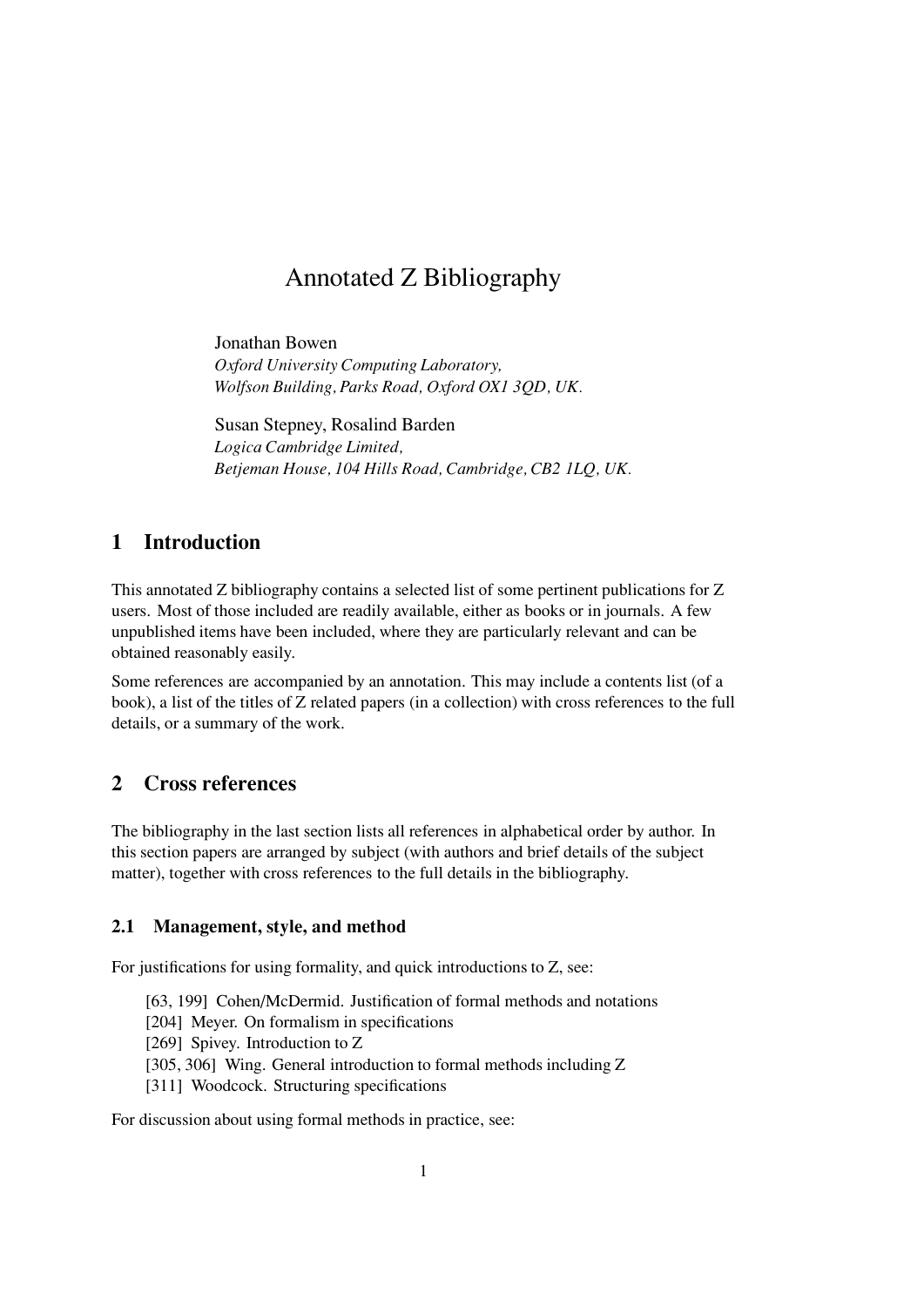[20] Barden et al. Z in practice

[22, 45, 46, 118, 201] Barroca/McDermid, Bowen/Stavridou and Gerhart et al. Formal methods and safety-critical systems

[116] Gerhart. Applications of formal methods

[124, 40, 41, 42] Hall and Bowen/Hinchey. Myths and guidance about formal methods

[319] Worden. Fermenting and distilling ideas

Educational issues are presented and discussed in:

[68] Cooper. Educating management

- [113] Garlan. Effective integration of formal methods into a professional master of
- software engineering course

[252] Saiedian. The mathematics of computing

[290] Swatman. Educating information systems professionals

Various papers describing good specification style are:

- [6] Ainsworth et al. The use of viewpoint specifications, a technique with
- concentrates on making large specifications more understandable
- [92] Duke. Enhancing structure
- [122, 123] Gravell. Minimization in specification/design and what makes a good specification
- [189] Macdonald. Usage and abusage

Much work has been done on attempting to integrate Z with traditional structured analysis methods. Some of this is described in:

- [14] Aujla et al. A rigorous review technique
- [55] Bryant et al. Structured methodologies and formal notations
- [90] Draper. Z and SSADM
- [83] Giovanni and Iachini. HOOD and Z
- [239, 240, 238] Polack et al. SAZ Method Structured Analysis and Z
- [165, 166] Josephs and Redmond-Pyle. Entity-relationship models, structured methods, and Z
- [245, 246] Randell. Data Flow Diagrams and Z
- [256] Semmens and Allen. Yourdon and Z
- [257] Semmens et al. Integrated structured analysis and formal specification techniques
- [299] van Hee et al. Petri nets and Z

Other work towards the development of a 'method' for Z itself include:

[20] Barden et al. Z in practice

[127] Hall and McDermid. Towards a Z method using axiomatic specification in Z (using order sorted algebra and OBJ3 in particular)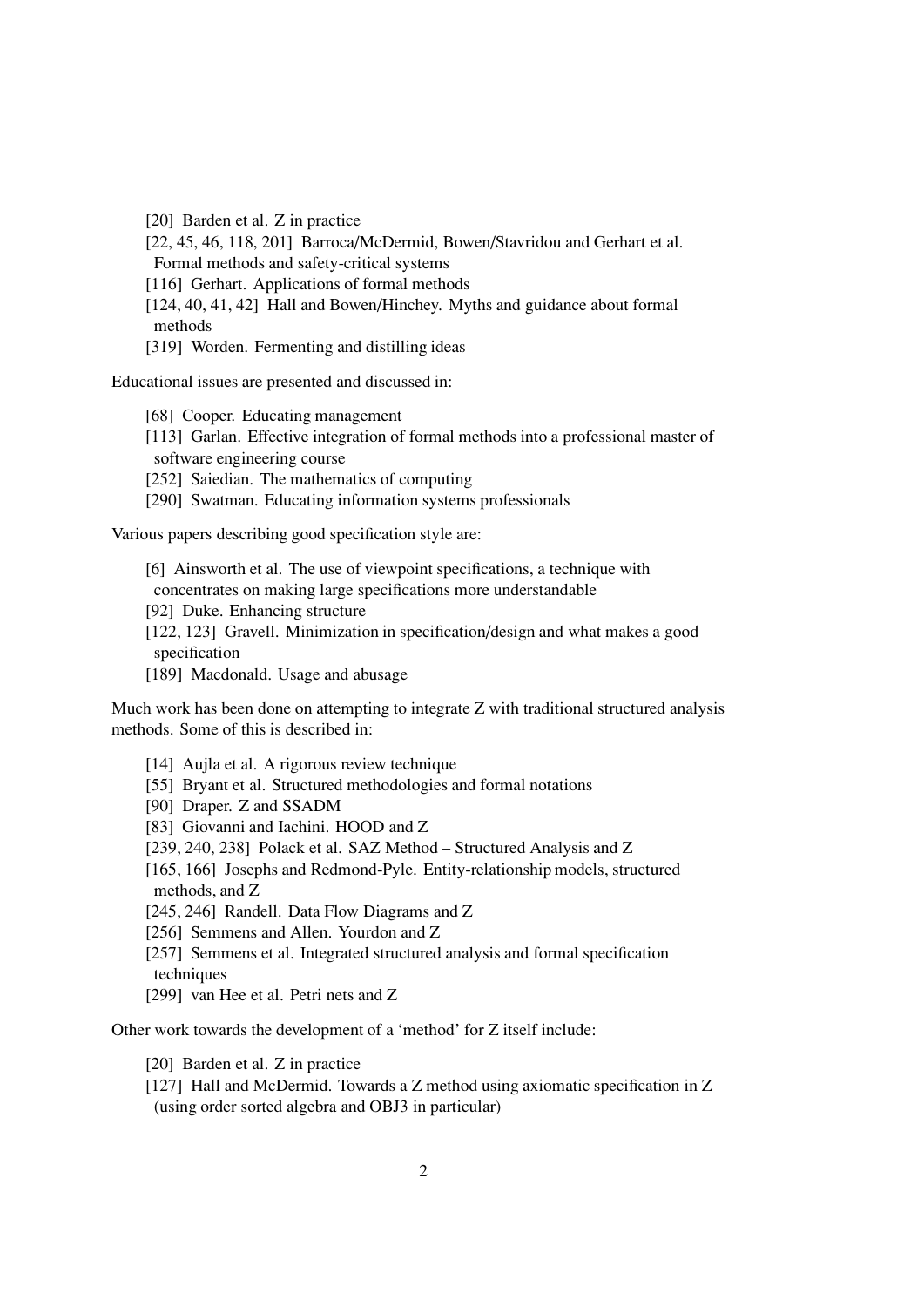- [219] Neilson. A rigorous development method from Z to C
- [308] Wood. A practical approach using Z and the refinement calculus
- [321] Wordsworth. Software development with Z

The application of metrics to formal specifications has been studied:

[302, 17] Whitty and Bainbridge et al. Structural metrics for Z specifications

A formal specification in Z can be useful for deciding test cases, etc. Work on testing is reported in:

[8, 9] Ammann and Offutt. Functional and test specifications based on the category-partition method

- [60] Carrington and Stocks. Formal methods and software testing
- [77] Cusack and Wezeman. Deriving tests for objects specified in Z
- [128] Hall. Testing with respect to formal specification
- [133] Hayes. Specification directed module testing
- [281] Stocks. Applying formal methods to software testing

[282] Stocks and Carrington. Deriving software test cases from formal specifications

[283, 284] Stocks and Carrington. Test templates: a specification-based testing framework and case study

#### 2.2 Application areas

Surveys of formal methods, including Z users, are reported in:

- [15] Austin and Parkin. Formal methods: a survey
- [19] Barden et al. Use of Z (in the UK)
- [71, 72, 73, 117, 118] Craigen et al. An international survey of major industrial formal methods applications, including a number using Z

One of the high profile users of Z is IBM UK Laboratories at Hursley for specification and development of the CICS transaction processing system. General descriptions of the CICS project include:

- [64] Collins et al. Introducing formal methods: the CICS experience with Z
- [147] Houston and King. CICS project report
- [228] Nix and Collins. Use of software engineering and Z in the development of CICS
- [235] Phillips. CICS experience throughout the lifecycle
- [320] Wordsworth. The CICS Application Programming Interface (API) definition

Specifying secure systems is discussed in:

- [160] Jones. Verification of critical properties
- [267] Smith and Keighley. A secure transaction mechanism (SWORD secure DBMS)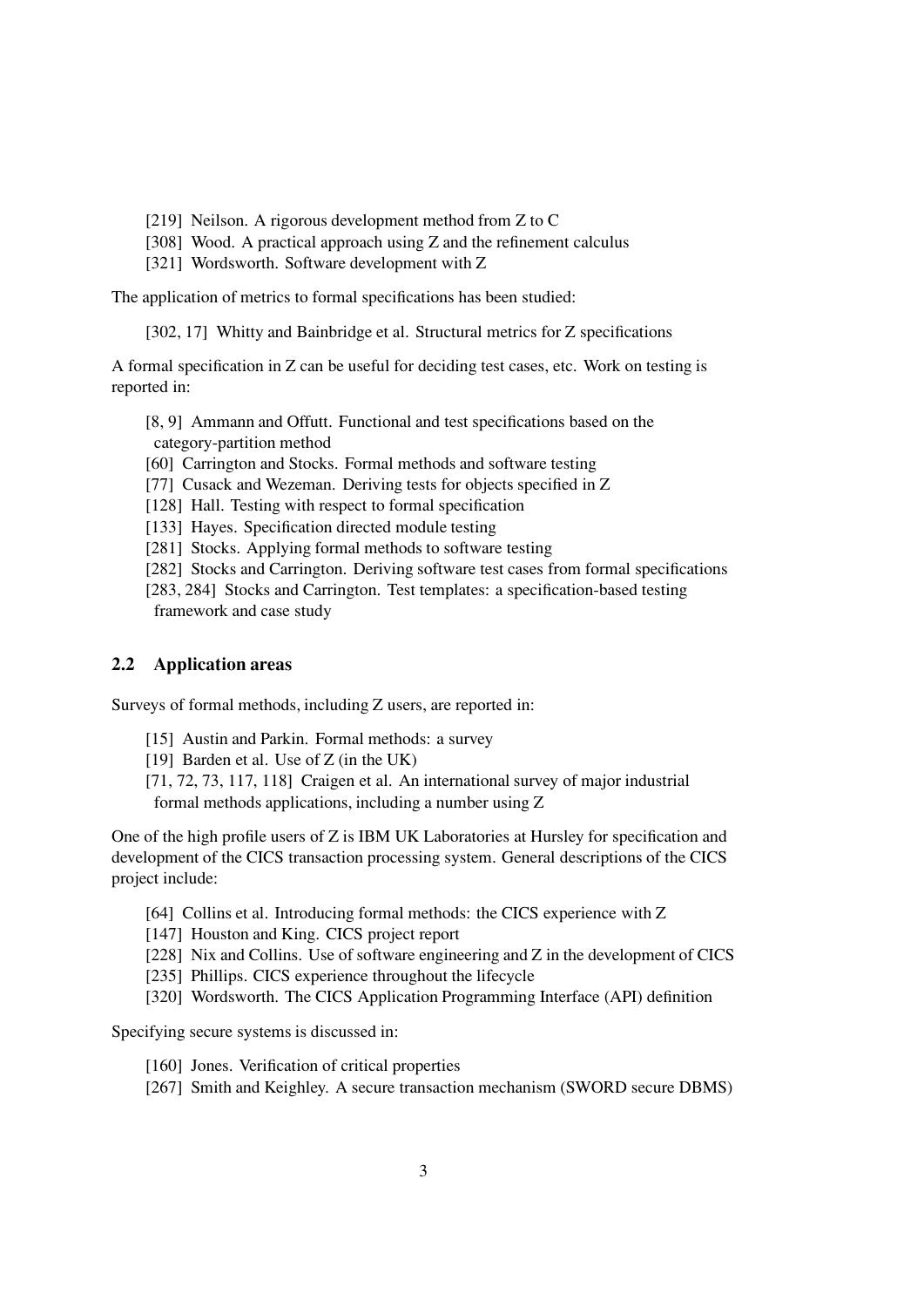Not all Z specifications are of software systems. Much interesting and important work has been done on formally specifying hardware, including microprocessors. The Inmos T800 transputer Floating Point Unit microcode development is a major real example where formal methods have saved time by reducing the amount of testing needed.

[196, 198, 197, 261, 260] May, Shepherd et al. T800 transputer FPU development

More technical papers on hardware applications (including embedded software) are:

- [21] Barrett. A floating-point number system (IEEE standard)
- [29, 30, 33] Bowen. Microprocessor instruction sets(Motorola M6800 and transputer) [81, 82, 114, 135] Delisle/Garlan and Hayes. Oscilloscopes, including reuse of specifications
- [167, 168] Kemp. Viper microprocessor
- [266] Smith and Duke. Cache coherence protocol (in Object-Z)
- [271] Spivey. Real-time kernel

Communications systems and protocols are specified in:

- [29] Bowen et al. Network services via remote procedure calls (RPC)
- [57] Butler. Service extension (PABX)
- [95] Duke et al. Protocol specification and verification using Z
- [98] Duke et al. Object-oriented protocol specification (mobile phone system, in Object-Z)
- [121] Gotzhein. Open distributed systems
- [132] Haughton. Safety and liveness properties of communication protocols
- [194] Mataga and Zave. Formal specification of telephone features
- [236] Pilling et al. Inheritance protocols for real-time scheduling
- [293] Till and Potter. Gateway functions within a communications network
- [323] Zave and Jackson. Specification of switching systems (PBX)

The following papers describe the use of Z for various graphics applications, standards (especially GKS), and human computer interfaces:

- [2] Abowd et al. A survey of user interface languages including Z
- [10, 11] Arnold et al. Configurable models of graphics systems (GKS)
- [31, 34] Bowen. Formal specification of window systems (X in particular)
- [53] Brown and Bowen. An extensible input system for Unix
- [88] Dix et al. Human-Computer Interaction (HCI)
- [91] Duce et al. Formal specification of Presentation Environments for Multimedia Objects (PREMO)
- [130] Harrison. Engineering human-error tolerant software
- [156] Johnson. Specification and prototyping of concurrent multi-user interfaces
- [157] Johnson and Harrison. Declarative graphics and dynamic interaction
- [214, 215] Narayana and Dharap. Formal specification of a Look Manager and a dialog system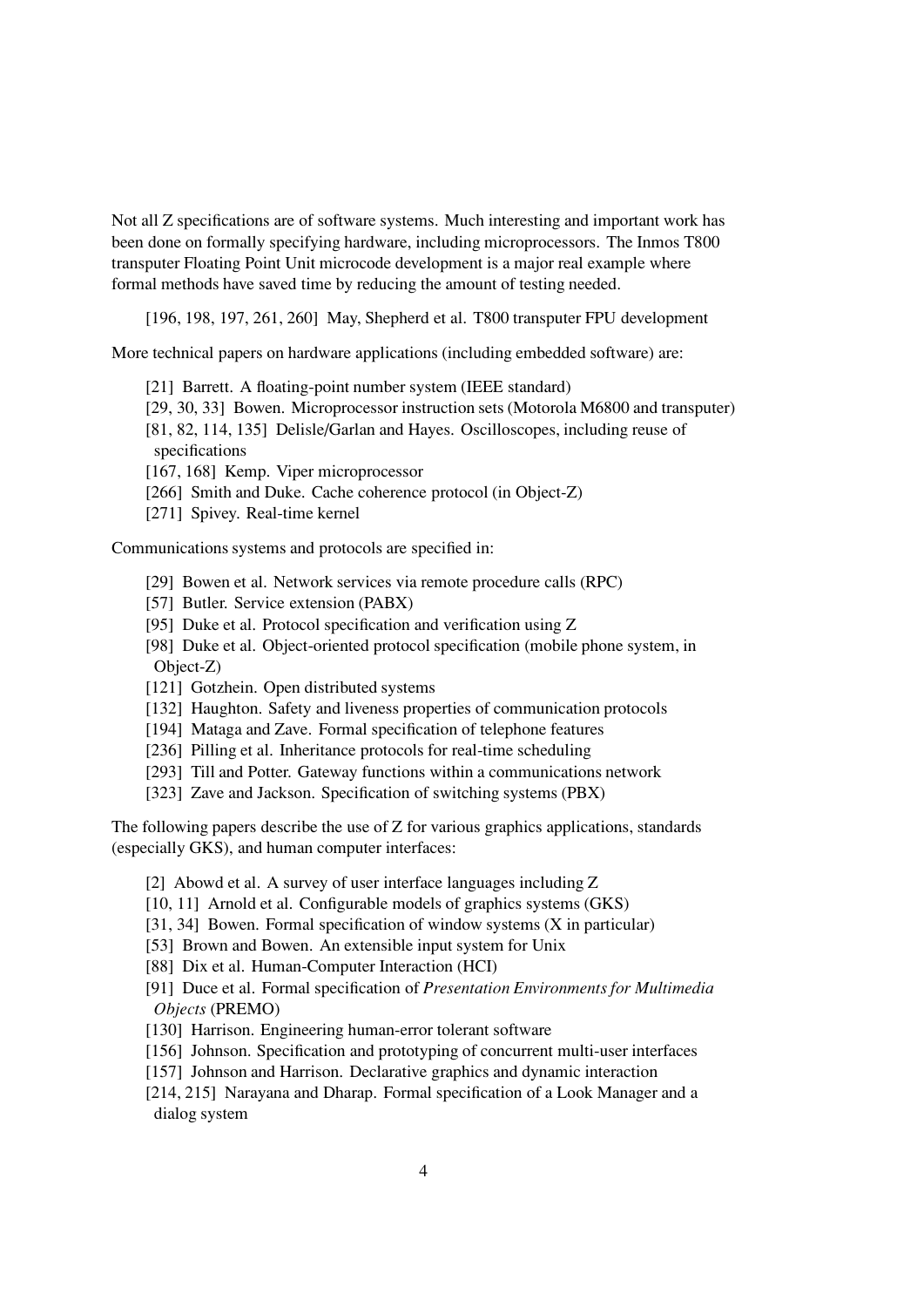[217] Nehlig and Duce. Formal specification of the GKS design primitive

[287] Sufrin. Formal specification of a display-oriented editor

[286, 289] Sufrin and He. Effective user interfaces and interactive processes

[294] Took. A formal design for an autonomous display manager

An important application area for formal methods is safety-critical systems where human lives may depend on correctness of the system.

[22, 45, 46, 118, 201] Barroca/McDermid, Bowen/Stavridou and Gerhart et al. Surveys covering formal methods and safety-critical systems [35, 46, 39] Bowen et al. Safety-critical systems and standards [173] Knight and Littlewood. Special issue of IEEE Software on Safety-Critical Systems [237] Place and Kang. Safety-critical software: status report and annotated bibliography

Some examples of the application of Z to safety-critical systems are:

[152, 153, 154] Jacky. Formal specifications for a clinical cyclotron

[172] Knight and Kienzle. Using Z to specify a safety-critical system in the medical sector

[250] Ruddle. Specification of real-time safety-critical control systems

Other papers describing a variety of applications using Z include:

- [1] Abowd et al. Software architectures
- [32] Bowen. A text formatting tool
- [36, 178] Bowen, Lano and Breuer. Reverse engineering
- [54] Brownbridge. CASE toolset (for SSADM)
- [56] Butcher. A behavioural semantics for Linda-2
- [70] Craig. Specification of advanced AI architectures
- [78, 79] de Barros and Harper. Formal specification and derivation of relational database applications
- [104] Fenton and Mole. Flowgraph transformation
- [209] Morgan and Sufrin. Specification of the Unix filing system
- [216] Nash. Large systems
- [248] Reizer et al. Requirements specification of a proposed POSIX standard
- [276] Stepney. High integrity compilation
- [288] Sufrin. A Z model of the Unix make utility
- [315] Woodcock et al. Formal specification of the UK Defence Standard 00-56

[325] Zhang and Hitchcock. Designing knowledge-based systems and information systems

#### 2.3 Textbooks on Z

[86] Diller. Z: an introduction to formal methods (2nd edition)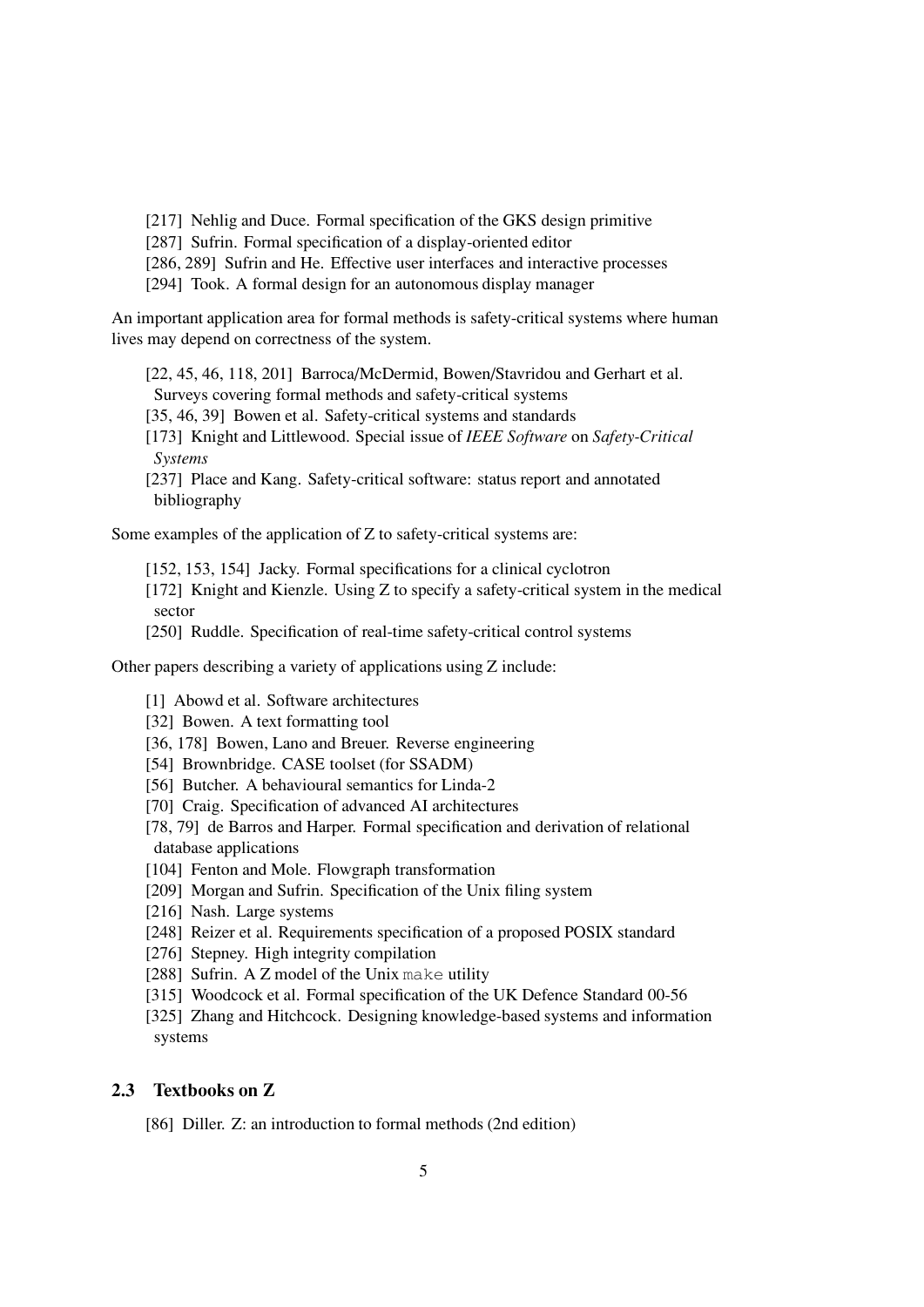- [139] Hayes et al. Specification case studies (the first book on Z, now in its 2nd edition, containing an excellent selection of example Z specifications)
- [149] Imperato. An introduction to Z
- [150] Ince. An introduction to discrete mathematics and formal system specification (2nd edition)
- [183] Lightfoot. Formal specification using Z
- [202] McMorran and Powell. Z guide for beginners.
- [229] Norcliffe and Slater. Mathematics of software construction
- [241] Potter, Sinclair and Till. An introduction to formal specification and Z (a popular first textbook on Z)
- [247] Ratcliff. Introducing specification using Z
- [317] Woodcock and Loomes. Software engineering mathematics
- [321] Wordsworth. Software development with Z

A video course is also available [230, 231].

#### 2.4 Language details

Z's syntax, semantics and mathematical toolkit are being internationally standardized under ISO/IEC JTC1/SC22. A draft version of the standard is available:

[52] Brien and Nicholls. Z Base Standard, version 1.0

The definition of the Z syntax and mathematical toolkit used by many practitioners is:

[273] Spivey. Z reference manual (2nd edition)

More technical works describing Z's formal semantics are:

- [298] Diepen and van Hee. The link between Z and the relational algebra
- [112] Gardiner et al. A simpler semantics
- [268] Spivey. Understanding Z
- [274] Spivey and Sufrin. Type inference

Z is often compared and contrasted with VDM (Vienna Development Method). The following papers show the cross-fertilization and comparisons between the two:

[26] Bera. Structuring for the VDM specification language, in response to the Z schema notation

- [119] Gilmore. Correctness-oriented approaches to software development in which the Z, VDM and algebraic styles are compared
- [138] Hayes. A comparative case study of VDM and Z
- [141] Hayes et al. Understanding the differences between VDM and Z
- [184, 185] Lindsay. A VDM perspective on reasoning about Z specifications and transferring VDM verification techniques to Z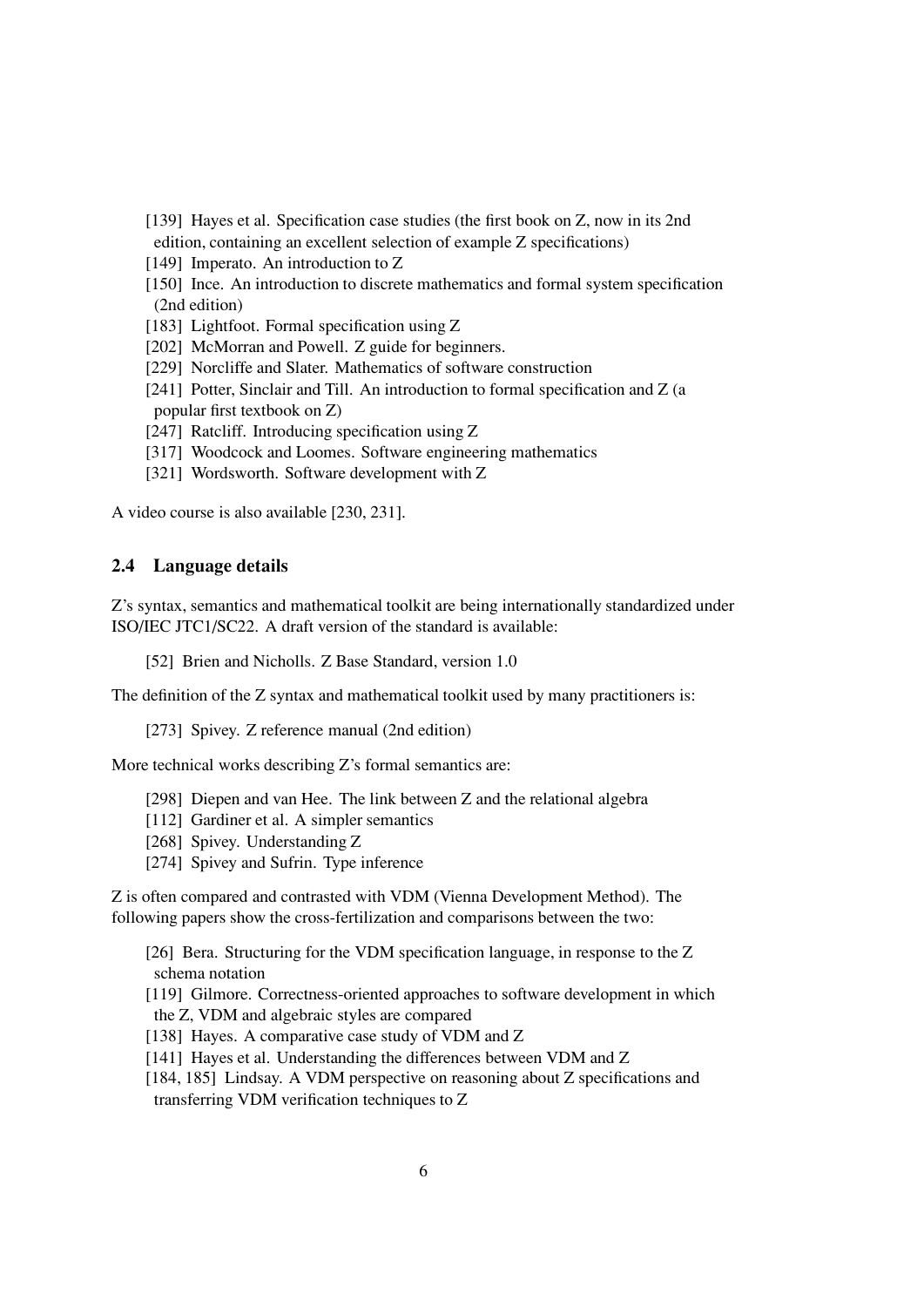[186] Lindsay and van Keulen. Case studies in the verification of specifications in VDM and Z

[206] Monahan and Shaw. Model-based specifications, including a discussion of the respective trade-offs in specification between Z and VDM

Reasoning about Z specifications is addressed in:

- [208] Morgan and Sanders. Laws of the Logical Calculi
- [309] Woodcock. Calculating properties (preconditions)
- [314, 193] Woodcock/Brien and Martin. W, a logic for Z.

Work on refining Z-like specifications towards an implementation (see also section 2.5) includes:

- [21] Barrett. Refinement from Z to microcode via Occam
- [16] Bailes and Duke. Class refinement
- [23] Baumann. Z and natural semantics programming language theory for algorithm refinement
- [85, 86] Diller. Hoare logic and Part II: Methods of Reasoning
- [107, 108, 109] Fidge. Real-time refinement and program development
- [119] Gilmore. Correctness-oriented approaches to software development (Z, VDM and algebraic styles are compared)
- [144] He et al. Foundations for data refinement
- [155] Jacob. Varieties of refinement
- [163] Josephs. Data refinement calculation for Z specifications
- [171] King and Sørensen. Specification and design of a library system
- [177, 180] Lano and Haughton. Reasoning and refinement in object-oriented specification languages
- [190, 191, 192] Mahoney/Hayes et al. Timed refinement
- [218, 219] Neilson. Hierarchical refinement of Z specifications and a rigorous development method from Z to C
- [258] Sennett. Using refinement to convince (pattern matching in ML)
- [259] Sennett. Demonstrating the compliance of Ada programs with Z specifications
- [289] Sufrin and He. Specification, analysis and refinement of interactive processes
- [304] Whysall and McDermid. Object-oriented specification and refinement
- [307] Wood. Software refinery
- [312] Woodcock. Implementing promoted operations in Z
- [318] Woodcock and Morgan. Refinement of state-based concurrent systems
- [321] Wordsworth. Software development with Z

The 'refinement calculus' approach to refinement is espoused in:

- [170] King. Z and the refinement calculus
- [207] Morgan. A standard student textbook (2nd edition)
- [210] Morgan and Vickers. Collected research papers
- [308] Wood. A practical approach using Z and the refinement calculus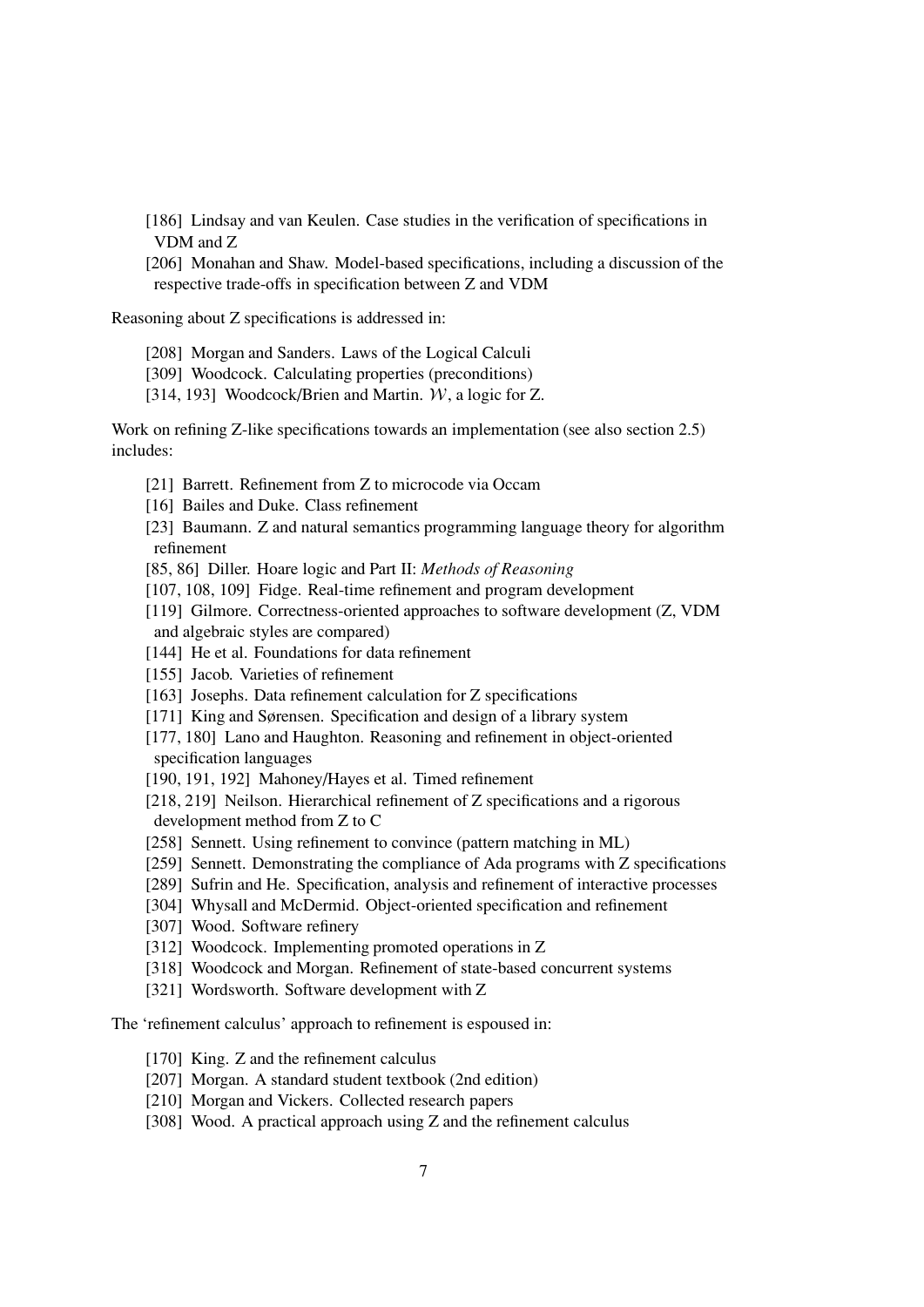The related B-Method, with associated B-Tool, B-Toolkit and Abstract Machine Notation (AMN), have been developed by Abrial et al., also the progenator of Z:

[3, 4, 5] Abrial. The B-Tool, B-Method and forthcoming B-Book

[80] Dehbonei and Mejia. Use of B in the railways signalling industry

[87] Diller and Docherty. A comparison of Z and Abstract Machine Notation

[220, 221] Neilson and Prasad. ZedB (a prototype B-based proof tool)

[249] Ritchie et al. Experiences in using the Abstract Machine Notation in a GKS graphics standard case study

[285] Storey and Haughton. A strategy for the production of verifiable code using the B-Method

Execution of formal specifications is a subject of perennial debate. See:

[140] Hayes and Jones. Specifications are not (necessarily) executable

A retort may be found in:

[111] Fuchs. Specifications are (preferably) executable

Animating Z specifications is discussed in:

[51] Breuer and Bowen. Correct executable semantics for Z using abstract

- interpretation, including an informal taxonomy of approaches
- [84] Dick et al. Computer aided transformation of Z into Prolog
- [86] Diller. Part IV: Specification Animation (using Miranda)
- [89] Doma and Nicholl. EZ: automatic prototyping
- [120] Goodman. Animating Z specifications in Haskell using a monad
- [131] Hasselbring. Animation of Object-Z specifications with a set-oriented prototyping language
- [158] Johnson and Sanders. Functional implementations (Z to Miranda)
- [187] Love. Animating Z specifications in SQL
- [280] Stepney and Lord. An access control system (Z to Prolog)
- [296] Valentine.  $Z^{--}$ , an executable subset of Z
- [300] West and Eaglestone. Two approaches to animation (Z to Prolog)

Specific language features are addressed in:

- [13, 263] Arthan and Smith. Free types in Z (including recursion)
- [134] Hayes. A generalization of bags
- [136] Hayes. Interpretations of schema operators
- [137] Hayes. Multi-relations in  $Z$  (a cross between multi-sets and binary relations)
- [188] Lupton. Promotion and forward simulation
- [209] Morgan and Sufrin. Schema framing
- [310, 312] Woodcock. Proof rules for promotion and implementing promoted operations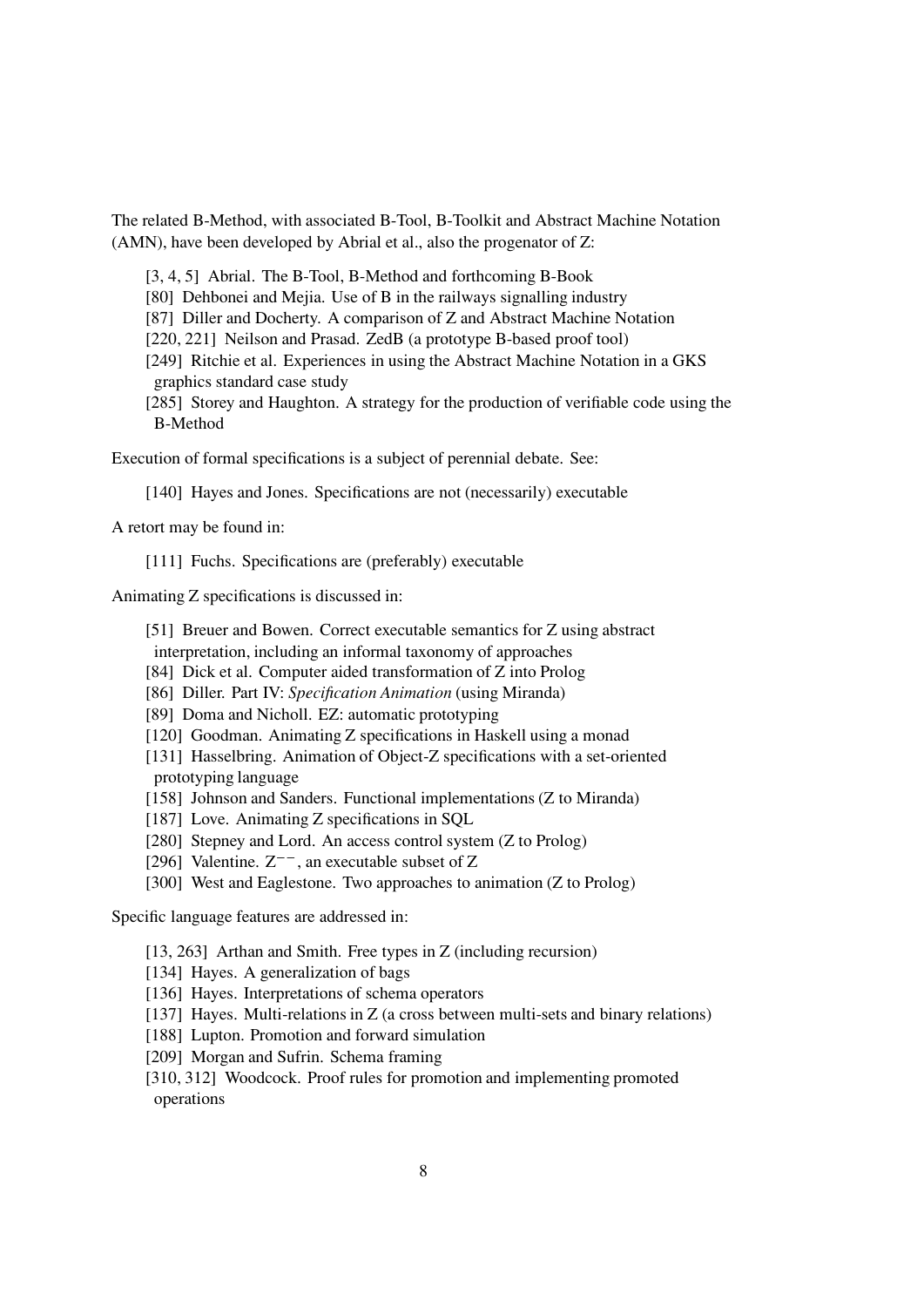Some research has been undertaken in using and adapting Z to model concurrent systems:

- [66] Coombes and McDermid. Specifying distributed real-time systems
- [101, 102] Evans. Visualising, specifying and verifying concurrent systems using Z
- [156] Johnson. Applying temporal logic to support the specification and prototyping of concurrent multi-user interfaces
- [175] Lamport. TLZ: Temporal Logic of Actions (TLA) and Z
- [215] Narayana and Dharap. Invariant properties in a dialog system
- [255] Schuman et al. Object-oriented process specification

In particular, there has been some work on combining Z and CSP (Communicating Sequential Processes), a formal process model with associated algebra for concurrent systems:

- [24] Benjamin. A message passing system: an example of combining CSP and Z
- [164] Josephs. Theoretical work on a state-based approach to communicating processes
- [318] Woodcock and Morgan. Refinement of state-based concurrent systems

Researchers have also considered modelling and reasoning about real-time systems, for example, by combining temporal logic with Z.

- [66] Coombes and McDermid. Specifying temporal requirements for distributed real-time systems
- [99] Duke and Smith. Temporal logic and Z specifications
- [100] Engel. Specifying real-time systems with Z and the Duration Calculus
- [105] Fergus and Ince. Model logic and Z specifications item[[106]] Fidge. Specification and verification of real-time behaviour using Z and RTL
- [107, 108, 109] Fidge. Real-time refinement and program development
- [143] He Jifeng et al. Provably correct systems, including the use of Duration Calculus with schemas for structuring
- [156] Johnson. Applying temporal logic to support the specification and prototyping of concurrent multi-user interfaces
- [175] Lamport. TLZ: Temporal Logic of Actions (TLA) and Z
- [190, 191, 192] Mahoney/Hayes et al. Timed refinement
- [215] Narayana and Dharap. Invariant properties in a dialog system using Z and temporal logic
- [236] Pilling et al. Inheritance protocols for real-time scheduling
- [250] Ruddle. Specification of real-time safety-critical control systems
- [264] Smith. An object-oriented approach including a formalization of temporal logic history invariants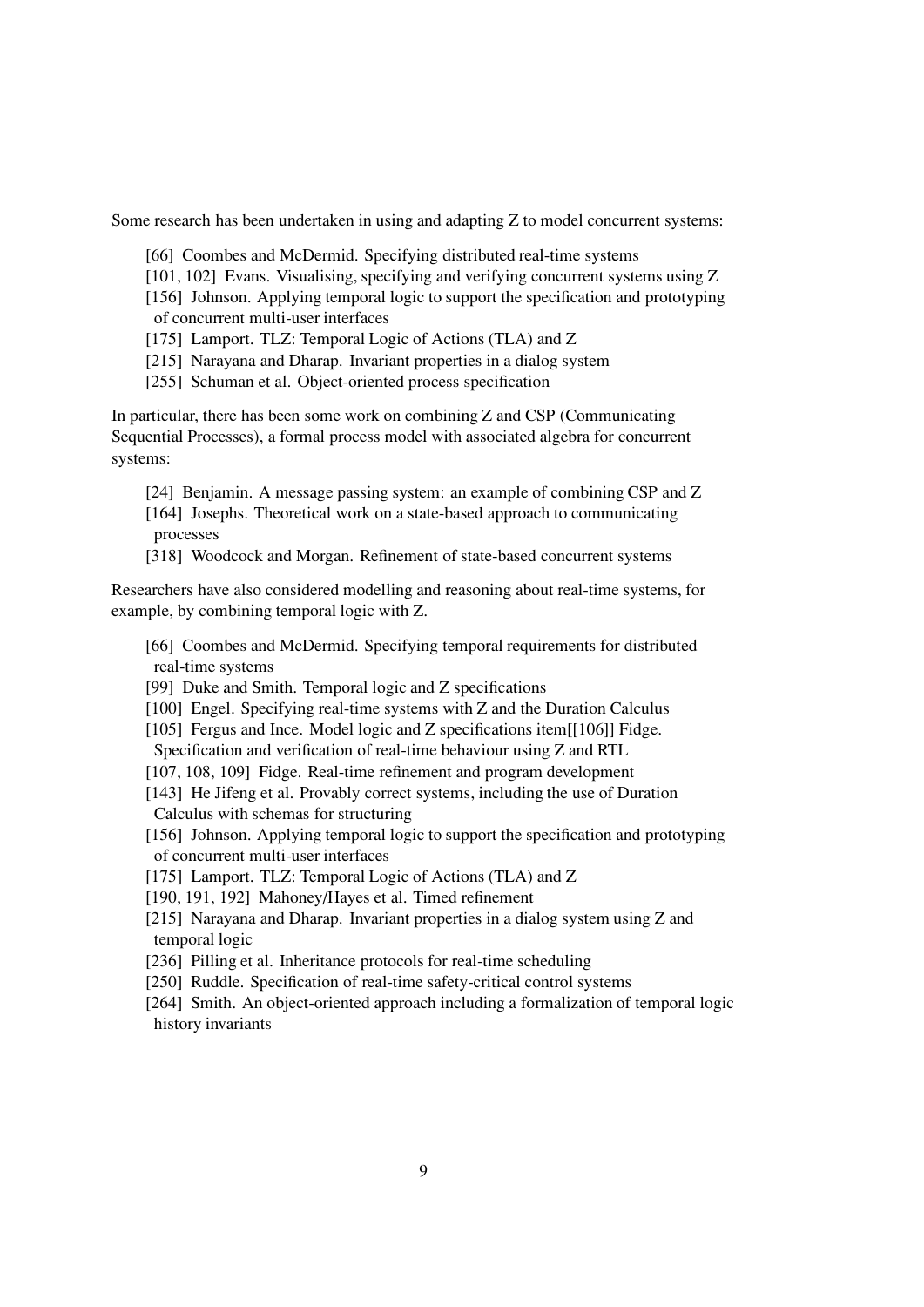#### 2.5 Conferences proceedings

Regular Z User Meetings are organized by the Z User Group and have had published proceedings since the 4th meeting:

- [222] Nicholls. 4th Z User Meeting, Oxford, 1989
- [224] Nicholls. 5th Z User Meeting, Oxford, 1990
- [226] Nicholls. 6th Z User Meeting, York, 1991
- [44] Bowen and Nicholls. 7th Z User Meeting, London, 1992
- [38] Bowen and Hall. 8th Z User Meeting, Cambridge, 1994
- [43] Bowen and Hinchey. 9th Z User Meeting, Limerick, 1995

The annual Refinement Workshop is organized by BCS-FACS. Papers cover a variety of refinement techniques from specification to code, and include some Z examples.

- [200] McDermid. 1st Refinement Workshop, York, 1988
- [211] Morgan and Woodcock. 3rd Refinement Workshop, Hursley, 1990
- [212] Morris and Shaw. 4th Refinement Workshop, Cambridge, 1991
- [160] Jones et al. 5th refinement Workshop, London, 1992
- [292] Till. 6th refinement Workshop, London, 1994

FME Symposia are held every 18 months, organized by Formal Methods Europe. These grew out of the the later VDM-Europe conferences which included papers on Z:

- [28] Bloomfield et al. VDM'88, Dublin
- [27] Bjørner et al. VDM'90, Kiel
- [242, 243] Prehn and Toetenel. VDM'91, Noordwijkerhout
- [316] Woodcock and Larsen. FME'93, Odense
- [213] Naftalin et al. FME'94, Barcelona

#### 2.6 Tools

The ZIP Project tools catalogue listssome tools that support formatting, checking and proof of Z specifications:

[234] Parker. Z tools catalogue

Details of individual tools may be found in:

- [12] Arthan. A proof tool based on HOL which grew into ProofPower (see below)
- [37] Bowen and Gordon. Z and HOL (a tool based on higher order logic)
- [110] Flynn et al. Formaliser (editor and type-checker)
- [161] Jones. ICL ProofPower (a commercial tool based on HOL)
- [162, 295] Jordan et al.  $CADiZ$  (formatter and type-checker)
- [220, 221] Neilson and Prasad. ZedB (a prototype B-based schema expansion and precondition calculator tool)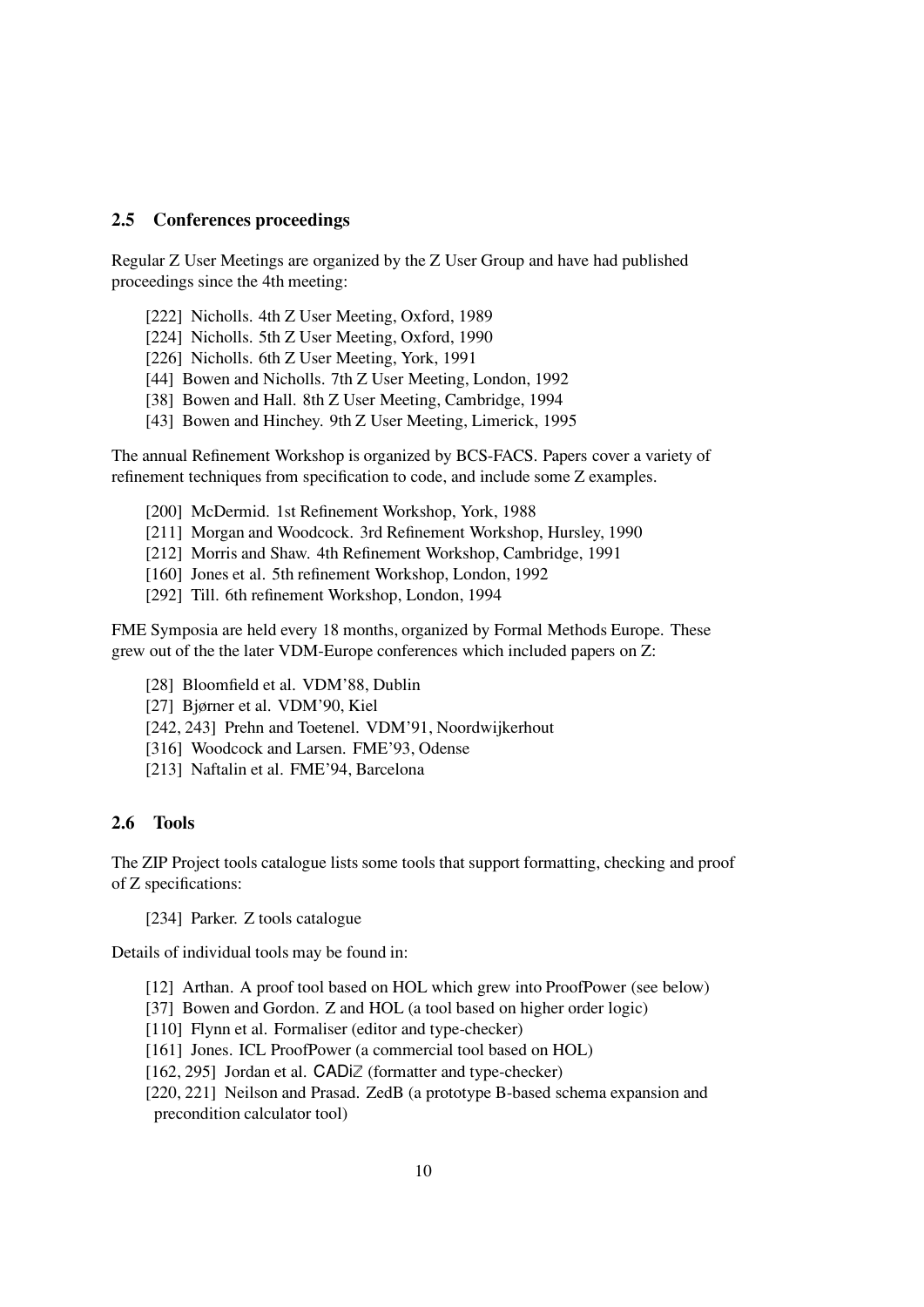- [251] Saaltink. Z and EVES (a tool based on ZF set theory)
- [272] Spivey.  $fUZZ$  (a commercial  $LAT<sub>F</sub>XY$  formatter and type-checker, 2nd edition)
- [322] Xiaoping Jia. ZTC (a freely available type-checker)

## 2.7 Object-Oriented Approaches

There has been much work recently to enhance Z with some of the structuring ideas from object-orientation. Overviews and comparisons can be found in:

[58] Carrington. ZOOM workshop report

[181] Lano and Haughton. Object-oriented specification case studies, many using extensions to Z

[278, 279] Stepney et al. Collected papers and a survey on object-orientation in Z

Object-Z is the best-documented and probably most widely used object-oriented extension to Z. The definitive description of the language is:

[97] Duke et al. Version 1 of Object-Z

Other Object-Z papers include:

- [59] Carrington et al. Object-Z: an object-oriented extension to Z
- [91] Duce et al. Formal specification of *Presentation Environments for Multimedia* Objects (PREMO)
- [93] Duke and Duke. Towards a semantics
- [94] Duke and Duke. Aspects of object-oriented specification (card game example)
- [98] Duke et al. Object-oriented protocol specification (mobile phone system)
- [131] Hasselbring. Animation with a set-oriented prototyping language
- [244] Rafsanjani and Colwill. From Object-Z to C++
- [266] Smith and Duke. Cache coherence protocol

Descriptions of other object-oriented approaches in conjunction with Z may be found in:

[7] Alencar and Goguen. OOZE: an object-oriented Z environment

- [62] Chan and Trinder. An object-oriented data model supporting multi-methods, multiple inheritance, and static type-checking
- [75] Cusack. Inheritance in object-oriented Z
- [125, 126] Hall. A specification calculus for object-oriented systems and class hierarchies in Z
- [129] Hammond. Producing Z specifications from object-oriented analysis
- [176, 179, 36] Lano/Haughton et al.  $Z^{++}$ : an object-orientated extension to Z
- [195] Maung and Howse. Hyper-Z: a new approach to object-orientation
- [203] Meira and Cavalcanti. MooZ: Modular object-oriented Z specifications
- [254, 255] Schuman, Pitt et al. Object-oriented subsystem and process specification
- [301] Wezeman and Judge. Z for managed objects
- [303, 304] Whysall and McDermid. Object-oriented specification and refinement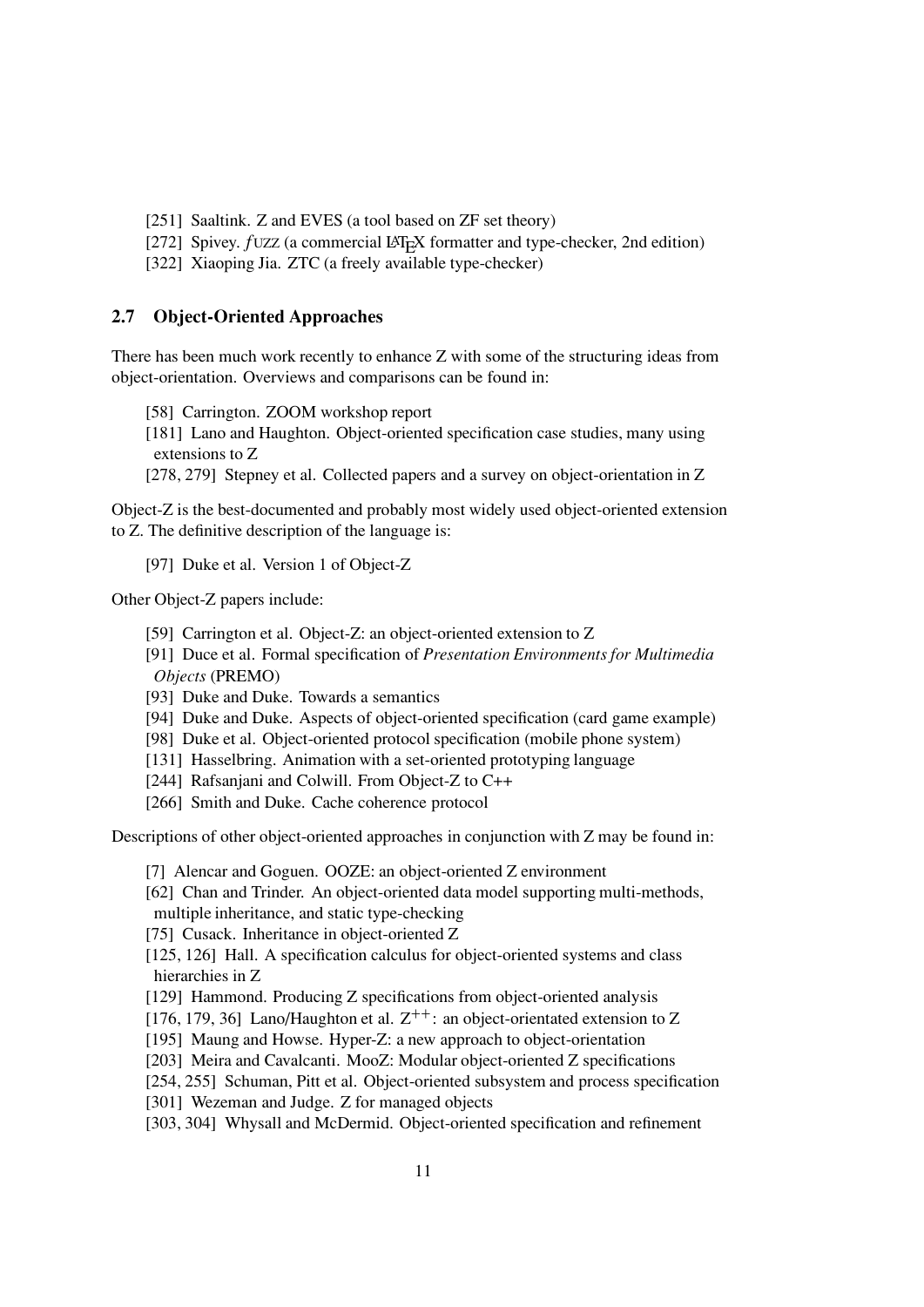## 3 On-line information

The BIBTEX source for this bibliography and related information is available on-line via the World-Wide Web under the following URL (Uniform Resource Locator):

http://www.comlab.ox.ac.uk/archive/z/bib.html

The bibliography is searchable. The user may provide a regular expression or select from a number of predefined keywords. Hyperlinks are included to documents that can be accessed on-line.

## 4 Acknowledgements

We would like to thank all those who suggested references for inclusion in this bibliography. It has been adapted from the ZIP project bibliography [277], the on-line Z bibliography held at the Oxford University Computing Laboratory [47], including more recent additions.

Jonathan Bowen is funded by the UK Engineering and Physical Sciences Research Council (EPSRC) grant no. GR/J15186.

## 5 Bibliography

- [1] G. D. Abowd, R. Allen, and D. Garlan. Using style to understand descriptions of software architectures. ACM Software Engineering Notes, 18(5):9–20, December 1993.
- [2] G. D. Abowd, J. P. Bowen, A. J. Dix, M. D. Harrison, and R. Took. User interface languages: A survey of existing methods. Technical Report PRG-TR-5-89, Oxford University Computing Laboratory, Wolfson Building, Parks Road, Oxford, UK, October 1989.
- [3] J-R. Abrial. The B tool. In Bloomfield et al. [28], pages 86–87.
- [4] J-R. Abrial. The B method for large software, specification, design and coding (abstract). In Prehn and Toetenel [243], pages 398–405. Volume 2: Tutorials.
- [5] J.-R. Abrial. *The B-Book*. Cambridge University Press, 1995. To appear.

Contents: Mathematical reasoning; Set notation; Mathematical objects; Introduction to abstract machines; Formal definition of abstract machines; Theory of abstract machines; Construction large abstract machines; Example of abstract machines; Sequencing and loop; Programming examples; Refinement; Construction large software systems; Example of refinement;

Appendices: Summary of the most current notations; Syntax; Definitions; Visibility rules; Rules and axioms; Proof obligations.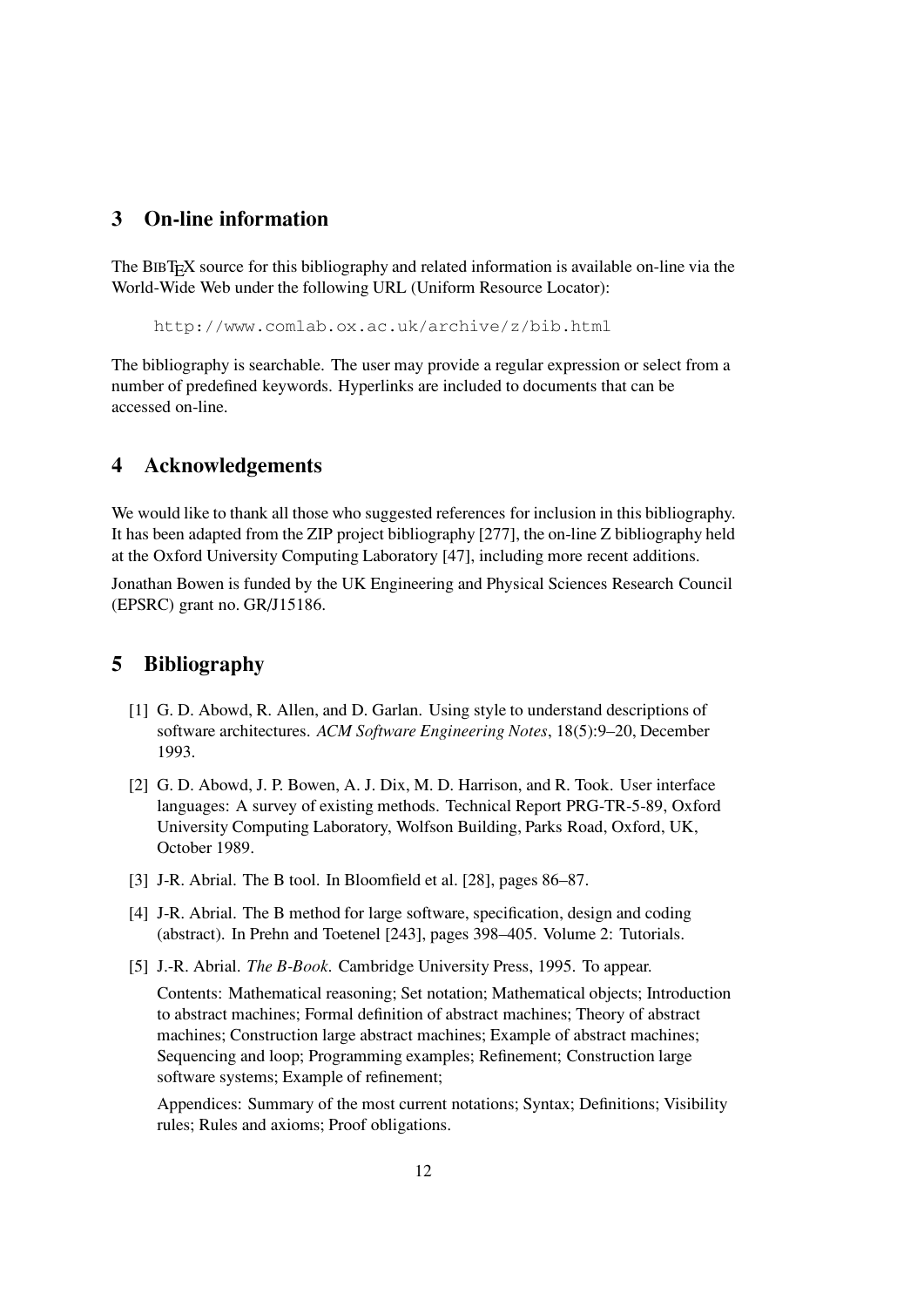- [6] M. Ainsworth, A. H. Cruikchank, P. J. L. Wallis, and L. J. Groves. Viewpoint specification and Z. Information and Software Technology, 36(1):43–51, 1994.
- [7] A. J. Alencar and J. A. Goguen. OOZE: An object-oriented Z environment. In P. America, editor, Proc. ECOOP'91 European Conference on Object-Oriented Programming, volume 512 of Lecture Notes in Computer Science, pages 180–199. Springer-Verlag, 1991.
- [8] P. Ammann and J. Offutt. Functional and test specifications for the Mistix file system. Technical Report ISSE-TR-93-100, Department of Information & Software Systems Engineering, George Mason University, USA, January 1993.
- [9] P. Ammann and J. Offutt. Using formal methods to mechanize category-partition testing. Technical Report ISSE-TR-93-105, Department of Information & Software Systems Engineering, George Mason University, USA, September 1993.
- [10] D. B. Arnold, D. A. Duce, and G. J. Reynolds. An approach to the formal specification of configurable models of graphics systems. In G. Maréchal, editor, Proc. EUROGRAPHICS'87, European Computer Graphics Conference and Exhibition, pages 439–463. Elsevier Science Publishers (North-Holland), 1987.

The paper describes a general framework for the formal specification of modular graphics systems, illustrated by an example taken from the Graphical Kernel System (GKS) standard.

- [11] D. B. Arnold and G. J. Reynolds. Configuring graphics systems components. IEE/BCS Software Engineering Journal, 3(6):248–256, November 1988.
- [12] R. D. Arthan. Formal specification of a proof tool. In Prehn and Toetenel [242], pages 356–370. Volume 1: Conference Contributions.
- [13] R. D. Arthan. On free type definitions in Z. In Nicholls [226], pages 40–58.
- [14] S. Aujla, A. Bryant, and L. Semmens. A rigorous review technique: Using formal notations within conventional development methods. In Proc. 1993 Software Engineering Standards Symposium, pages 247–255. IEEE Computer Society Press, 1993.
- [15] S. Austin and G. I. Parkin. Formal methods: A survey. Technical report, National Physical Laboratory, Queens Road, Teddington, Middlesex, TW11 0LW, UK, March 1993.
- [16] C. Bailes and R. Duke. The ecology of class refinement. In Morris and Shaw [212], pages 185–196.
- [17] J. Bainbridge, R. W. Whitty, and J. B. Wordsworth. Obtaining structural metrics of Z specifications for systems development. In Nicholls [224], pages 269–281.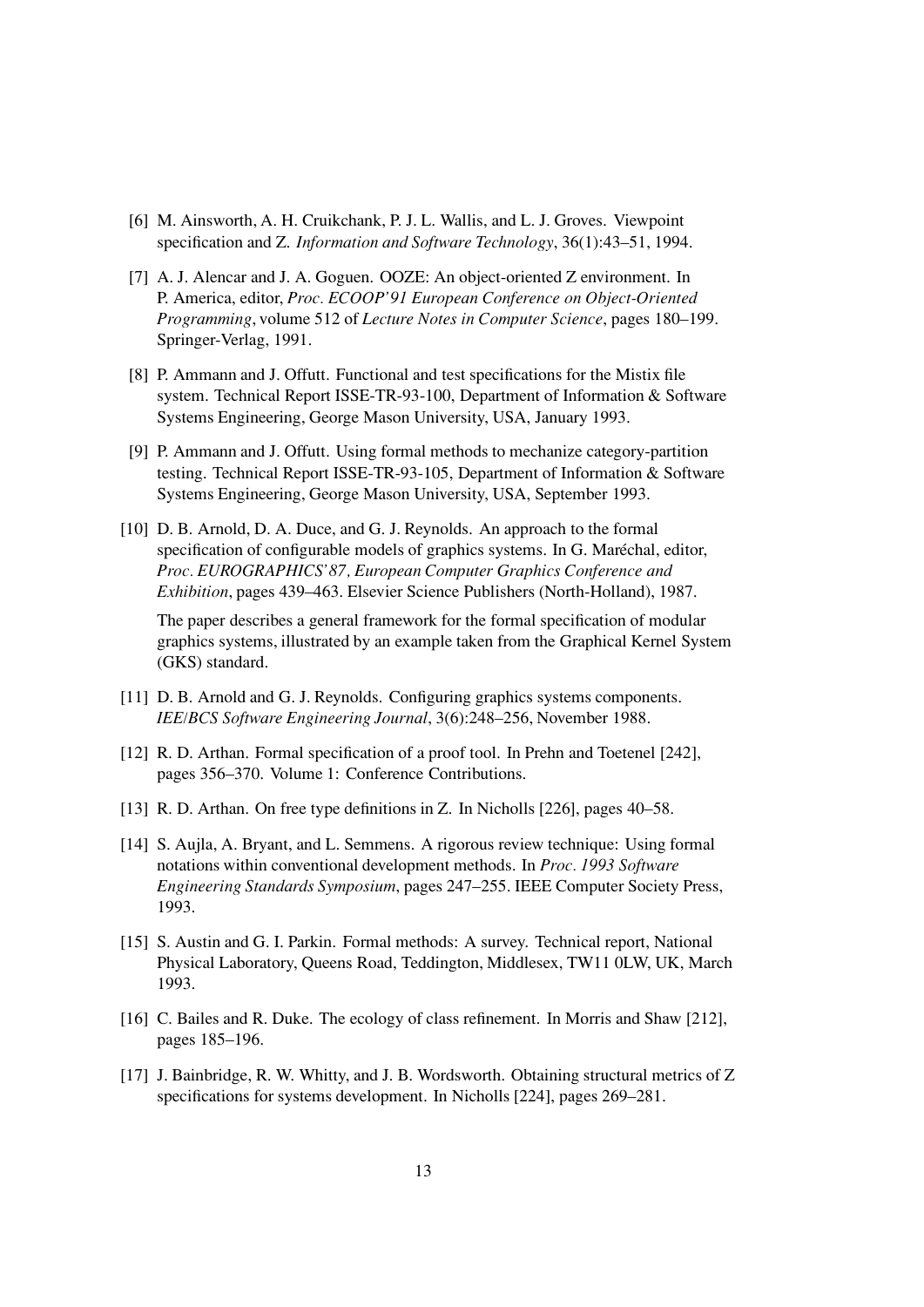- [18] R. Barden and S. Stepney. Support for using Z. In Bowen and Nicholls [44], pages 255–280.
- [19] R. Barden, S. Stepney, and D. Cooper. The use of Z. In Nicholls[226], pages 99–124.
- [20] R. Barden, S. Stepney, and D. Cooper. Z in Practice. BCS Practitioner Series. Prentice Hall, 1994.
- [21] G. Barrett. Formal methods applied to a floating-point number system. IEEE Transactions on Software Engineering, 15(5):611–621, May 1989.

This paper presents a formalization of the IEEE standard for binary floating-point arithmetic in Z. The formal specification is refined into four components. The procedures presented form the basis for the floating-point unit of the Inmos IMS T800 transputer. This work resulted in a joint UK Queen's Award for Technological Achievement for Inmos Ltd and the Oxford University Computing Laboratory in 1990. It was estimated that the approach saved a year in development time compared to traditional methods.

- [22] L. M. Barroca and J. A. McDermid. Formal methods: Use and relevance for the development of safety-critical systems. The Computer Journal, 35(6):579–599, December 1992.
- [23] P. Baumann. Z and natural semantics. In Bowen and Hall [38], pages 168–184.
- [24] M. Benjamin. A message passing system: An example of combining CSP and Z. In Nicholls [222], pages 221–228.
- [25] M. Benveniste. Writing operational semantics in Z: A structural approach. In Prehn and Toetenel [242], pages 164–188. Volume 1: Conference Contributions.
- [26] S. Bera. Structuring for the VDM specification language. In Bloomfield et al. [28], pages 2–25.
- [27] D. Bjørner, C. A. R. Hoare, and H. Langmaack, editors. VDM and Z Formal Methods in Software Development, volume 428 of Lecture Notes in Computer Science. VDM-Europe, Springer-Verlag, 1990.

The 3rd VDM-Europe Symposium was held at Kiel, Germany, 17–21 April 1990. A significant number of papers concerned with Z were presented [61, 93, 114, 83, 121, 125, 170, 253, 275, 298, 318].

- [28] R. Bloomfield, L. Marshall, and R. Jones, editors. VDM The Way Ahead, volume 328 of Lecture Notes in Computer Science. VDM-Europe, Springer-Verlag, 1988. The 2nd VDM-Europe Symposium was held at Dublin, Ireland, 11–16 September 1988. See [3, 26].
- [29] J. P. Bowen. Formal specification and documentation of microprocessor instruction sets. Microprocessing and Microprogramming, 21(1–5):223–230, August 1987.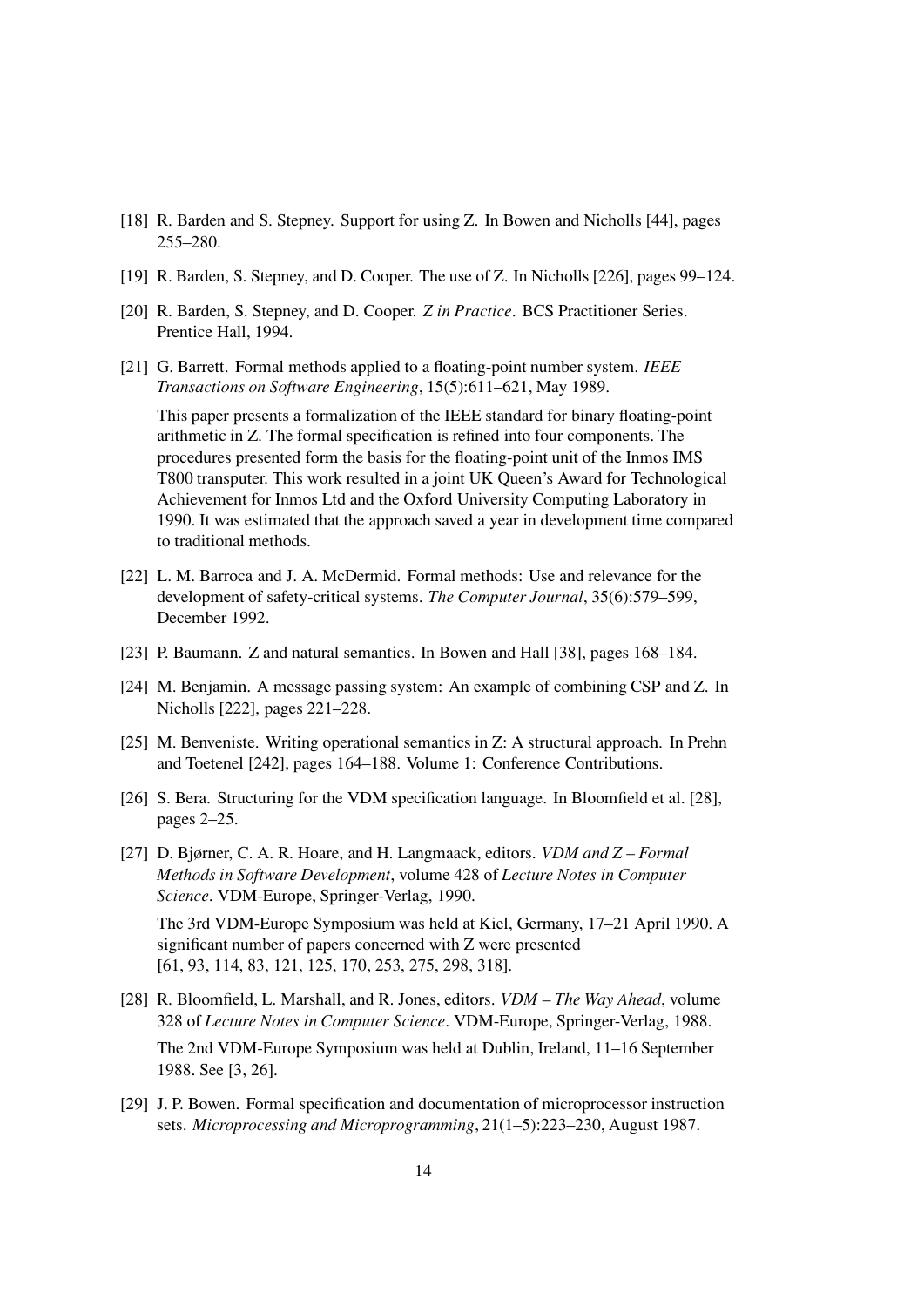[30] J. P. Bowen. The formal specification of a microprocessor instruction set. Technical Monograph PRG-60, Oxford University Computing Laboratory, Wolfson Building, Parks Road, Oxford, UK, January 1987.

The Z notation is used to define the Motorola M6800 8-bit microprocessor instruction set.

[31] J. P. Bowen. Formal specification of window systems. Technical Monograph PRG-74, Oxford University Computing Laboratory, Wolfson Building, Parks Road, Oxford, UK, June 1989.

Three existing window systems, X from MIT, WM from Carnegie-Mellon University and the Blit from AT&T Bell Laboratories are covered.

- [32] J. P. Bowen. POS: Formal specification of a UNIX tool. IEE/BCS Software Engineering Journal, 4(1):67–72, January 1989.
- [33] J. P. Bowen. Formal specification of the ProCoS/safemos instruction set. Microprocessors and Microsystems, 14(10):631–643, December 1990. This article is part of a special issue on *Formal aspects of microprocessor design*, edited by H. S. M. Zedan. See also [260].
- [34] J. P. Bowen. X: Why Z? Computer Graphics Forum, 11(4):221–234, October 1992. This paper asks whether window management systems would not be better specified through a formal methodology and gives examples in Z of X11.
- [35] J. P. Bowen. Formal methods in safety-critical standards. In *Proc. 1993 Software* Engineering Standards Symposium, pages 168–177. IEEE Computer Society Press, 1993.
- [36] J. P. Bowen, P. T. Breuer, and K. C. Lano. Formal specifications in software maintenance: From code to  $Z^{++}$  and back again. Information and Software Technology, 35(11/12):679–690, November/December 1993.
- [37] J. P. Bowen and M. J. C. Gordon. Z and HOL. In Bowen and Hall [38], pages 141–167.
- [38] J. P. Bowen and J. A. Hall, editors. Z User Workshop, Cambridge 1994, Workshops in Computing. Springer-Verlag, 1994.

Proceedings of the Eigth Annual Z User Meeting, St. John's College, Cambridge, UK. Published in collaboration with the British Computer Society. For individual papers, see [23, 37, 48, 47, 51, 60, 62, 87, 100, 102, 113, 126, 127, 129, 131, 175, 194, 238, 265, 301, 315, 319]. The proceedings also includes an Introduction and Opening Remarks, a Select Z Bibliography [48] and a section answering Frequently Asked Questions [47].

[39] J. P. Bowen and M. G. Hinchey. Formal methods and safety-critical standards. IEEE Computer, 27(8):68–71, August 1994.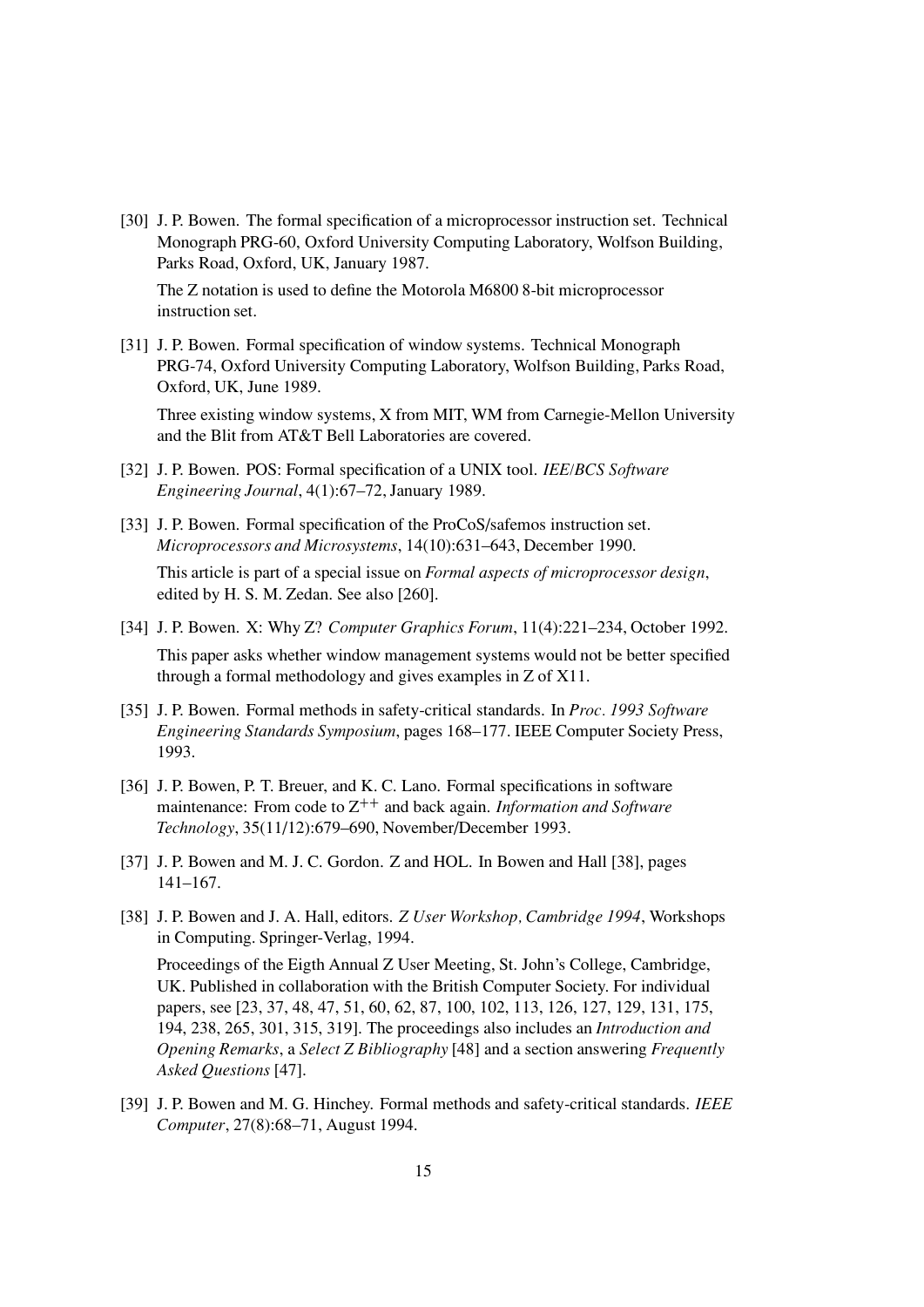[40] J. P. Bowen and M. G. Hinchey. Seven more myths of formal methods. Technical Report PRG-TR-7-94, Oxford University Computing Laboratory, Wolfson Building, Parks Road, Oxford, UK, June 1994. Revised version in IEEE Software.

This article deals with further myths in addition to those presented in [124].

- [41] J. P. Bowen and M. G. Hinchey. Seven more myths of formal methods: Dispelling industrial prejudices. In Naftalin et al. [213], pages 105–117.
- [42] J. P. Bowen and M. G. Hinchey. Ten commandments of formal methods. Technical Report 350, University of Cambridge, Computer Laboratory, UK, September 1994. Revised version in IEEE Computer.
- [43] J. P. Bowen and M. G. Hinchey, editors. Z User Workshop, Limerick 1995, Workshops in Computing. Springer-Verlag, 1995. To appear.
- [44] J. P. Bowen and J. E. Nicholls, editors. Z User Workshop, London 1992, Workshops in Computing. Springer-Verlag, 1993.

Proceedings of the Seventh Annual Z User Meeting, DTI Offices, London, UK. Published in collaboration with the British Computer Society. For individual papers, see

[18, 49, 67, 71, 77, 76, 90, 142, 153, 172, 182, 187, 195, 227, 232, 244, 250, 290, 297]. The proceedings also includes an Introduction and Opening Remarks, a Select Z Bibliography and a section answering Frequently Asked Questions.

- [45] J. P. Bowen and V. Stavridou. The industrial take-up of formal methods in safety-critical and other areas: A perspective. In Woodcock and Larsen [316], pages 183–195.
- [46] J. P. Bowen and V. Stavridou. Safety-critical systems, formal methods and standards. IEE/BCS Software Engineering Journal, 8(4):189–209, July 1993.

A survey on the use of formal methods, including B and Z, for safety-critical systems. A previous version is also available as Oxford University Computing Laboratory Technical Report PRG-TR-5-92.

- [47] J.P. Bowen. Comp.specification.z and Z FORUM frequently asked questions. In Bowen and Hall [38], pages 397–404.
- [48] J.P. Bowen. Select Z bibliography. In Bowen and Hall [38], pages 359–396.
- [49] A. Bradley. Requirements for Defence Standard 00-55. In Bowen and Nicholls [44], pages 93–94.
- [50] P. T. Breuer. Z! in progress: Maintaining Z specifications. In Nicholls [224], pages 295–318.
- [51] P. T. Breuer and J. P. Bowen. Towards correct executable semantics for Z. In Bowen and Hall [38], pages 185–209.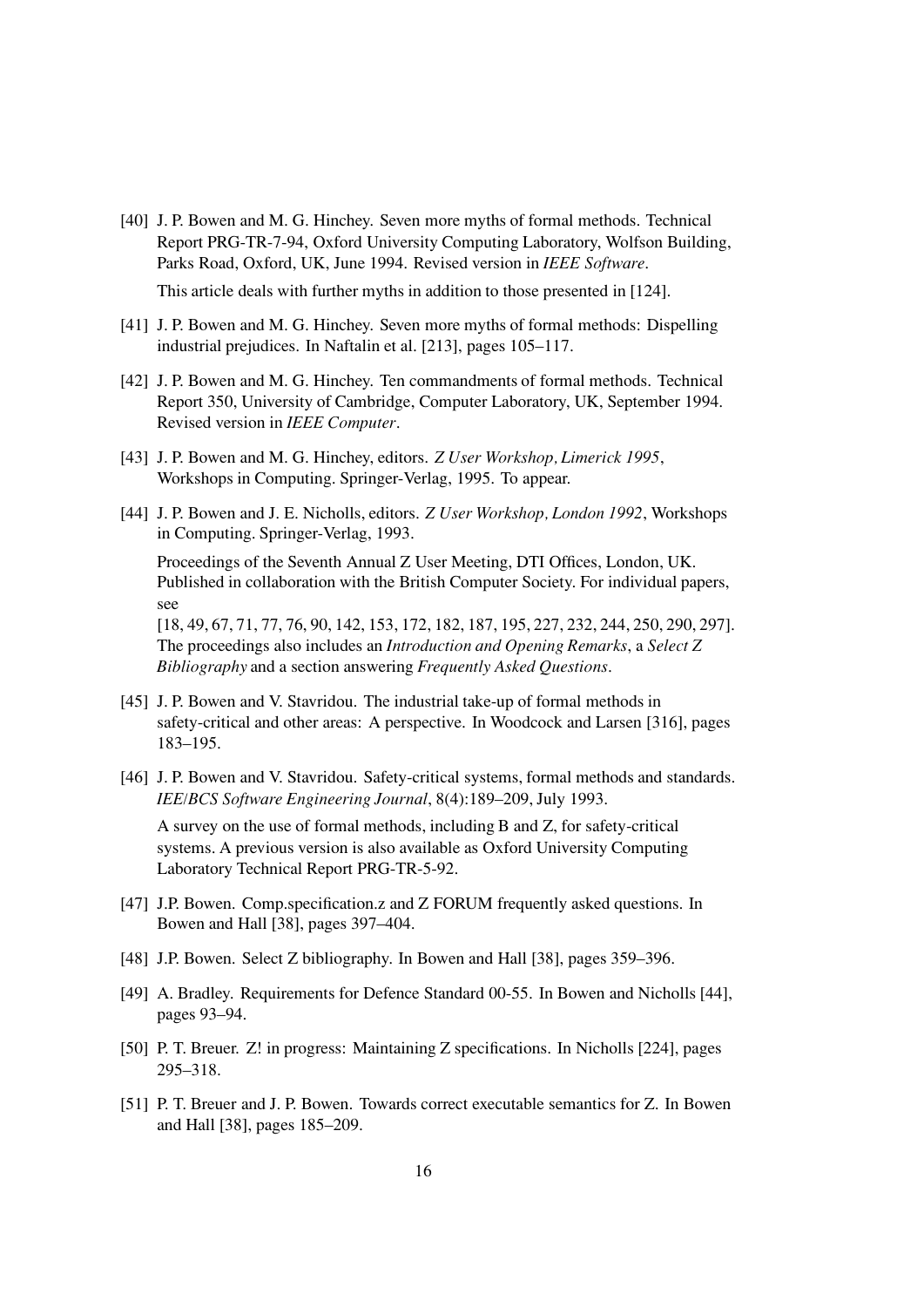[52] S. M. Brien and J. E. Nicholls. Z base standard. Technical Monograph PRG-107, Oxford University Computing Laboratory, Wolfson Building, Parks Road, Oxford, UK, November 1992. Accepted for standardization under ISO/IEC JTC1/SC22. This is the first publicly available version of the proposed ISO Z Standard. See also

[273] for the current most widely available Z reference manual.

[53] D. J. Brown and J. P. Bowen. The Event Queue: An extensible input system for UNIX workstations. In Proc. European Unix Users Group Conference, pages 29–52. EUUG, May 1987.

Available from EUUG Secretariat, Owles Hall, Buntingford, Hertfordshire SG9 9PL, UK.

- [54] D. Brownbridge. Using Z to develop a CASE toolset. In Nicholls [222], pages 142–149.
- [55] A. Bryant. Structured methodologies and formal notations: Developing a framework for synthesis and investigation. In Nicholls [222], pages 229–241.
- [56] P. Butcher. A behavioural semantics for Linda-2. IEE/BCS Software Engineering Journal, 6(4):196–204, July 1991.
- [57] M. J. Butler. Service extension at the specification level. In Nicholls [224], pages 319–336.
- [58] D. Carrington. ZOOM workshop report. In Nicholls [226], pages 352–364. This paper records the activities of a workshop on Z and object-oriented methods held in August 1992 at Oxford. A comprehensive bibliography is included.
- [59] D. Carrington, D. Duke, R. Duke, P. King, G. A. Rose, and G. Smith. Object-Z: An object-oriented extension to Z. In S. Vuong, editor, Formal Description Techniques, II (FORTE'89), pages 281–296. Elsevier Science Publishers (North-Holland), 1990.
- [60] D. Carrington and P. Stocks. A tale of two paradigms: Formal methods and software testing. In Bowen and Hall [38], pages 51–68. Also available as Technical Report 94-4, Department of Computer Science, University of Queensland, 1994.
- [61] P. Chalin and P. Grogono. Z specification of an object manager. In Bjørner et al. [27], pages 41–71.
- [62] D. K. C. Chan and P. W. Trinder. An object-oriented data model supporting multi-methods, multiple inheritance, and static type checking: A specification in Z. In Bowen and Hall [38], pages 297–315.
- [63] B. Cohen. Justification of formal methods for system specifications  $\& A$ rejustification of formal notations. IEE/BCS Software Engineering Journal, 4(1):26–38, January 1989.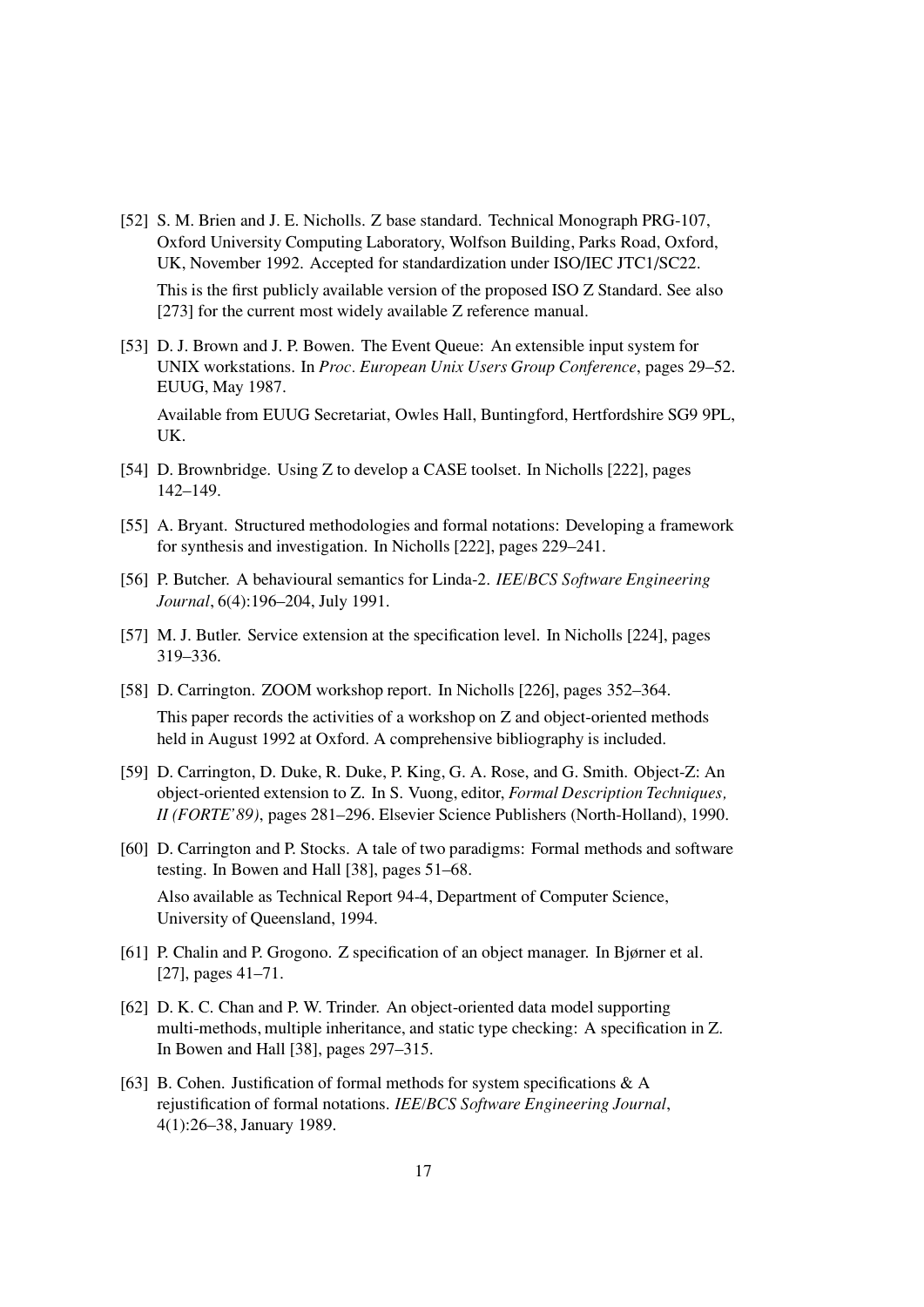- [64] B. P. Collins, J. E. Nicholls, and I. H. Sørensen. Introducing formal methods: The CICS experience with Z. In B. Neumann et al., editors, Mathematical Structures for Software Engineering. Oxford University Press, 1991.
- [65] A. Coombes and J. A. McDermid. A tool for defining the architecture of Z specifications. In Nicholls [224], pages 77–92.
- [66] A. Coombes and J. A. McDermid. Specifying temporal requirements for distributed real-time systems in Z. Computer Science Report YCS176, University of York, Heslington, York YO1 5DD, UK, 1992.
- [67] A. C. Coombes and J. A. McDermid. Using diagrams to give a formal specification of timing constraints in Z. In Bowen and Nicholls [44], pages 119–130.
- [68] D. Cooper. Educating management in Z. In Nicholls [222], pages 192–194.
- [69] V. A. O. Cordeiro, A. C. A. Sampaio, and S. L. Meira. From MooZ to Eiffel a rigorous approach to system development. In Naftalin et al. [213], pages 306–325.
- [70] I. Craig. The Formal Specification of Advanced AI Architectures. AI Series. Ellis Horwood, September 1991.

This book contains two rather large (and relatively complete) specifications of Artificial Intelligence (AI) systems using Z. The architectures are the blackboard and Cassandra architectures. As well as showing that formal specification can be used in AI at the architecture level, the book is intended as a case-studies book, and also contains introductory material on Z (for AI people). The book assumes a knowledge of Z, so for non-AI people its primary use is for the presentation of the large specifications. The blackboard specification, with explanatory text, is around 100 pages.

- [71] D. Craigen, S. L. Gerhart, and T. Ralston. An international survey of industrial applications of formal methods. In Bowen and Nicholls [44], pages 1–5.
- [72] D. Craigen, S. L. Gerhart, and T. J. Ralston. Formal methods reality check: Industrial usage. In Woodcock and Larsen [316], pages 250–267.
- [73] D. Craigen, S. L. Gerhart, and T. J. Ralston. An international survey of industrial applications of formal methods. Technical Report NIST GCR 93/626-V1 & 2, Atomic Energy Control Board of Canada, US National Institute of Standards and Technology, and US Naval Research Laboratories, 1993.

Volume 1: Purpose, Approach, Analysis and Conclusions; Volume 2: Case Studies. Order numbers: PB93-178556/AS & PB93-178564/AS; National Technical Information Service, 5285 Port Royal Road, Springfield, VA 22161, USA.

[74] D. Craigen, S. Kromodimoeljo, I. Meisels, W. Pase, and M. Saaltink. EVES: An overview. In Prehn and Toetenel [242], pages 389–405. Volume 1: Conference Contributions.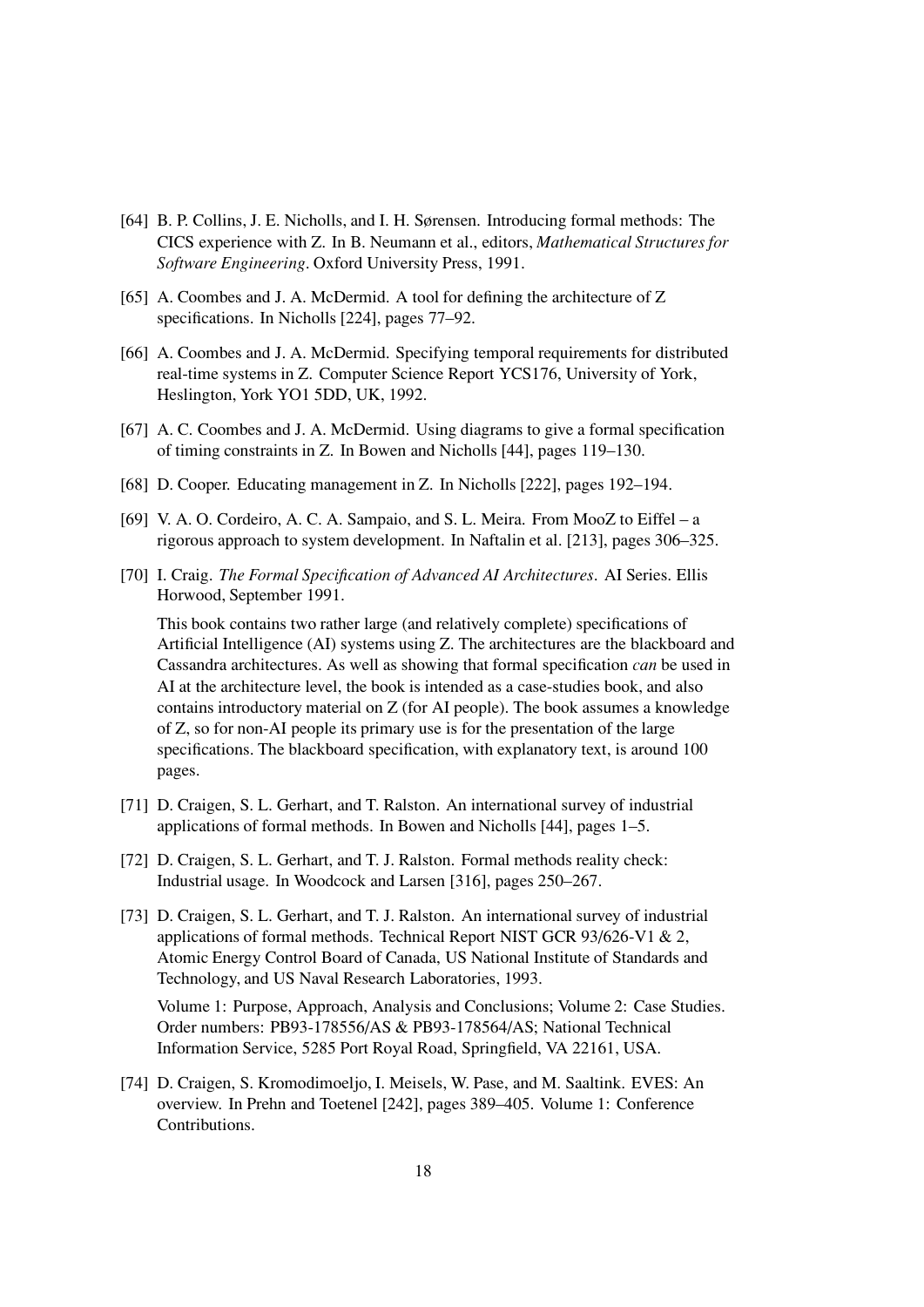- [75] E. Cusack. Inheritance in object oriented Z. In P. America, editor, *Proc. ECOOP'91* European Conference on Object-Oriented Programming, volume 512 of Lecture Notes in Computer Science, pages 167–179. Springer-Verlag, 1991.
- [76] E. Cusack. Using Z in communications engineering. In Bowen and Nicholls [44], pages 196–202.
- [77] E. Cusack and C. Wezeman. Deriving tests for objects specified in Z. In Bowen and Nicholls [44], pages 180–195.
- [78] R. S. M. de Barros. Deriving relational database programs from formal specifications. In Naftalin et al. [213], pages 703–723.
- [79] R. S. M. de Barros and D. J. Harper. A method for the specification of relational database applications. In Nicholls [226], pages 261–286.
- [80] B. Dehbonei and F. Mejia. Formal methods in the railways signalling industry. In Naftalin et al. [213], pages 26–34.
- [81] N. Delisle and D. Garlan. Formally specifying electronic instruments. In *Proc. Fifth* International Workshop on Software Specification and Design. IEEE Computer Society, May 1989. Also published in ACM SIGSOFT Software Engineering Notes 14(3).
- [82] N. Delisle and D. Garlan. A formal specification of an oscilloscope. IEEE Software, 7(5):29–36, September 1990.

Unlike most work on the application of formal methods, this research uses formal methods to gain insight into system architecture. The context for this case study is electronic instrument design.

- [83] R. Di Giovanni and P. L. Iachini. HOOD and Z for the development of complex systems. In Bjørner et al. [27], pages 262–289.
- [84] A. J. J. Dick, P. J. Krause, and J. Cozens. Computer aided transformation of Z into Prolog. In Nicholls [222], pages 71–85.
- [85] A. Diller. Z and Hoare logics. In Nicholls [226], pages 59–76.
- [86] A. Diller. Z: An Introduction to Formal Methods. John Wiley & Sons, Chichester, UK, 2nd edition, 1994.

This book offers a comprehensive tutorial to Z from the practical viewpoint. Many natural deduction style proofs are presented and exercises are included. Z as defined in the 2nd edition of The Z Notation [273] is used throughout.

Contents: Tutorial introduction; Methods of reasoning; Case studies; Specification animation; Reference manual; Answers to exercises; Glossaries of terms and symbols; Bibliography.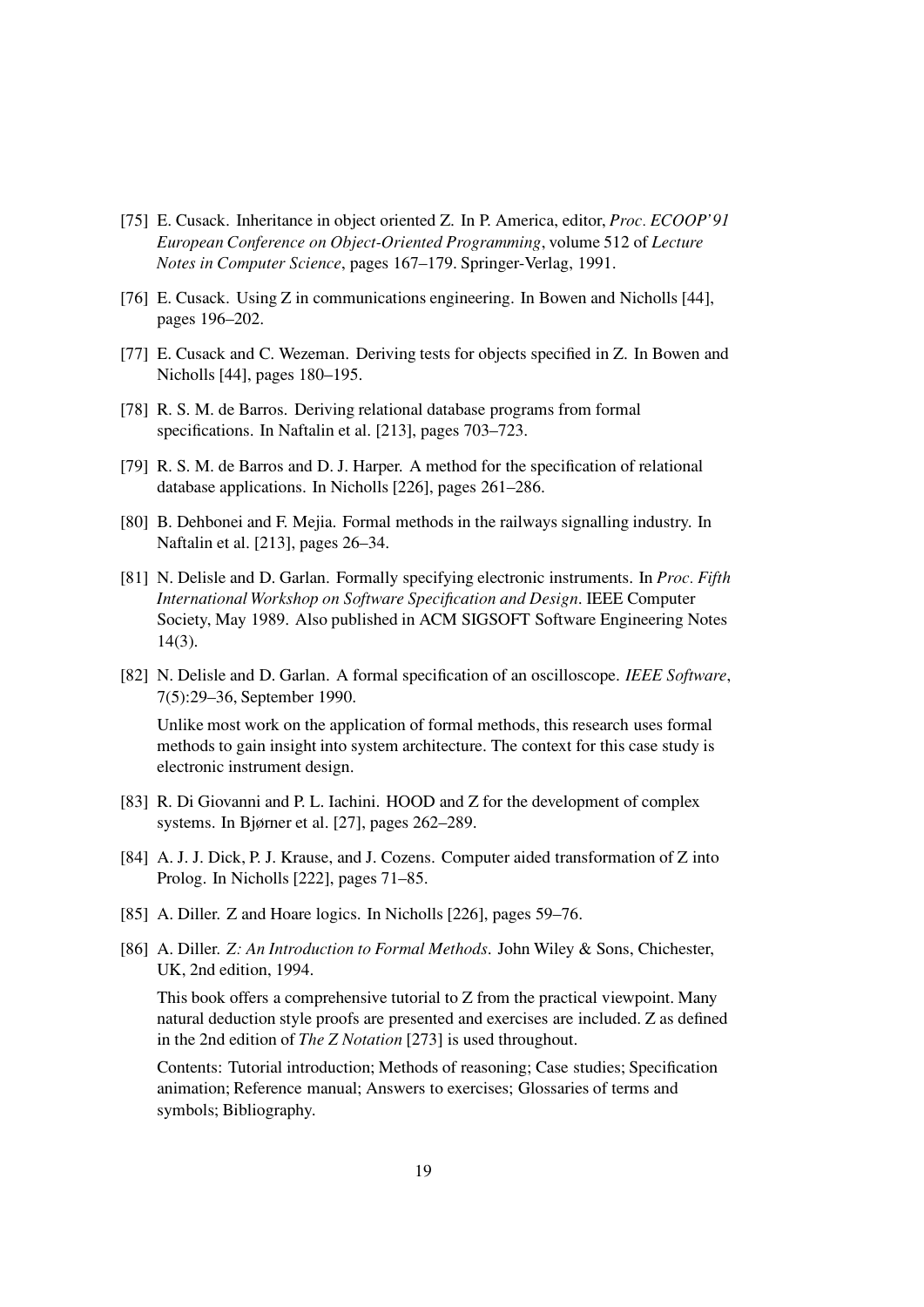- [87] A. Diller and R. Docherty. Z and abstract machine notation: A comparison. In Bowen and Hall [38], pages 250–263.
- [88] A. J. Dix, J. Finlay, G. D. Abowd, and R. Beale. Human-Computer Interaction. Prentice Hall International, 1993.
- [89] V. Doma and R. Nicholl. EZ: A system for automatic prototyping of Z specifications. In Prehn and Toetenel [242], pages 189–203. Volume 1: Conference Contributions.
- [90] C. Draper. Practical experiences of Z and SSADM. In Bowen and Nicholls [44], pages 240–251.
- [91] D. A. Duce, D. J. Duke, P. J. W. ten Hagen, and G. J. Reynolds. PREMO an initial approach to a formal definition. Computer Graphics Forum, 13(3):C–393–C–406, 1994. PREMO (Presentation Environments for Multimedia Objects) is a work item proposal by the ISO/IEC JTC11/SC24 committee, which is responsible for

international standardization in the area of computer graphics and image processing.

- [92] D. Duke. Enhancing the structures of Z specifications. In Nicholls [226], pages 329–351.
- [93] D. Duke and R. Duke. Towards a semantics for Object-Z. In Bjørner et al. [27], pages 244–261.
- [94] R. Duke and D. Duke. Aspects of object-oriented formal specification. In *Proc. 5th* Australian Software Engineering Conference (ASWEC'90), pages 21–26, 1990.
- [95] R. Duke, I. J. Hayes, P. King, and G. A. Rose. Protocol specification and verification using Z. In S. Aggarwal and K. Sabnani, editors, Protocol Specification, Testing, and Verification VIII, pages 33–46. Elsevier Science Publishers (North-Holland), 1988.
- [96] R. Duke, P. King, G. A. Rose, and G. Smith. The Object-Z specification language. In T. Korson, V. Vaishnavi, and B. Meyer, editors, Technology of Object-Oriented Languages and Systems: TOOLS 5, pages 465–483. Prentice Hall, 1991.
- [97] R. Duke, P. King, G. A. Rose, and G. Smith. The Object-Z specification language: Version 1. Technical Report 91-1, Department of Computer Science, University of Queensland, St. Lucia 4072, Australia, April 1991.

The most complete (and currently the standard) reference on Object-Z. It has been reprinted by ISO JTC1 WG7 as document number 372. A condensed version of this report was published as [96].

[98] R. Duke, G. A. Rose, and A. Lee. Object-oriented protocol specification. In L. Logrippo, R. L. Probert, and H. Ural, editors, Protocol Specification, Testing, and Verification X, pages 325–338. Elsevier Science Publishers (North-Holland), 1990.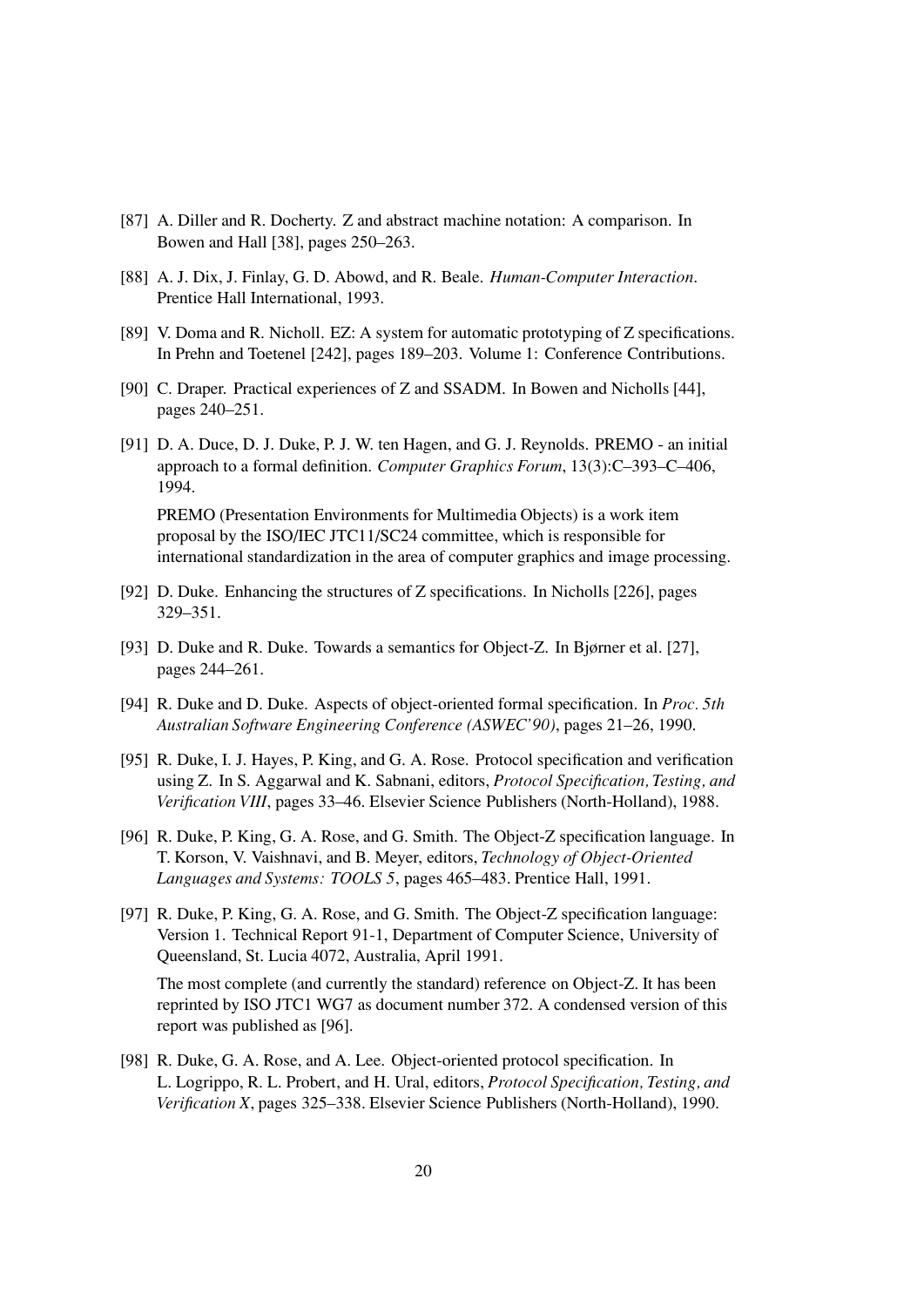- [99] R. Duke and G. Smith. Temporal logic and Z specifications. Australian Computer Journal, 21(2):62–69, May 1989.
- [100] M. Engel. Specifying real-time systems with Z and the Duration Calculus. In Bowen and Hall [38], pages 282–294.
- [101] A. S. Evans. Specifying & verifying concurrent systems using Z. In Naftalin et al. [213], pages 366–400.
- [102] A. S. Evans. Visualising concurrent Z specifications. In Bowen and Hall [38], pages 269–281.
- [103] P. C. Fencott, A. J. Galloway, M. A. Lockyer, S. J. O'Brien, and S. Pearson. Formalising the semantics of Ward/Mellor SA/RT essential models using a process algebra. In Naftalin et al. [213], pages 681–702.
- [104] N. E. Fenton and D. Mole. A note on the use of Z for flowgraph transformation. Information and Software Technology, 30(7):432–437, 1988.
- [105] E. Fergus and D. C. Ince. Z specifications and modal logic. In P. A. V. Hall, editor, Proc. Software Engineering 90, volume 1 of British Computer Society Conference Series. Cambridge University Press, 1990.
- [106] C. J. Fidge. Specification and verification of real-time behaviour using Z and RTL. In J. Vytopil, editor, Formal Techniques in Real-Time and Fault-Tolerant Systems, Lecture Notes in Computer Science, pages 393–410. Springer-Verlag, 1992.
- [107] C. J. Fidge. Real-time refinement. In Woodcock and Larsen [316], pages 314–331.
- [108] C. J. Fidge. Adding real time to formal program development. In Naftalin et al. [213], pages 618–638.
- [109] C. J. Fidge. Proof obligations for real-time refinement. In Till [292], pages 279–305.
- [110] M. Flynn, T. Hoverd, and D. Brazier. Formaliser an interactive support tool for Z. In Nicholls [222], pages 128–141.
- [111] N. E. Fuchs. Specifications are (preferably) executable. *IEE/BCS Software* Engineering Journal, 7(5):323–334, September 1992.
- [112] P. H. B. Gardiner, P. J. Lupton, and J. C. P. Woodcock. A simpler semantics for Z. In Nicholls [224], pages 3–11.
- [113] D. Garlan. Integrating formal methods into a professional master of software engineering program. In Bowen and Hall [38], pages 71–85.
- [114] D. Garlan and N. Delisle. Formal specifications as reusable frameworks. In Bjørner et al. [27], pages 150–163.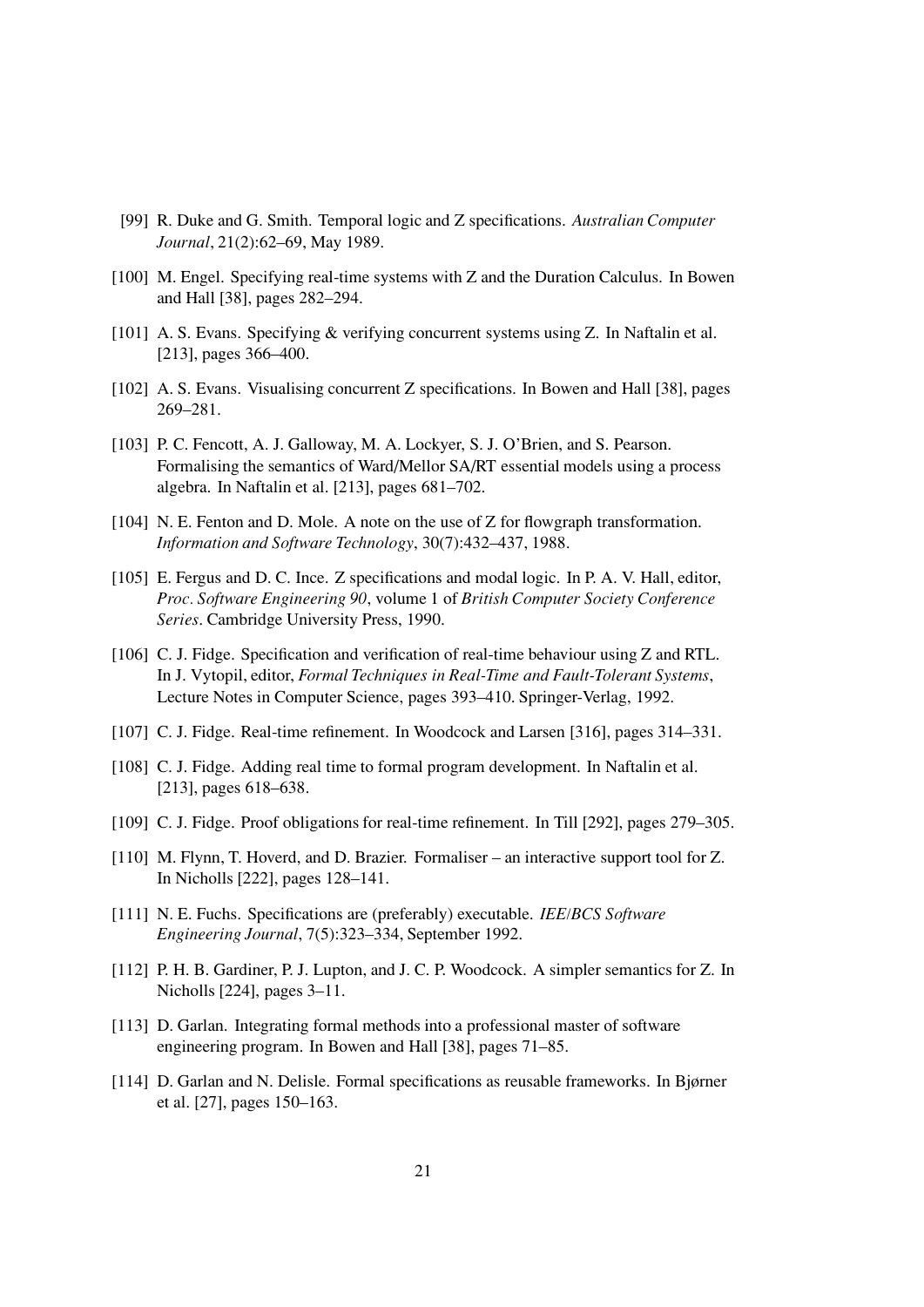- [115] D. Garlan and D. Notkin. Formalizing design spaces: Implicit invocation mechanisms. In Prehn and Toetenel [242], pages 31–45. Volume 1: Conference Contributions.
- [116] S. L. Gerhart. Applications of formal methods: Developing virtuoso software. IEEE Software, 7(5):6–10, September 1990.

This is an introduction to a special issue on Formal Methods with an emphasis on Z in particular. It was published in conjunction with special Formal Methods issues of IEEE Transactions on Software Engineering and IEEE Computer. See also [82, 124, 214, 271, 305].

- [117] S. L. Gerhart, D. Craigen, and T. Ralston. Observations on industrial practice using formal methods. In Proc. 15th International Conference on Software Engineering (ICSE), Baltimore, Maryland, USA, May 1993.
- [118] S. L. Gerhart, D. Craigen, and T. Ralston. Experience with formal methods in critical systems. IEEE Software, 11(1):21–28, January 1994. Several commercial and exploratory cases in which Z features heavily are briefly presented on page 24. See also [173].
- [119] S. Gilmore. Correctness-oriented approaches to software development. Technical Report ECS-LFCS-91-147 (also CST-76-91), Department of Computer Science, University of Edinburgh, Edinburgh EH9 3JZ, UK, 1991.

This PhD thesis provides a critical evaluation of Z, VDM and algebraic specifications.

- [120] H. S. Goodman. Animating Z specifications in Haskell using a monad. Technical Report CSR-93-10, School of Computer Science, University of Birmingham, Birmingham B15 2TT, UK, November 1993.
- [121] R. Gotzhein. Specifying open distributed systems with Z. In Bjørner et al. [27], pages 319–339.
- [122] A. M. Gravell. Minimisation in formal specification and design. In Nicholls [222], pages 32–45.
- [123] A. M. Gravell. What is a good formal specification? In Nicholls [224], pages 137–150.
- [124] J. A. Hall. Seven myths of formal methods. *IEEE Software*, 7(5):11–19, September 1990.

Formal methods are difficult, expensive, and not widely useful, detractors say. Using a case study and other real-world examples, this article challenges such common myths.

[125] J. A. Hall. Using Z as a specification calculus for object-oriented systems. In Bjørner et al. [27], pages 290–318.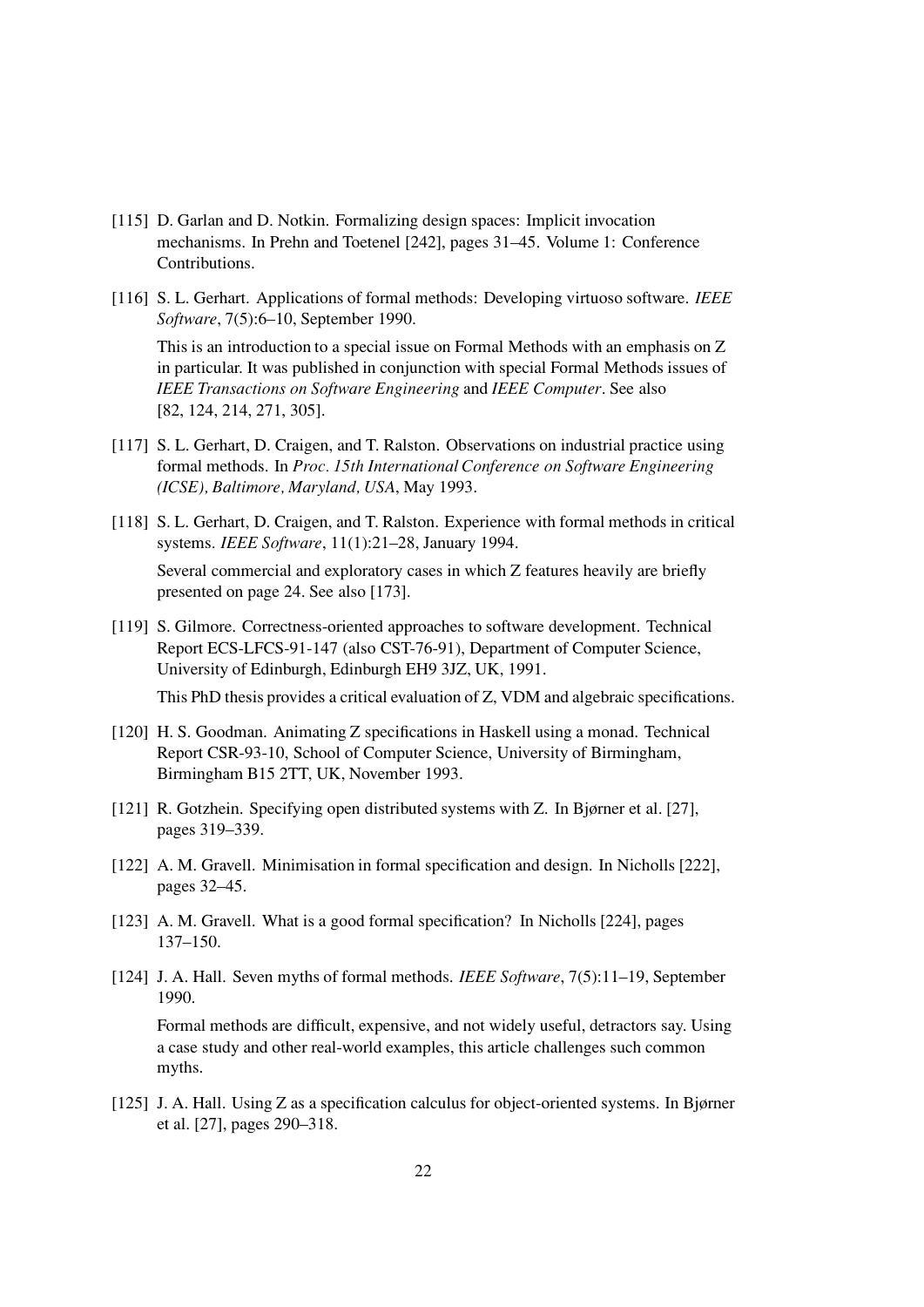- [126] J. A. Hall. Specifying and interpreting class hierarchies in Z. In Bowen and Hall [38], pages 120–138.
- [127] J. G. Hall and J. A. McDermid. Towards a Z method: Axiomatic specification in Z. In Bowen and Hall [38], pages 213–229.
- [128] P. A. V. Hall. Towards testing with respect to formal specification. In *Proc. Second* IEE/BCS Conference on Software Engineering, number 290 in Conference Publication, pages 159–163. IEE/BCS, July 1988.
- [129] J. A. R. Hammond. Producing Z specifications from object-oriented analysis. In Bowen and Hall [38], pages 316–336.
- [130] M. D. Harrison. Engineering human-error tolerant software. In Nicholls [226], pages 191–204.
- [131] W. Hasselbring. Animation of Object-Z specifications with a set-oriented prototyping language. In Bowen and Hall [38], pages 337–356.
- [132] H. P. Haughton. Using Z to model and analyse safety and liveness properties of communication protocols. Information and Software Technology, 33(8):575–580, October 1991.
- [133] I. J. Hayes. Specification directed module testing. IEEE Transactions on Software Engineering, 12(1):124–133, January 1986.
- [134] I. J. Hayes. A generalisation of bags in Z. In Nicholls [222], pages 113–127.
- [135] I. J. Hayes. Specifying physical limitations: A case study of an oscilloscope. Technical Report 167, Department of Computer Science, University of Queensland, St. Lucia 4072, Australia, July 1990.
- [136] I. J. Hayes. Interpretations of Z schema operators. In Nicholls [224], pages 12–26.
- [137] I. J. Hayes. Multi-relations in Z: A cross between multi-sets and binary relations. Acta Informatica, 29(1):33–62, February 1992.
- [138] I. J. Hayes. VDM and Z: A comparative case study. Formal Aspects of Computing, 4(1):76–99, 1992.
- [139] I. J. Hayes, editor. Specification Case Studies. Prentice Hall International Series in Computer Science, 2nd edition, 1993.

This is a revised edition of the first ever book on Z, originally published in 1987; it contains substantial changes to every chapter. The notation has been revised to be consistent with The Z Notation: A Reference Manual by Mike Spivey [273]. The CAVIAR chapter has been extensively changed to make use of a form of modularization.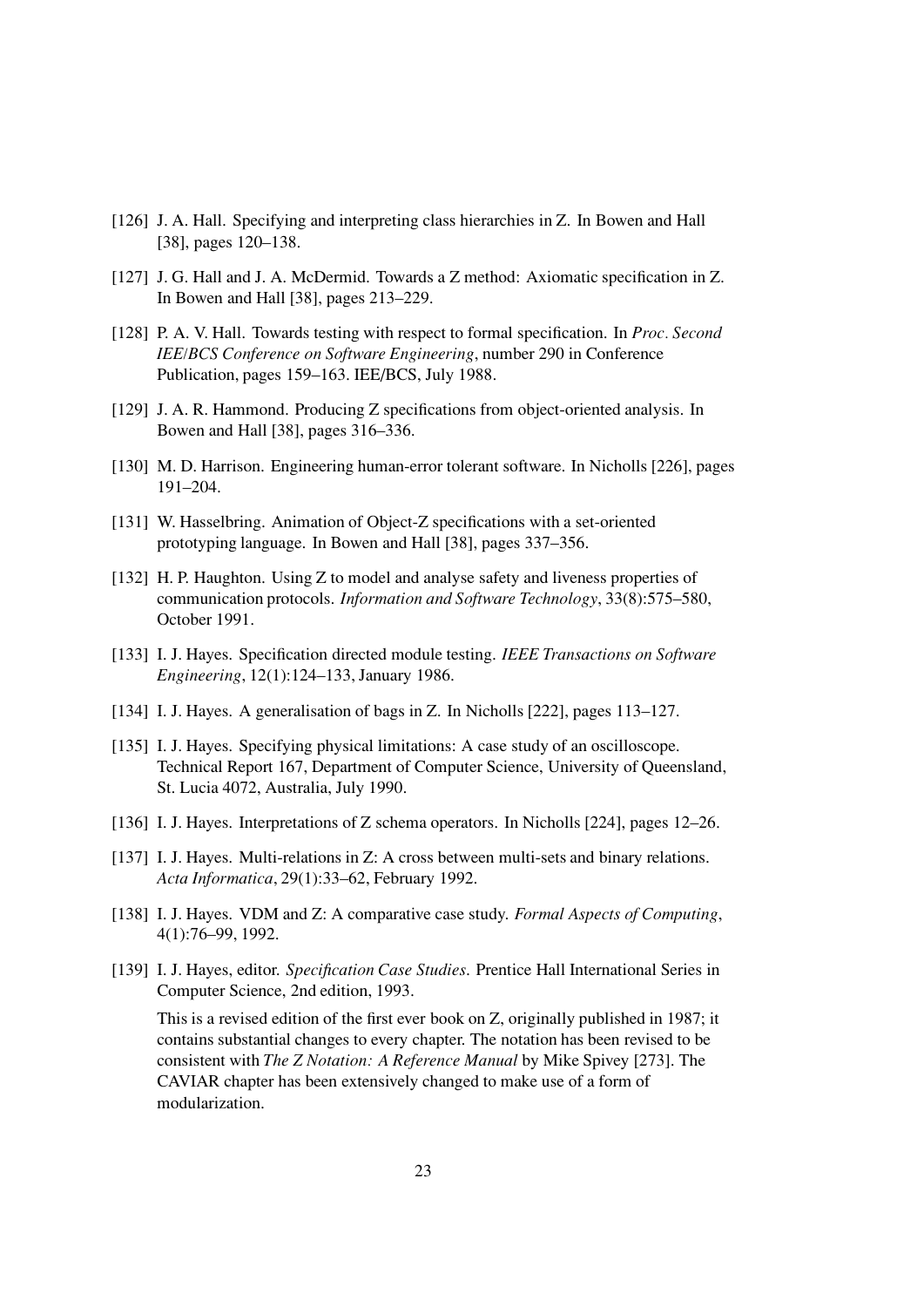Divided into four sections, the first provides tutorial examples of specifications, the second is devoted to the area of software engineering, the third covers distributed computing, analyzing the role of mathematical specification, and the fourth part covers the IBM CICS transaction processing system. Appendices include comprehensive glossaries of the Z mathematical and schema notation. The book will be of interest to the professional software engineer involved in designing and specifying large software projects.

The other contributors are W. Flinn, R. B. Gimson, S. King, C. C. Morgan, I. H. Sørensen and B. A. Sufrin.

- [140] I. J. Hayes and C. B. Jones. Specifications are not (necessarily) executable. *IEE/BCS* Software Engineering Journal, 4(6):330–338, November 1989.
- [141] I. J. Hayes, C. B. Jones, and J. E. Nicholls. Understanding the differences between VDM and Z. FACS Europe, Series I, 1(1):7–30, Autumn 1993. Also available as Technical Report UMCS-93-8-1, Department of Computer Science,

University of Manchester, UK, 1993.

- [142] I. J. Hayes and L. Wildman. Towards libraries for Z. In Bowen and Nicholls [44], pages 9–36.
- [143] He Jifeng, C. A. R. Hoare, M. Fränzle, Markus Müller-Ulm, E.-R. Olderog, M. Schenke, A. P. Ravn, and H. Rischel. Provably correct systems. In H. Langmaack, W.-P. de Roever, and J. Vytopil, editors, Formal Techniques in Real Time and Fault Tolerant Systems, volume 863 of Lecture Notes in Computer Science, pages 288–335. Springer-Verlag, 1994.
- [144] He Jifeng, C. A. R. Hoare, and J. W. Sanders. Data refinement refined. In B. Robinet and R. Wilhelm, editors, Proc. ESOP 86, volume 213 of Lecture Notes in Computer Science, pages 187–196. Springer-Verlag, 1986.
- [145] B. Hepworth. ZIP: A unification initiative for Z standards, methods and tools. In Nicholls [222], pages 253–259.
- [146] B. Hepworth and D. Simpson. The ZIP project. In Nicholls [224], pages 129–133.
- [147] I. S. C. Houston and S. King. CICS project report: Experiences and results from the use of Z in IBM. In Prehn and Toetenel [242], pages 588–596. Volume 1: Conference Contributions.
- [148] P. L. Iachini. Operation schema iterations. In Nicholls [224], pages 50–57.
- [149] M. Imperato. An Introduction to Z. Chartwell-Bratt, 1991.

Contents: Introduction; Set theory; Logic; Building Z specifications; Relations; Functions; Sequences; Bags; Advanced Z; Case study: a simple banking system.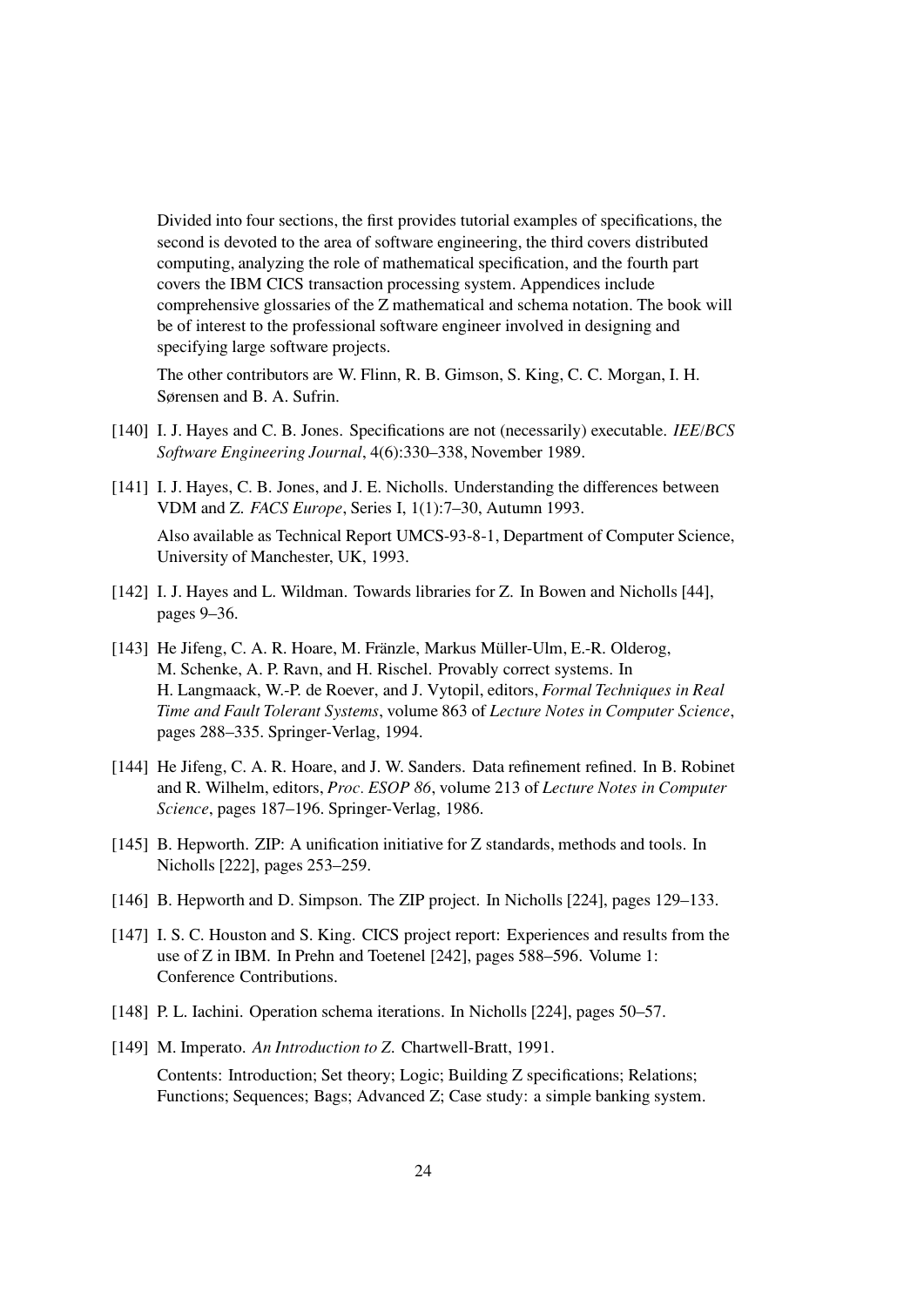- [150] D.C. Ince. An Introduction to Discrete Mathematics, Formal System Specification and Z. Oxford Applied Mathematics and Computing Science Series. Oxford University Press, 2nd edition, 1993.
- [151] D. Jackson. Abstract model checking of infinite specifications. In Naftalin et al. [213], pages 519–531.
- [152] J. Jacky. Formal specifications for a clinical cyclotron control system. ACM SIGSOFT Software Engineering Notes, 15(4):45–54, September 1990.
- [153] J. Jacky. Formal specification and development of control system input/output. In Bowen and Nicholls [44], pages 95–108.
- [154] J. Jacky. Specifying a safety-critical control system in Z. In Woodcock and Larsen [316], pages 388–402.
- [155] J. Jacob. The varieties of refinements. In Morris and Shaw [212], pages 441–455.
- [156] C. W. Johnson. Applying temporal logic to support the specification and prototyping of concurrent multi-user interfaces. In D. Diaper and N. Hammond, editors, People and Computers VI: Usability Now, pages 145–156. Cambridge University Press, 1991.
- [157] C. W. Johnson and M. D. Harrison. Declarative graphics and dynamic interaction. In F. H. Post and W. Barth, editors, Proc. EUROGRAPHICS'91, pages 195–207. Elsevier Science Publications (North-Holland), 1991.
- [158] M. Johnson and P. Sanders. From Z specifications to functional implementations. In Nicholls [222], pages 86–112.
- [159] C. B. Jones. Interference revisited. In Nicholls [224], pages 58–73.
- [160] C. B. Jones, R. C. Shaw, and T. Denvir, editors. 5th Refinement Workshop, Workshop in Computing. BCS-FACS, Springer-Verlag, 1992. The workshop was held at Lloyd's Register, London, UK, 8–10 January 1992. See [259].
- [161] R. B. Jones. ICL ProofPower. BCS FACS FACTS, Series III, 1(1):10–13, Winter 1992.
- [162] D. Jordan, J. A. McDermid, and I. Toyn. CADiZ computer aided design in Z. In Nicholls [224], pages 93–104.
- [163] M. B. Josephs. The data refinement calculator for Z specifications. Information Processing Letters, 27(1):29–33, 1988.
- [164] M. B. Josephs. A state-based approach to communicating processes. Distributed Computing, 3:9–18, 1988.

A theoretical paper on combining features of CSP and Z.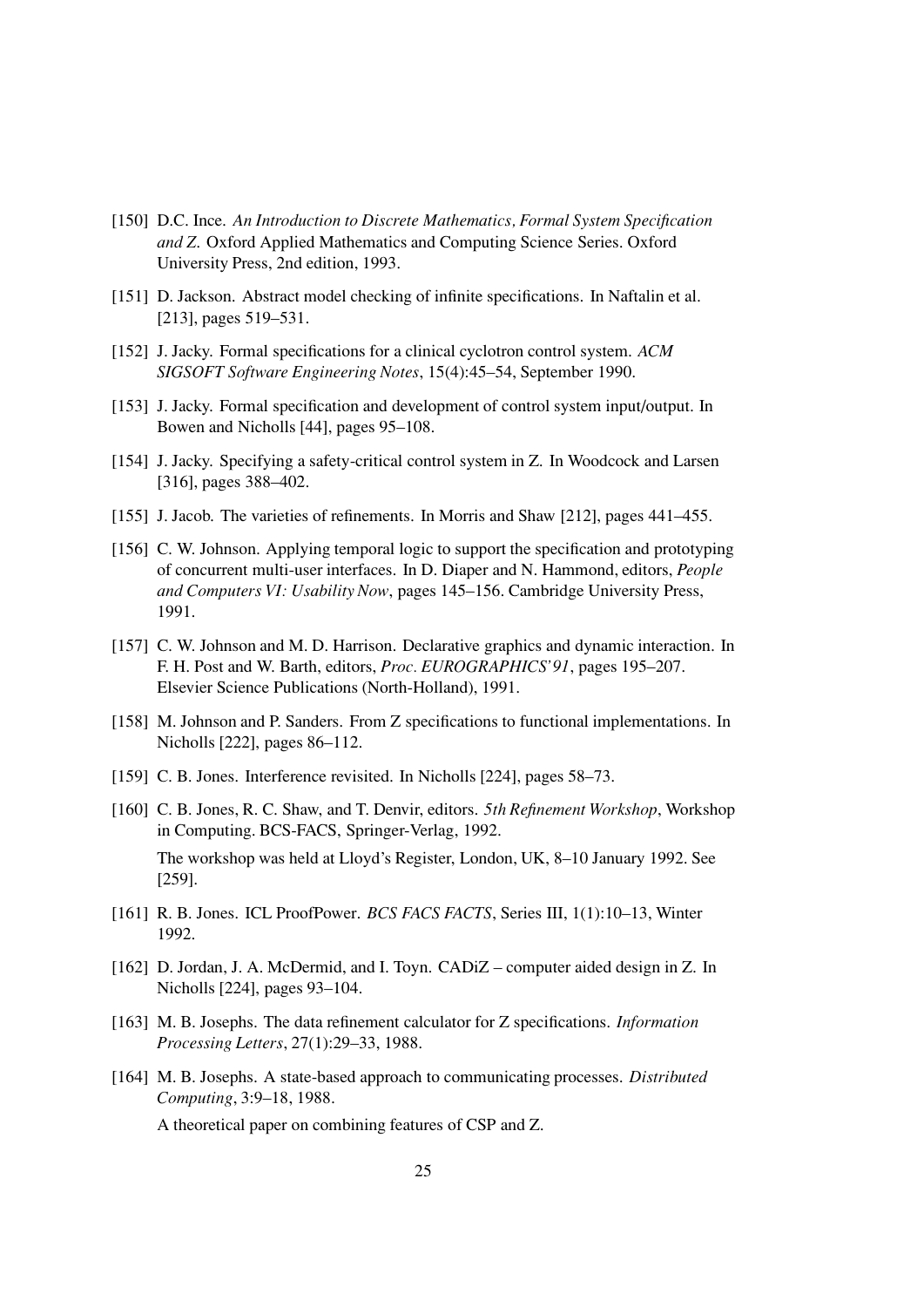- [165] M. B. Josephs. Specifying reactive systems in Z. Technical Report PRG-TR-19-91, Oxford University Computing Laboratory, Wolfson Building, Parks Road, Oxford, UK, July 1991.
- [166] M. B. Josephs and D. Redmond-Pyle. Entity-relationship models expressed in Z: A synthesis of structured and formal methods. Technical Report PRG-TR-20-91, Oxford University Computing Laboratory, Wolfson Building, Parks Road, Oxford, UK, July 1991.
- [167] D. H. Kemp. Specification of Viper1 in Z. Memorandum no. 4195, RSRE, Ministry of Defence, Malvern, Worcestershire, UK, October 1988.
- [168] D. H. Kemp. Specification of Viper2 in Z. Memorandum no. 4217, RSRE, Ministry of Defence, Malvern, Worcestershire, UK, October 1988.
- [169] P. King. Printing Z and Object-Z LAT<sub>E</sub>X documents. Department of Computer Science, University of Queensland, May 1990. A description of a Z style option 'oz.sty', an extended version of Mike Spivey's 'zed.sty' [270], for use with the  $LAT<sub>E</sub>X$  document preparation system [174]. It is
- [170] S. King. Z and the refinement calculus. In Bjørner et al. [27], pages 164–188. Also published as Technical Monograph PRG-79, Oxford University Computing Laboratory, February 1990.
- [171] S. King and I. H. Sørensen. Specification and design of a library system. In McDermid [200].

particularly useful for printing Object-Z documents [59, 93].

- [172] J. C. Knight and D. M. Kienzle. Preliminary experience using Z to specify a safety-critical system. In Bowen and Nicholls [44], pages 109–118.
- [173] J. C. Knight and B. Littlewood. Critical task of writing dependable software. IEEE Software, 11(1):16–20, January 1994.

Guest editors' introduction to a special issue of IEEE Software on Safety-Critical Systems. A short section on formal methods mentions several Z books on page 18. See also [118].

[174] L. Lamport. LATEX User's Guide & Reference Manual. Addison-Wesley Publishing Company, Reading, Massachusetts, USA, 1986.

 $Z$  specifications may be produced using the document preparation system  $LAT$ <sub>E</sub> $X$ together with a special LAT<sub>E</sub>X style option. The most widely used style files are fuzz.sty [272], zed.sty [270] and oz.sty [169].

- [175] L. Lamport. TLZ. In Bowen and Hall [38], pages 267–268. Abstract.
- [176] K. C. Lano.  $Z^{++}$ , an object-orientated extension to Z. In Nicholls [224], pages 151–172.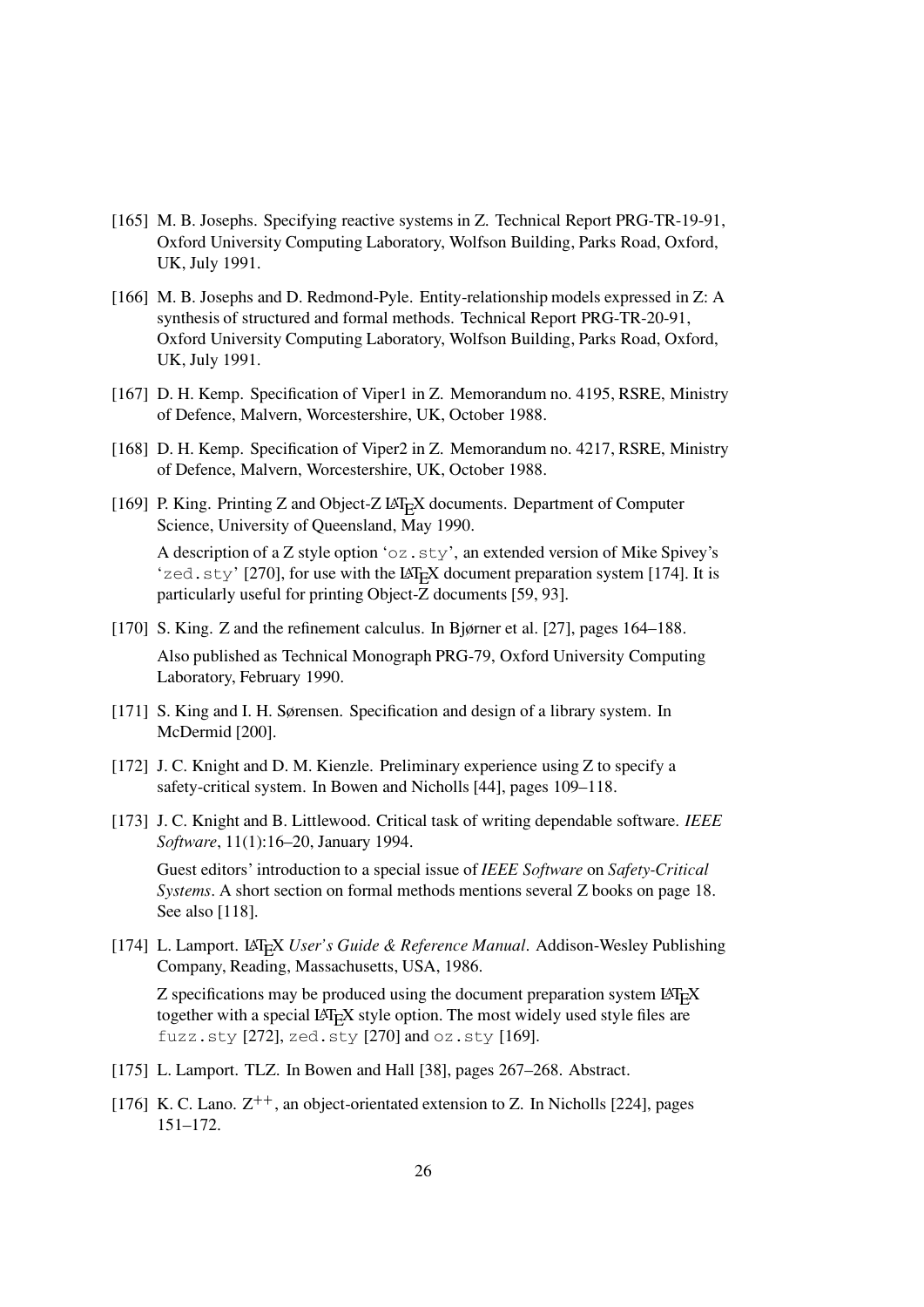- [177] K. C. Lano. Refinement in object-oriented specification languages. In Till [292], pages 236–259.
- [178] K. C. Lano and P. T. Breuer. From programs to Z specifications. In Nicholls [222], pages 46–70.
- [179] K. C. Lano and H. P. Haughton. An algebraic semantics for the specification language  $Z^{++}$ . In *Proc. Algebraic Methodology and Software Technology* Conference (AMAST '91). Springer-Verlag, 1992.
- [180] K. C. Lano and H. P. Haughton. Reasoning and refinement in object-oriented specification languages. In O. L. Madsen, editor, ECOOP '92: European Conference on Object-Oriented Programming, volume 615 of Lecture Notes in Computer Science, pages 78–97. Springer-Verlag, 1992.
- [181] K. C. Lano and H. P. Haughton, editors. *Object Oriented Specification Case Studies*. Object Oriented Series. Prentice Hall International, 1993.

Contents: Chapters introducing object oriented methods, object oriented formal specification and the links between formal and structured object-oriented techniques; seven case studies in particular object oriented formal methods, including:

The Unix Filing System: A MooZ Specification; An Object-Z Specification of a Mobile Phone System; Object-oriented Specification in VDM<sup>++</sup>; Specifying a Concept-recognition System in  $Z^{++}$ ; Specification in OOZE; Refinement in Fresco; SmallVDM: An Environment for Formal Specification and Prototyping in Smalltalk.

A glossary, index and bibliography are also included. The contributors are some of the leading figures in the area, including the developers of the above methods and languages: Silvio Meira, Gordon Rose, Roger Duke, Antonio Alencar, Joseph Goguen, Alan Wills, Cassio Souza dos Santos, Ana Cavalcanti.

- [182] K. C. Lano and H. P. Haughton. Reuse and adaptation of Z specifications. In Bowen and Nicholls [44], pages 62–90.
- [183] D. Lightfoot. Formal Specification using Z. Macmillan, 1991.

Contents: Introduction; Sets in Z; Using sets to describe a system – a simple example; Logic: propositional calculus; Example of a Z specification document; Logic: predicate calculus; Relations; Functions; A seat allocation system; Sequences; An example of sequences – the aircraft example again; Extending a specification; Collected notation; Books on formal specification; Hints on creating specifications; Solutions to exercises. Also available in French.

[184] P. A. Lindsay. Reasoning about Z specifications: A VDM perspective. Technical Report 93-20, Department of Computer Science, University of Queensland, St. Lucia 4072, Australia, October 1993.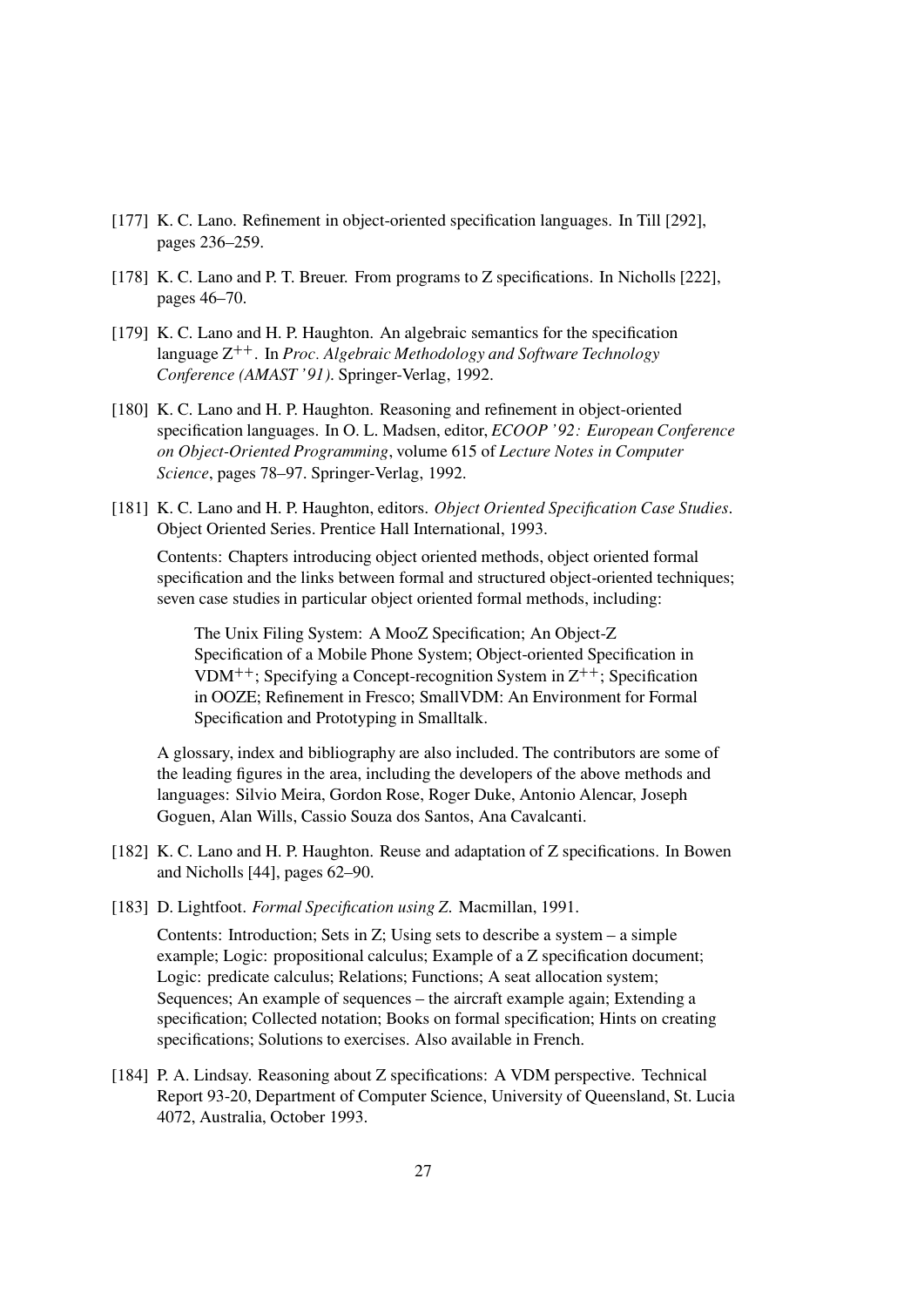[185] P. A. Lindsay. On transferring VDM verification techniques to Z. In Naftalin et al. [213], pages 190–213.

Also available as Technical Report 94-10, Department of Computer Science, University of Queensland, 1994.

- [186] P. A. Lindsay and E. van Keulen. Case studies in the verification of specifications in VDM and Z. Technical Report 94-3, Department of Computer Science, University of Queensland, St. Lucia 4072, Australia, March 1994.
- [187] M. Love. Animating Z specifications in SQL\*Forms3.0. In Bowen and Nicholls [44], pages 294–306.
- [188] P. J. Lupton. Promoting forward simulation. In Nicholls [224], pages 27–49.
- [189] R. Macdonald. Z usage and abusage. Report no. 91003, RSRE, Ministry of Defence, Malvern, Worcestershire, UK, February 1991.

This paper presents a miscellany of observations drawn from experience of using Z, shows a variety of techniques for expressing certain class of idea concisely and clearly, and alerts the reader to certain pitfalls which may trap the unwary.

- [190] B. P. Mahony and I. J. Hayes. A case-study in timed refinement: A central heater. In Morris and Shaw [212], pages 138–149.
- [191] B. P. Mahony and I. J. Hayes. A case-study in timed refinement: A mine pump. IEEE Transactions on Software Engineering, 18(9):817–826, September 1992.
- [192] B. P. Mahony, C. Millerchip, and I. J. Hayes. A boiler control system: A case-study in timed refinement. Technical report, Department of Computer Science, University of Queensland, St. Lucia 4072, Australia, 23 June 1993.

A specification and top-level design of a steam generating boiler system is presented as an example of the formal development of a real-time system.

- [193] A. Martin. Encoding W: A logic for Z in 2OBJ. In Woodcock and Larsen [316], pages 462–481.
- [194] P. Mataga and P. Zave. Formal specification of telephone features. In Bowen and Hall [38], pages 29–50.
- [195] I. Maung and J. R. Howse. Introducing Hyper-Z a new approach to object orientation in Z. In Bowen and Nicholls [44], pages 149–165.
- [196] M. D. May. Use of formal methods by a silicon manufacturer. In C. A. R. Hoare, editor, Developments in Concurrency and Communication, University of Texas at Austin Year of Programming Series, chapter 4, pages 107–129. Addison-Wesley Publishing Company, 1990.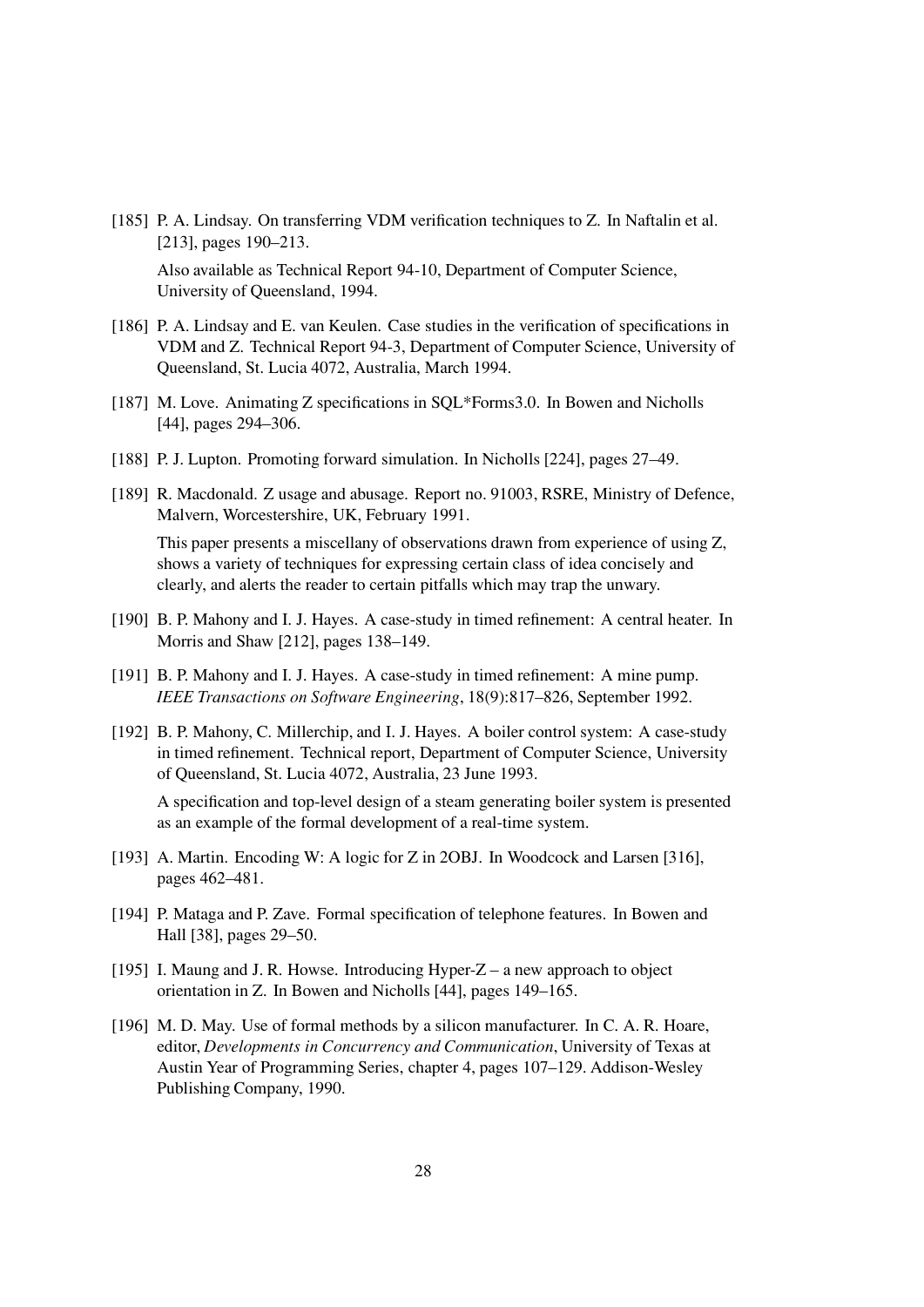- [197] M. D. May, G. Barrett, and D. E. Shepherd. Designing chips that work. In C. A. R. Hoare and M. J. C. Gordon, editors, Mechanized Reasoning and Hardware Design, pages 3–19. Prentice Hall International Series in Computer Science, 1992.
- [198] M. D. May and D. E. Shepherd. Verification of the IMS T800 microprocessor. In Proc. Electronic Design Automation, pages 605–615, London, UK, September 1987.
- [199] J. A. McDermid. Special section on Z. IEE/BCS Software Engineering Journal, 4(1):25–72, January 1989.

A special issue on Z, introduced and edited by Prof. J. A. McDermid. See also [32, 63, 269, 311].

- [200] J. A. McDermid, editor. The Theory and Practice of Refinement: Approaches to the Formal Development of Large-Scale Software Systems. Butterworth Scientific, 1989. This book contains papers from the 1st Refinement Workshop held at the University of York, UK, 7–8 January 1988. Z-related papers include [218, 171].
- [201] J. A. McDermid. Formal methods: Use and relevance for the development of safety critical systems. In P. A. Bennett, editor, Safety Aspects of Computer Control. Butterworth-Heinemann, Oxford, UK, 1993.
- [202] M. A. McMorran and S. Powell. Z Guide for Beginners. Blackwell Scientific, 1993.
- [203] S. L. Meira and A. L. C. Cavalcanti. Modular object-oriented Z specifications. In Nicholls [224], pages 173–192.
- [204] B. Meyer. On formalism in specifications. IEEE Software, 2(1):6–26, January 1985.
- [205] J. D. Moffett and M. S. Sloman. A case study representing a model: To Z or not to Z? In Nicholls [224], pages 254–268.
- [206] B. Q. Monahan and R. C. Shaw. Model-based specifications. In J. A. McDermid, editor, Software Engineer's Reference Book, chapter 21. Butterworth-Heinemann, Oxford, UK, 1991.

This chapter contains a case study in Z, followed by a discussion of the respective trade-offs in specification between Z and VDM.

[207] C. C. Morgan. *Programming from Specifications*. Prentice Hall International Series in Computer Science, 2nd edition, 1994.

This book presents a rigorous treatment of most elementary program development techniques, including iteration, recursion, procedures, parameters, modules and data refinement.

[208] C. C. Morgan and J. W. Sanders. Laws of the logical calculi. Technical Monograph PRG-78, Oxford University Computing Laboratory, Wolfson Building, Parks Road, Oxford, UK, September 1989.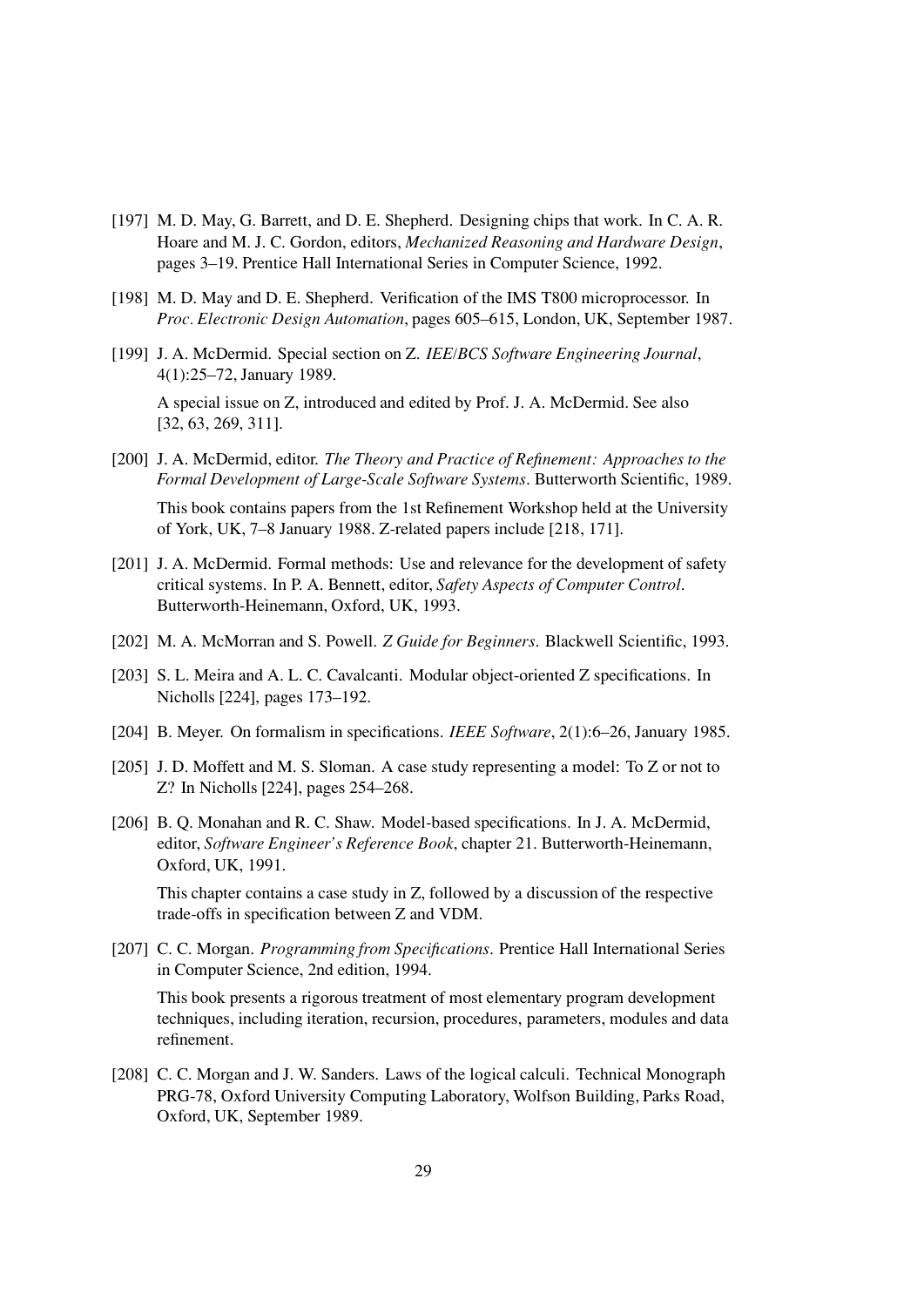This document records some important laws of classical predicate logic. It is designed as a reservoir to be tapped by users of logic, in system development.

- [209] C. C. Morgan and B. A. Sufrin. Specification of the Unix filing system. IEEE Transactions on Software Engineering, 10(2):128–142, March 1984.
- [210] C. C. Morgan and T. Vickers, editors. On the Refinement Calculus. Formal Approaches to Computing and Information Technology series (FACIT). Springer-Verlag, 1994.

This book collects together the work accomplished at Oxford on the refinement calculus: the rigorous development, from state-based assertional specification, of executable imperative code.

[211] C. C. Morgan and J. C. P. Woodcock, editors. 3rd Refinement Workshop, Workshops in Computing. BCS-FACS, Springer-Verlag, 1991.

The workshop was held at the IBM Laboratories, Hursley Park, UK, 9–11 January 1990. See [258].

[212] J. M. Morris and R. C. Shaw, editors. 4th Refinement Workshop, Workshops in Computing. BCS-FACS, Springer-Verlag, 1991.

The workshop was held at Cambridge, UK, 9–11 January 1991. For Z related papers, see [16, 155, 190, 307, 312, 304].

[213] M. Naftalin, T. Denvir, and M. Bertran, editors. FME'94: Industrial Benefit of Formal Methods, volume 873 of Lecture Notes in Computer Science. Formal Methods Europe, Springer-Verlag, 1994.

The 2nd FME Symposium was held at Barcelona, Spain, 24–28 October 1994. Z-related papers include [41, 69, 78, 101, 103, 108, 151, 185]. B-related papers include [80, 249, 285].

[214] K. T. Narayana and S. Dharap. Formal specification of a look manager. IEEE Transactions on Software Engineering, 16(9):1089–1103, September 1990.

A formal specification of the look manager of a dialog system is presented in Z. This deals with the presentation of visual aspects of objects and the editing of those visual aspects.

- [215] K. T. Narayana and S. Dharap. Invariant properties in a dialog system. ACM SIGSOFT Software Engineering Notes, 15(4):67–79, September 1990.
- [216] T. C. Nash. Using Z to describe large systems. In Nicholls [222], pages 150–178.
- [217] Ph. W. Nehlig and D. A. Duce. GKS-9x: The design output primitive, an approach to specification. Computer Graphics Forum, 13(3):C–381–C–392, 1994.
- [218] D. S. Neilson. Hierarchical refinement of a Z specification. In McDermid [200].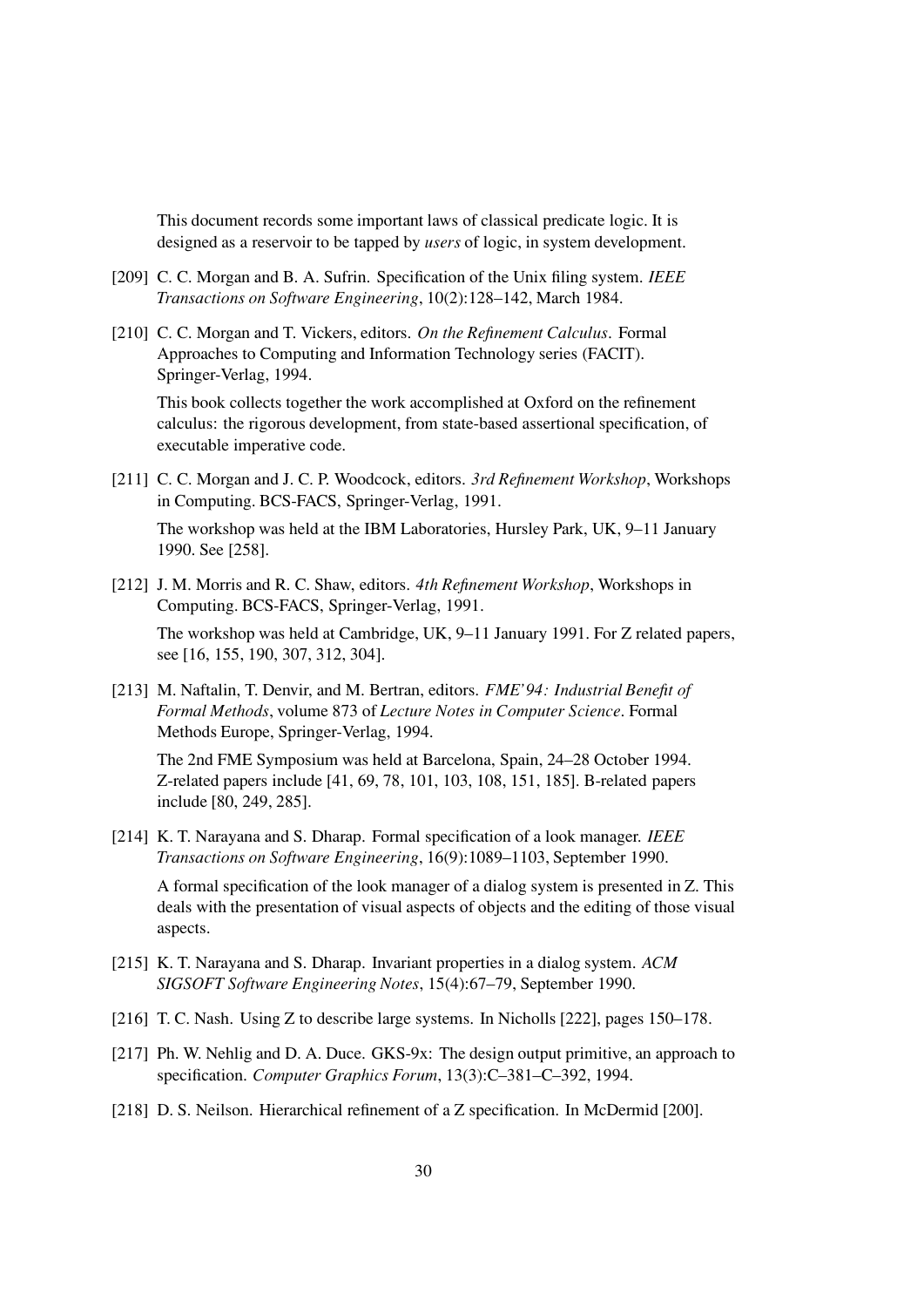- [219] D. S. Neilson. From Z to C: Illustration of a rigorous development method. Technical Monograph PRG-101, Oxford University Computing Laboratory, Wolfson Building, Parks Road, Oxford, UK, 1990.
- [220] D. S. Neilson. Machine support for Z: The zedB tool. In Nicholls [224], pages 105–128.
- [221] D. S. Neilson and D. Prasad. zedB: A proof tool for Z built on B. In Nicholls [226], pages 243–258.
- [222] J. E. Nicholls, editor. Z User Workshop, Oxford 1989, Workshops in Computing. Springer-Verlag, 1990.

Proceedings of the Fourth Annual Z User Meeting, Wolfson College & Rewley House, Oxford, UK, 14–15 December 1989. Published in collaboration with the British Computer Society. For the opening address see [233]. For individual papers, see [24, 54, 55, 68, 84, 110, 122, 134, 145, 158, 178, 216, 235, 262, 274, 302].

- [223] J. E. Nicholls. A survey of Z courses in the UK. In Z User Workshop, Oxford 1990 [224], pages 343–350.
- [224] J. E. Nicholls, editor. Z User Workshop, Oxford 1990, Workshops in Computing. Springer-Verlag, 1991.

Proceedings of the Fifth Annual Z User Meeting, Lady Margaret Hall, Oxford, UK, 17–18 December 1990. Published in collaboration with the British Computer Society. For individual papers, see [17, 50, 57, 65, 112, 123, 136, 146, 148, 159, 162, 176, 203, 205, 220, 223, 230, 245, 256, 303, 320]. The proceedings also includes an Introduction and Opening Remarks, a Selected Z Bibliography, a selection of posters and information on Z tools.

- [225] J. E. Nicholls. Domains of application for formal methods. In Z User Workshop, York 1991 [226], pages 145–156.
- [226] J. E. Nicholls, editor. Z User Workshop, York 1991, Workshops in Computing. Springer-Verlag, 1992.

Proceedings of the Sixth Annual Z User Meeting, York, UK. Published in collaboration with the British Computer Society. For individual papers, see [13, 19, 79, 58, 85, 92, 130, 221, 225, 239, 251, 263, 291, 296, 314, 324].

- [227] J. E. Nicholls. Plain guide to the Z base standard. In Bowen and Nicholls [44], pages 52–61.
- [228] C. J. Nix and B. P. Collins. The use of software engineering, including the Z notation, in the development of CICS. Quality Assurance, 14(3):103–110, September 1988.
- [229] A. Norcliffe and G. Slater. *Mathematics for Software Construction*. Series in Mathematics and its Applications. Ellis Horwood, 1991.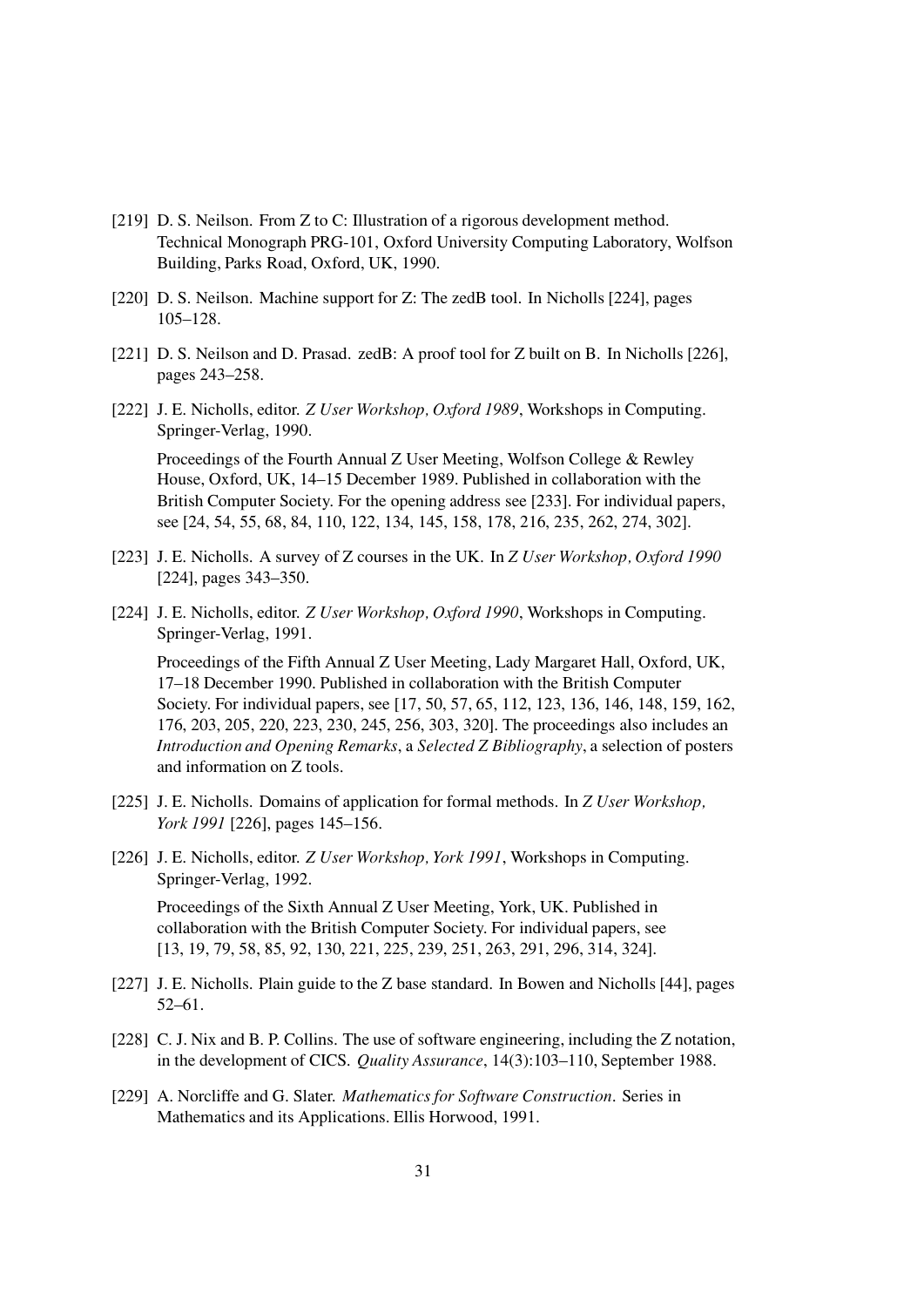Contents: Why mathematics; Getting started: sets and logic; Developing ideas: schemas; Functions; Functions in action; A real problem from start to finish: a drinks machine; Sequences; Relations; Generating programs from specifications: refinement; The role of proof; More examples of specifications; Concluding remarks; Answers to exercises.

- [230] A. Norcliffe and S. H. Valentine. A video-based training course in reading Z specifications. In Nicholls [224], pages 337–342.
- [231] Z readers video course. PAVIC Publications, 1992. Sheffield Hallam University, 33 Collegiate Crescent, Sheffield S10 2BP, UK.

Video-based Training Course on the Z Specification Language. The course consists of 5 videos, each of approximately one hour duration, together with supporting texts and case studies.

- [232] G. Normington. Cleanroom and Z. In Bowen and Nicholls [44], pages  $281-293$ .
- [233] B. Oakley. The state of use of formal methods. In Nicholls [222], pages 1–5. A record of the opening address at ZUM'89.
- [234] C. E. Parker. Z tools catalogue. ZIP project report ZIP/BAe/90/020, British Aerospace, Software Technology Department, Warton PR4 1AX, UK, May 1991.
- [235] M. Phillips. CICS/ESA 3.1 experiences. In Nicholls [222], pages 179–185.

Z was used to specify 37,000 lines out of 268,000 lines of code in the IBM CICS/ESA 3.1 release. The initial development benefit from using Z was assessed as being a 9% improvement in the total development cost of the release, based on the reduction of programmer days fixing problems.

- [236] M. Pilling, A. Burns, and K. Raymond. Formal specifications and proofs of inheritance protocols for real-time scheduling. IEE/BCS Software Engineering Journal, 5(5):263–279, September 1990.
- [237] P. R. H. Place and K. C. Kang. Safety-critical software: Status report and annotated bibliography. Technical Report CMU/SEI-92-TR-5 & ESC-TR-93-182, Software Engineering Institute, Carnegie-Mellon University, Pittsburgh, Pennsylvania 15213, USA, June 1993.
- [238] F. Polack and K. C. Mander. Software quality assurance using the SAZ method. In Bowen and Hall [38], pages 230–249.
- [239] F. Polack, M. Whiston, and P. Hitchcock. Structured analysis a draft method for writing Z specifications. In Nicholls [226], pages 261–286.
- [240] F. Polack, M. Whiston, and K. Mander. The SAZ project: Integrating SSADM and Z. In Woodcock and Larsen [316], pages 541–557.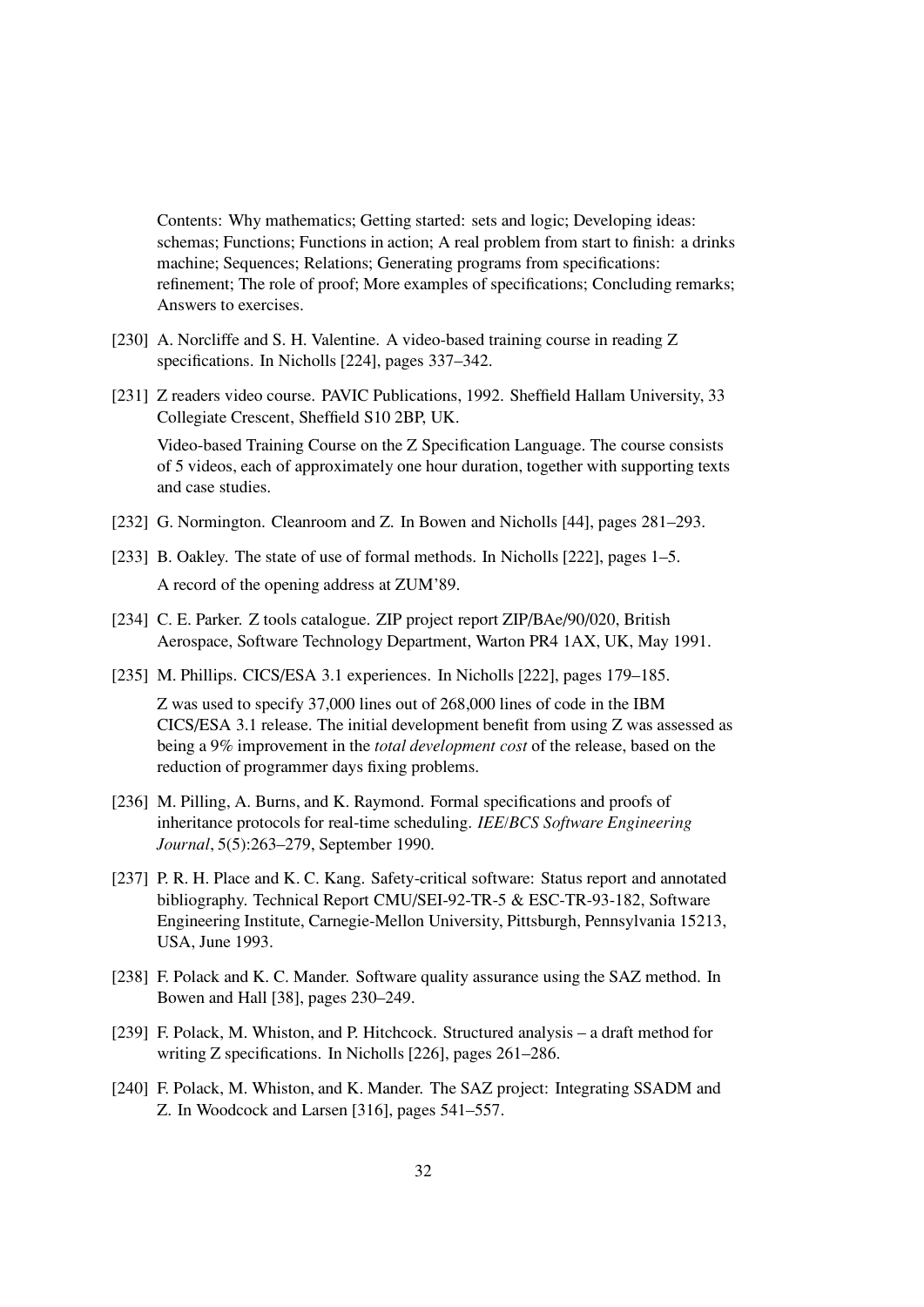[241] B. F. Potter, J. E. Sinclair, and D. Till. An Introduction to Formal Specification and Z. Prentice Hall International Series in Computer Science, 1991.

Contents: Formal specification in the context of software engineering; An informal introduction to logic and set theory; A first specification; The Z notation: the mathematical language, relations and functions, schemas and specification structure; A first specification revisited; Formal reasoning; From specification to program: data and operation refinement, operation decomposition; From theory to practice.

[242] S. Prehn and W. J. Toetenel, editors. VDM'91: Formal Software Development Methods, volume 551 of Lecture Notes in Computer Science. Springer-Verlag, 1991. Volume 1: Conference Contributions.

The 4th VDM-Europe Symposium was held at Noordwijkerhout, The Netherlands, 21–25 October 1991. Papers with relevance to Z include [12, 25, 74, 89, 115, 147, 299, 306, 323]. See also [243].

[243] S. Prehn and W. J. Toetenel, editors. *VDM'91: Formal Software Development* Methods, volume 552 of Lecture Notes in Computer Science. Springer-Verlag, 1991. Volume 2: Tutorials.

Papers with relevance to Z include [4, 313]. See also [242].

- [244] G-H. B. Rafsanjani and S. J. Colwill. From Object-Z to C<sup>++</sup>: A structural mapping. In Bowen and Nicholls [44], pages 166–179.
- [245] G. P. Randell. Data flow diagrams and Z. In Nicholls [224], pages 216–227.
- [246] G. P. Randell. Improving the translation from data flow diagrams into Z by incorporating the data dictionary. Report no. 92004, RSRE, Ministry of Defence, Malvern, Worcestershire, UK, January 1992.
- [247] B. Ratcliff. *Introducing Specification Using Z: A Practical Case Study Approach.* International Series in Software Engineering. McGraw-Hill, 1994.
- [248] N. R. Reizer, G. D. Abowd, B. C. Meyers, and P. R. H. Place. Using formal methods for requirements specification of a proposed POSIX standard. In IEEE International Conference on Requirements Engineering (ICRE'94), April 1994.
- [249] B. Ritchie, J. Bicarregui, and H. P. Haughton. Experiences in using the abstract machine notation in a GKS case study. In Naftalin et al. [213], pages 93–104.
- [250] A. R. Ruddle. Formal methods in the specification of real-time, safety-critical control systems. In Bowen and Nicholls [44], pages 131–146.
- [251] M. Saaltink. Z and Eves. In Nicholls [226], pages 223-242.
- [252] H. Saiedian. The mathematics of computing. Journal of Computer Science Education, 3(3):203–221, 1992.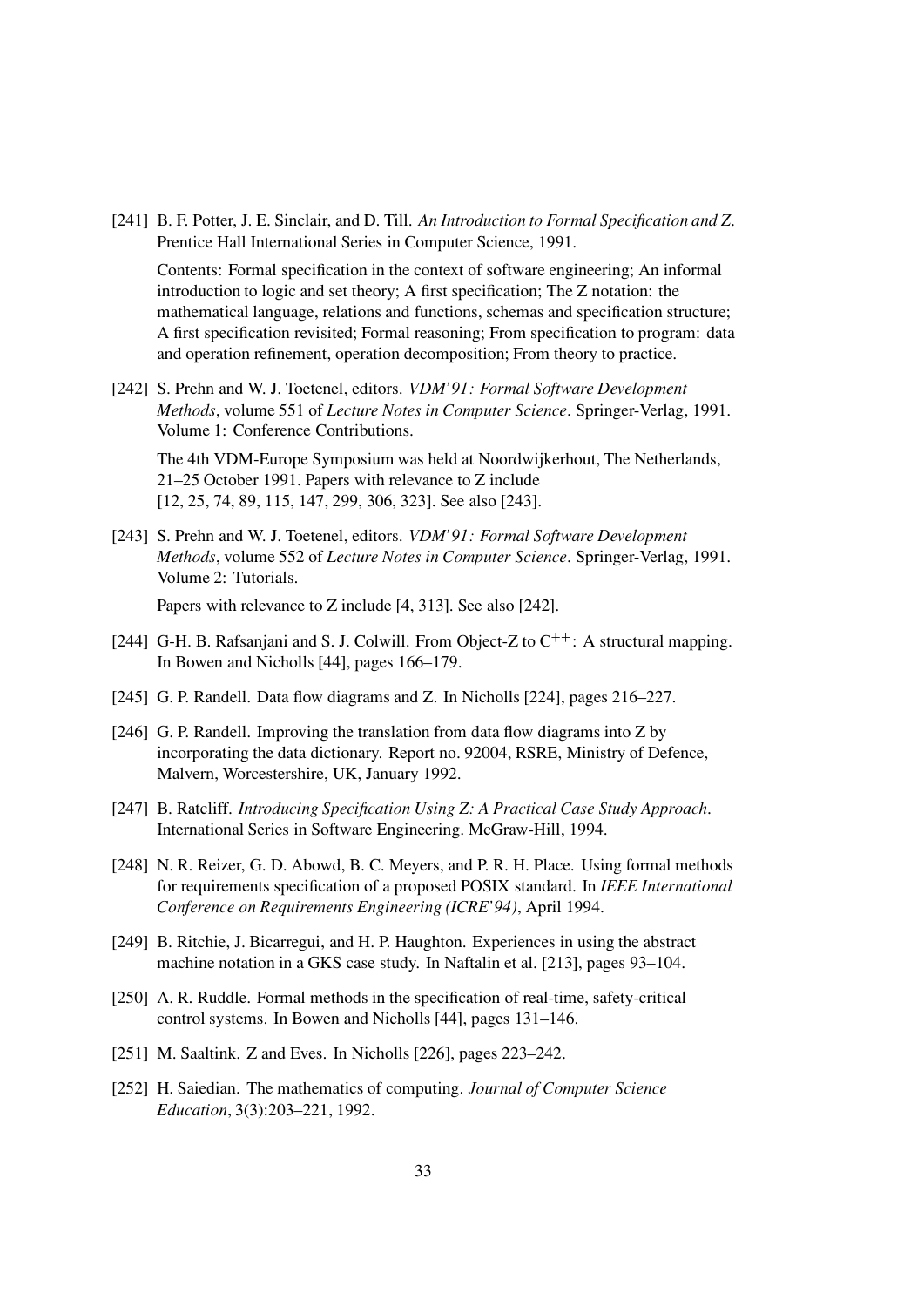- [253] A. C. A. Sampaio and S. L. Meira. Modular extensions to Z. In Bjørner et al. [27], pages 211–232.
- [254] S. A. Schuman and D. H. Pitt. Object-oriented subsystem specification. In L. G. L. T. Meertens, editor, Program Specification and Transformation, pages 313–341. Elsevier Science Publishers (North-Holland), 1987.
- [255] S. A. Schuman, D. H. Pitt, and P. J. Byers. Object-oriented process specification. In C. Rattray, editor, Specification and Verification of Concurrent Systems, Workshops in Computing, pages 21–70. Springer-Verlag, 1990.
- [256] L. T. Semmens and P. M. Allen. Using Yourdon and Z: An approach to formal specification. In Nicholls [224], pages 228–253.
- [257] L. T. Semmens, R. B. France, and T. W. G. Docker. Integrated structured analysis and formal specification techniques. The Computer Journal, 35(6):600–610, December 1992.
- [258] C. T. Sennett. Using refinement to convince: Lessons learned from a case study. In Morgan and Woodcock [211], pages 172–197.
- [259] C. T. Sennett. Demonstrating the compliance of Ada programs with Z specifications. In Jones et al. [160].
- [260] D. E. Shepherd. Verified microcode design. Microprocessors and Microsystems, 14(10):623–630, December 1990.

This article is part of a special issue on Formal aspects of microprocessor design, edited by H. S. M. Zedan. See also [33].

[261] D. E. Shepherd and G. Wilson. Making chips that work. New Scientist, 1664:61–64, May 1989.

A general article containing information on the formal development of the T800 floating-point unit for the transputer including the use of Z.

- [262] A. Smith. The Knuth-Bendix completion algorithm and its specification in Z. In Nicholls [222], pages 195–220.
- [263] A. Smith. On recursive free types in Z. In Nicholls [226], pages 3–39.
- [264] G. Smith. An Object-Oriented Approach to Formal Specification. PhD thesis, Department of Computer Science, University of Queensland, St. Lucia 4072, Australia, October 1992.

A detailed description of a version of Object-Z similar to (but not identical to) that in [97]. The thesis also includes a formalization of temporal logic history invariants and a fully-abstract model of classes in Object-Z.

[265] G. Smith. A object-oriented development framework for Z. In Bowen and Hall [38], pages 89–107.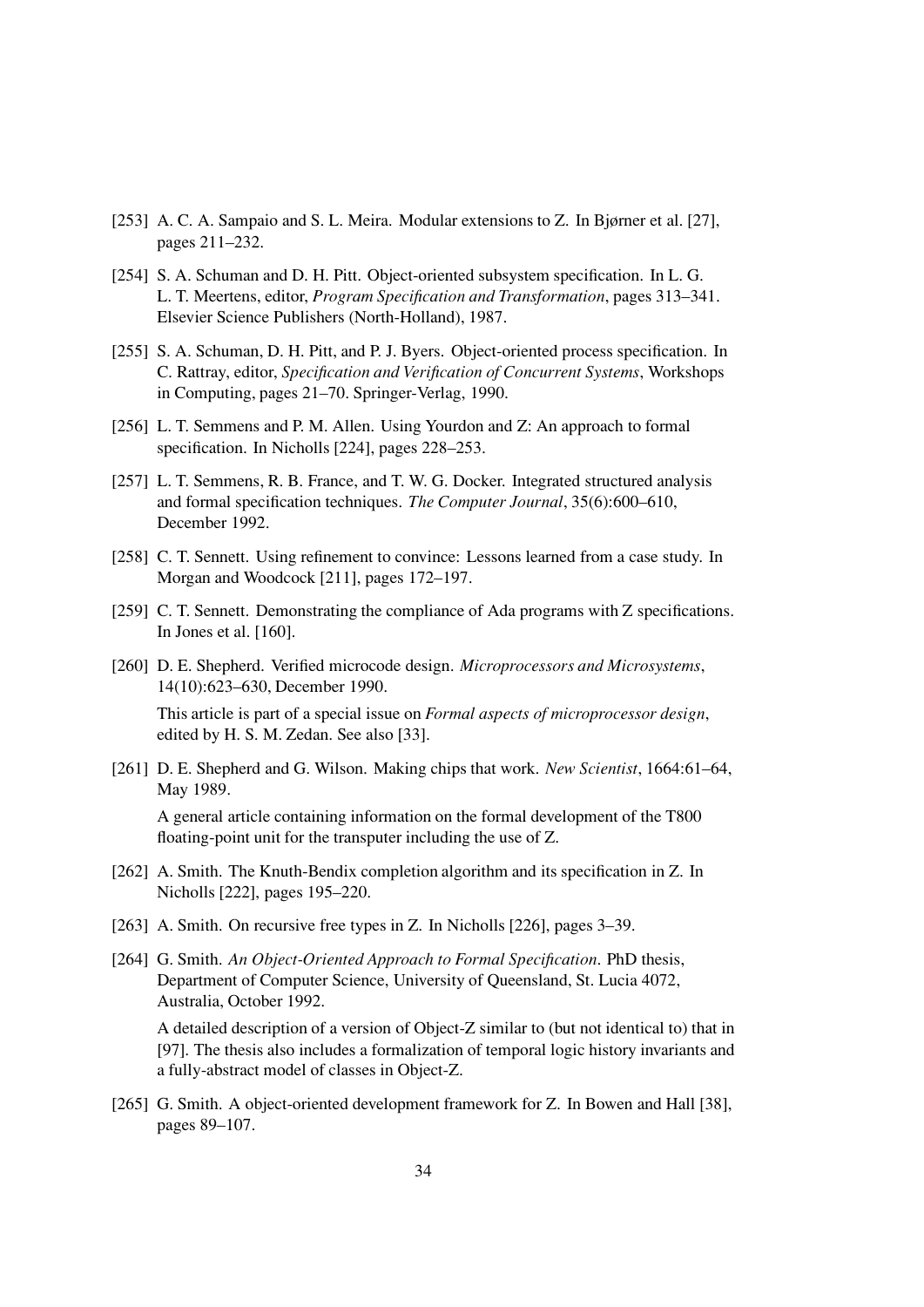- [266] G. Smith and R. Duke. Modelling a cache coherence protocol using Object-Z. In Proc. 13th Australian Computer Science Conference (ACSC-13), pages 352–361, 1990.
- [267] P. Smith and R. Keighley. The formal development of a secure transaction mechanism. In Prehn and Toetenel [242], pages 457–476. Volume 1: Conference Contributions.
- [268] J. M. Spivey. Understanding Z: A Specification Language and its Formal Semantics, volume 3 of Cambridge Tracts in Theoretical Computer Science. Cambridge University Press, January 1988.

Published version of 1985 DPhil thesis.

- [269] J. M. Spivey. An introduction to Z and formal specifications. IEE/BCS Software Engineering Journal, 4(1):40–50, January 1989.
- [270] J. M. Spivey. A guide to the zed style option. Oxford University Computing Laboratory, December 1990.

A description of the Z style option 'zed.sty' for use with the LAT<sub>E</sub>X document preparation system [174].

[271] J. M. Spivey. Specifying a real-time kernel. IEEE Software, 7(5):21-28, September 1990.

This case study of an embedded real-time kernel shows that mathematical techniques have an important role to play in documenting systems and avoiding design flaws.

[272] J. M. Spivey. The fUZZ Manual. Computing Science Consultancy, 34 Westlands Grove, Stockton Lane, York YO3 0EF, UK, 2nd edition, July 1992.

The manual describes a Z type-checker and 'fuzz.sty' style option for LATEX documents [174]. The package is compatible with the book, The Z Notation: A Reference Manual by the same author [273].

[273] J. M. Spivey. The Z Notation: A Reference Manual. Prentice Hall International Series in Computer Science, 2nd edition, 1992.

This is a revised edition of the first widely available reference manual on Z originally published in 1989. The book provides a complete and definitive guide to the use of Z in specifying information systems, writing specifications and designing implementations. See also the draft Z standard [52].

Contents: Tutorial introduction; Background; The Z language; The mathematical tool-kit; Sequential systems; Syntax summary; Changes from the first edition; Glossary.

[274] J. M. Spivey and B. A. Sufrin. Type inference in Z. In Nicholls [222], pages 6–31. Also published as [275].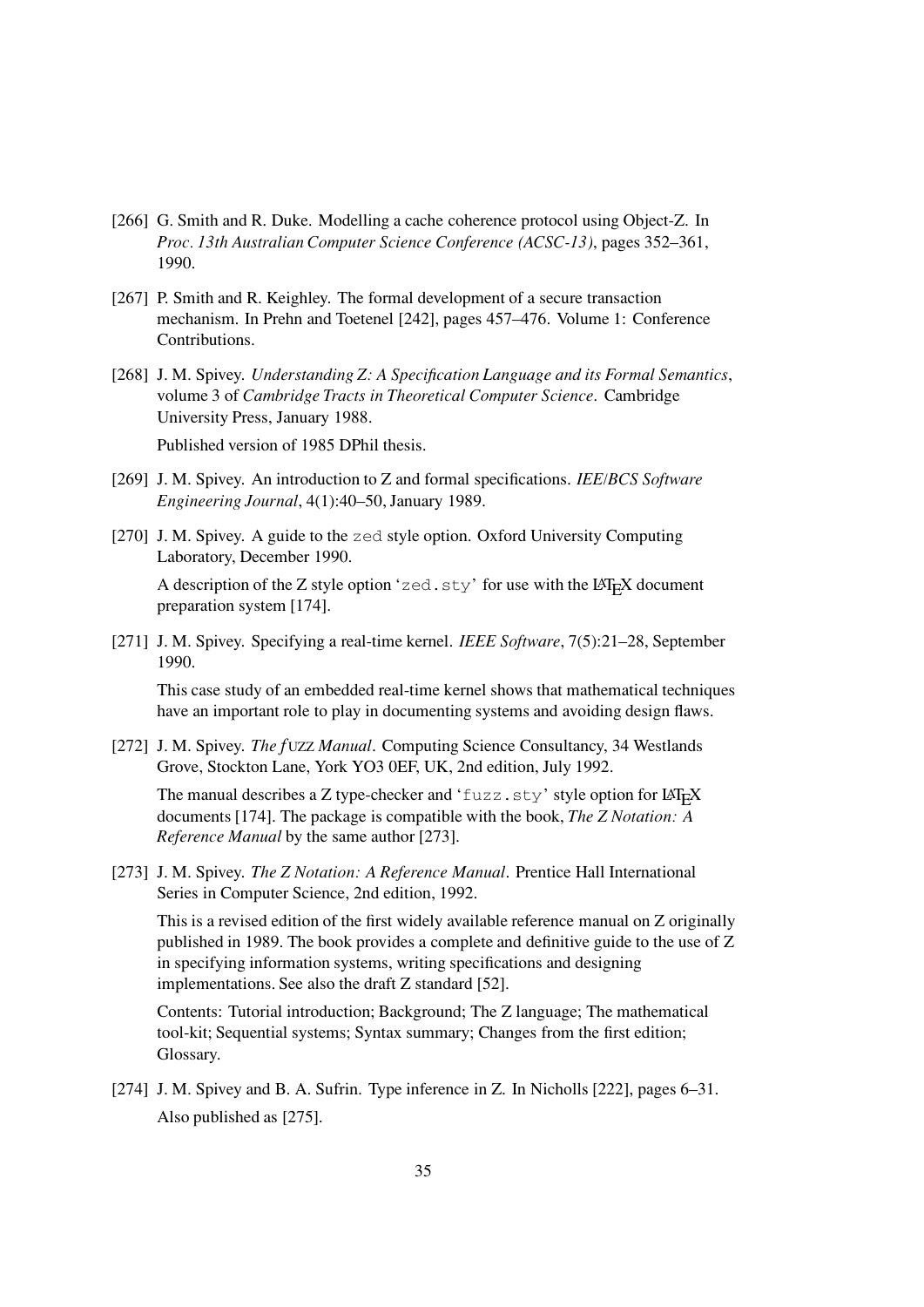- [275] J. M. Spivey and B. A. Sufrin. Type inference in Z. In Bjørner et al. [27], pages 426–438.
- [276] S. Stepney. High Integrity Compilation: A Case Study. Prentice Hall, 1993.
- [277] S. Stepney and R. Barden. Annotated Z bibliography. Bulletin of the European Association of Theoretical Computer Science, 50:280–313, June 1993.
- [278] S. Stepney, R. Barden, and D. Cooper, editors. Object Orientation in Z. Workshops in Computing. Springer-Verlag, 1992.

This is a collection of papers describing various OOZ approaches – Hall, ZERO, MooZ, Object-Z, OOZE, Schuman & Pitt,  $Z^{++}$ , ZEST and Fresco (an object-oriented VDM method) – in the main written by the methods' inventors, and all specifying the same two examples. The collection is a revised and expanded version of a ZIP report distributed at the 1991 Z User Meeting at York.

- [279] S. Stepney, R. Barden, and D. Cooper. A survey of object orientation in Z. IEE/BCS Software Engineering Journal, 7(2):150–160, March 1992.
- [280] S. Stepney and S. P. Lord. Formal specification of an access control system. Software – Practice and Experience, 17(9):575–593, September 1987.
- [281] P. Stocks. Applying formal methods to software testing. PhD thesis, Department of Computer Science, University of Queensland, St. Lucia 4072, Australia, 1993.
- [282] P. Stocks and D. A. Carrington. Deriving software test cases from formal specifications. In 6th Australian Software Engineering Conference, pages 327–340, July 1991.
- [283] P. Stocks and D. A. Carrington. Test template framework: A specification-based testing case study. In Proc. International Symposium on Software Testing and Analysis (ISSTA'93), pages 11–18, June 1993.

Also available in a longer form as Technical Report UQCS-255, Department of Computer Science, University of Queensland.

[284] P. Stocks and D. A. Carrington. Test templates: A specification-based testing framework. In Proc. 15th International Conference on Software Engineering, pages 405–414, May 1993.

Also available in a longer form as Technical Report UQCS-243, Department of Computer Science, University of Queensland.

- [285] A. C. Storey and H. P. Haughton. A strategy for the production of verifiable code using the B method. In Naftalin et al. [213], pages 346–365.
- [286] B. A. Sufrin. Formal methods and the design of effective user interfaces. In M. D. Harrison and A. F. Monk, editors, People and Computers: Designing for Usability. Cambridge University Press, 1986.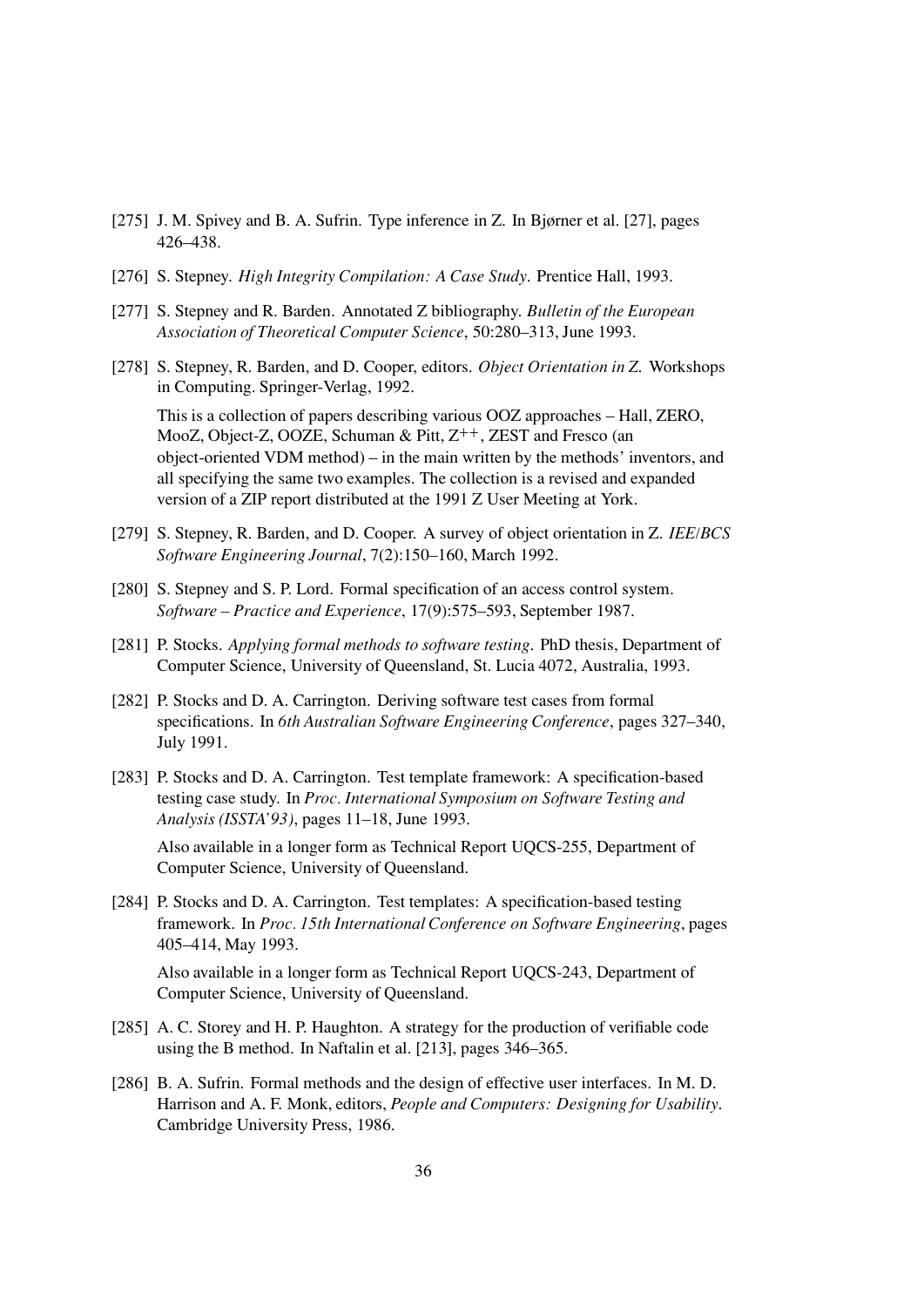- [287] B. A. Sufrin. Formal specification of a display-oriented editor. In N. Gehani and A. D. McGettrick, editors, Software Specification Techniques, International Computer Science Series, pages 223–267. Addison-Wesley Publishing Company, 1986. Originally published in Science of Computer Programming, 1:157–202, 1982.
- [288] B. A. Sufrin. Effective industrial application of formal methods. In G. X. Ritter, editor, Information Processing 89, Proc. 11th IFIP Computer Congress, pages 61–69. Elsevier Science Publishers (North-Holland), 1989.

This paper presents a Z model of the Unix make utility.

[289] B. A. Sufrin and He Jifeng. Specification, analysis and refinement of interactive processes. In M. D. Harrison and H. Thimbleby, editors, Formal Methods in Human-Computer Interaction, volume 2 of Cambridge Series on Human-Computer Interaction, chapter 6, pages 153–200. Cambridge University Press, 1990.

A case study on using Z for process modelling.

- [290] P. A. Swatman. Using formal specification in the acquisition of information systems: Educating information systems professionals. In Bowen and Nicholls [44], pages 205–239.
- [291] P. A. Swatman, D. Fowler, and C. Y. M. Gan. Extending the useful application domain for formal methods. In Nicholls [226], pages 125–144.
- [292] D. Till, editor. 6th Refinement Workshop, Workshop in Computing. BCS-FACS, Springer-Verlag, 1994.

The workshop was held at City University, London, UK, 5–7 January 1994. See [109, 177].

- [293] D. Till and B. F. Potter. The specification in Z of gateway functions within a communications network. In Proc. IFIP WG10.3 Conference on Distributed Processing. Elsevier Science Publishers (North-Holland), October 1987.
- [294] R. Took. The presenter a formal design for an autonomous display manager. In I. Sommerville, editor, Software Engineering Environments, pages 151–169. Peter Peregrinus, London, 1986.
- [295] I. Toyn and J. A. McDermid. CADiZ: An architecture for Z tools and its implementation. Technical document, Computer Science Department, University of York, York YO1 5DD, UK, November 1993.
- [296] S. H. Valentine.  $Z^{-}$ , an executable subset of Z. In Nicholls [226], pages 157–187.
- [297] S. H. Valentine. Putting numbers into the mathematical toolkit. In Bowen and Nicholls [44], pages 9–36.
- [298] M. J. van Diepen and K. M. van Hee. A formal semantics for Z and the link between Z and the relational algebra. In Bjørner et al. [27], pages 526–551.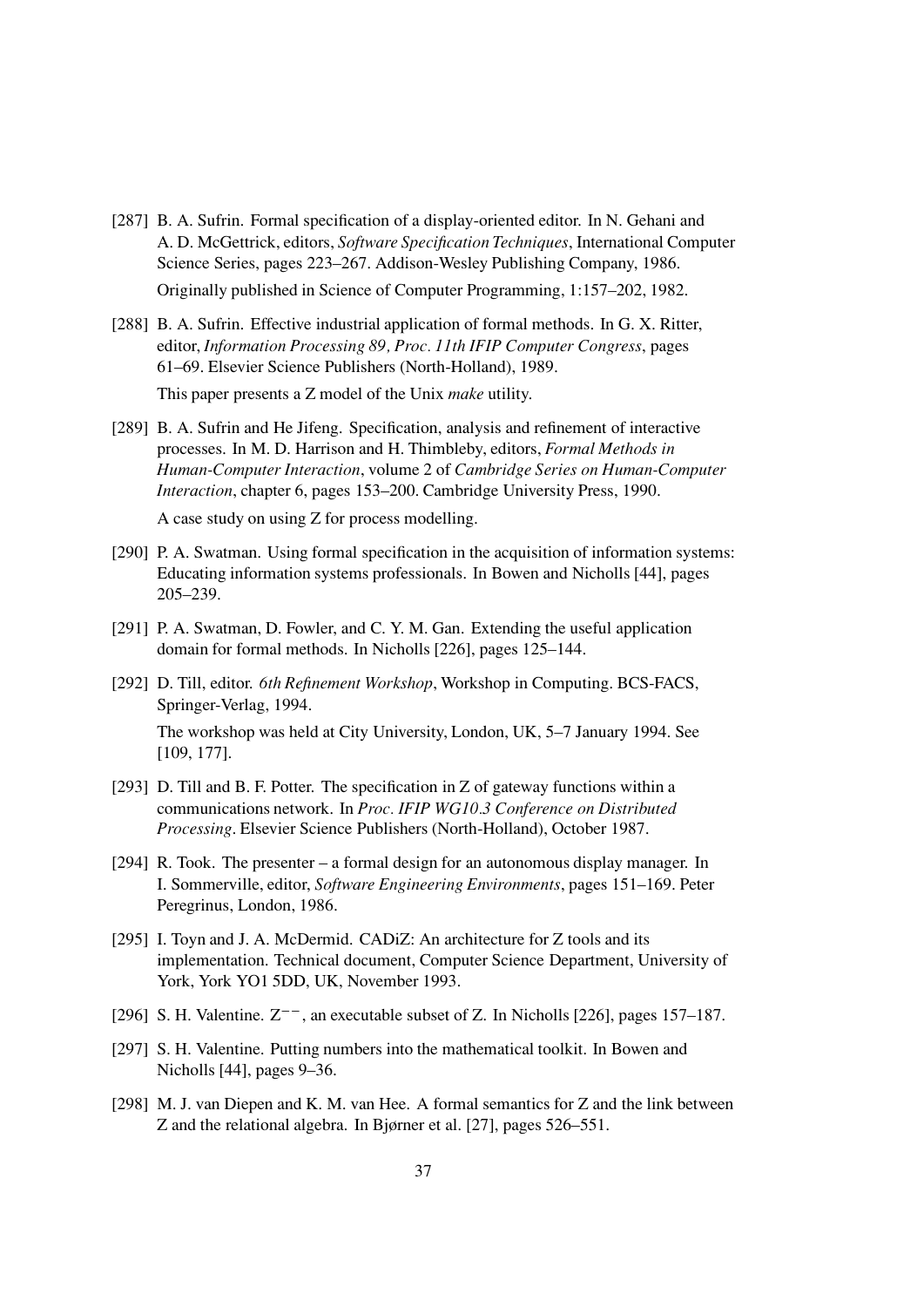- [299] K. M. van Hee, L. J. Somers, and M. Voorhoeve. Z and high level Petri nets. In Prehn and Toetenel [242], pages 204–219. Volume 1: Conference Contributions.
- [300] M. M. West and B. M. Eaglestone. Software development: Two approaches to animation of Z specifications using Prolog. IEE/BCS Software Engineering Journal, 7(4):264–276, July 1992.
- [301] C. Wezeman and A. Judge. Z for managed objects. In Bowen and Hall [38], pages 108–119.
- [302] R. W. Whitty. Structural metrics for Z specifications. In Nicholls [222], pages 186–191.
- [303] P. J. Whysall and J. A. McDermid. An approach to object-oriented specification using Z. In Nicholls [224], pages 193–215.
- [304] P. J. Whysall and J. A. McDermid. Object-oriented specification and refinement. In Morris and Shaw [212], pages 151–184.
- [305] J. M. Wing. A specifier's introduction to formal methods. IEEE Computer, 23(9):8–24, September 1990.
- [306] J. M. Wing and A. M. Zaremski. Unintrusive ways to integrate formal specifications in practice. In Prehn and Toetenel [242], pages 545–570. Volume 1: Conference Contributions.
- [307] K. R. Wood. The elusive software refinery: a case study in program development. In Morris and Shaw [212], pages 281–325.
- [308] K. R. Wood. A practical approach to software engineering using Z and the refinement calculus. ACM Software Engineering Notes, 18(5):79–88, December 1993.
- [309] J. C. P. Woodcock. Calculating properties of Z specifications. ACM SIGSOFT Software Engineering Notes, 14(4):43–54, 1989.
- [310] J. C. P. Woodcock. Mathematics as a management tool: Proof rules for promotion. In Proc. 6th Annual CSR Conference on Large Software Systems, Bristol, UK, September 1989.
- [311] J. C. P. Woodcock. Structuring specifications in Z. IEE/BCS Software Engineering Journal, 4(1):51–66, January 1989.
- [312] J. C. P. Woodcock. Implementing promoted operations in Z. In Morris and Shaw [212], pages 366–378.
- [313] J. C. P. Woodcock. A tutorial on the refinement calculus. In Prehn and Toetenel [243], pages 79–140. Volume 2: Tutorials.
- [314] J. C. P. Woodcock and S. M. Brien. W: A logic for Z. In Nicholls [226], pages 77–96.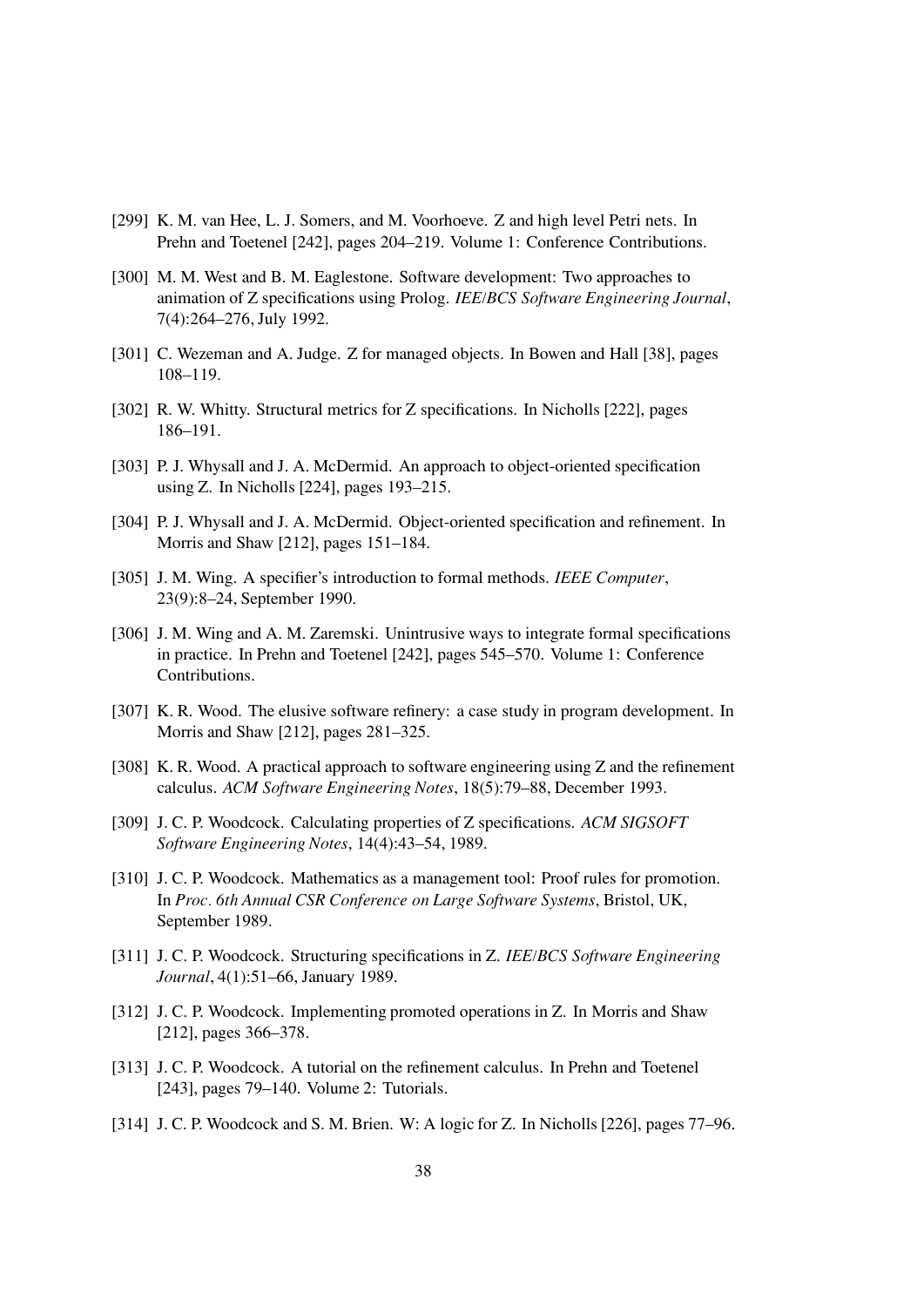- [315] J. C. P. Woodcock, P. H. B. Gardiner, and J. R. Hulance. The formal specification in Z of Defence Standard 00-56. In Bowen and Hall [38], pages 9–28.
- [316] J. C. P. Woodcock and P. G. Larsen, editors. FME'93: Industrial-Strength Formal Methods, volume 670 of Lecture Notes in Computer Science. Formal Methods Europe, Springer-Verlag, 1993.

The 1st FME Symposium was held at Odense, Denmark, 19–23 April 1993. Z-related papers include [45, 72, 107, 154, 193, 240].

- [317] J. C. P. Woodcock and M. Loomes. Software Engineering Mathematics: Formal Methods Demystified. Pitman, 1988.
- [318] J. C. P. Woodcock and C. C. Morgan. Refinement of state-based concurrent systems. In Bjørner et al. [27], pages 340–351. Work on combining Z and CSP.
- [319] R. Worden. Fermenting and distilling. In Bowen and Hall [38], pages 1–6.
- [320] J. B. Wordsworth. The CICS application programming interface definition. In Nicholls [224], pages 285–294.
- [321] J. B. Wordsworth. Software Development with Z. Addison-Wesley, 1992.

This book provides a guide to developing software from specification to code, and is based in part on work done at IBM's UK Laboratory that won the UK Queen's Award for Technological Achievement in 1992.

Contents: Introduction; A simple Z specification; Sets and predicates; Relations and functions; Schemas and specifications; Data design; Algorithm design; Specification of an oil terminal control system.

[322] Xiaoping Jia. *ZTC: A Type Checker for Z – User's Guide*. Institute for Software Engineering, Department of Computer Science and Information Systems, DePaul University, Chicago, IL 60604, USA, 1994.

ZTC is a type checker for the Z specification language. ZTC accepts two forms of input: <sup>L</sup><sup>A</sup>TEX with zed style option and ZSL, an ASCII version of Z. ZTC can also perform translations between the two input forms. This document is intended to serve as both a user's guide and a reference manual for ZTC.

[323] P. Zave and M. Jackson. Techniques for partial specification and specification of switching systems. In Prehn and Toetenel [242], pages 511–525. Volume 1: Conference Contributions.

Also published as [324].

[324] P. Zave and M. Jackson. Techniques for partial specification and specification of switching systems. In Nicholls [226], pages 205–219.